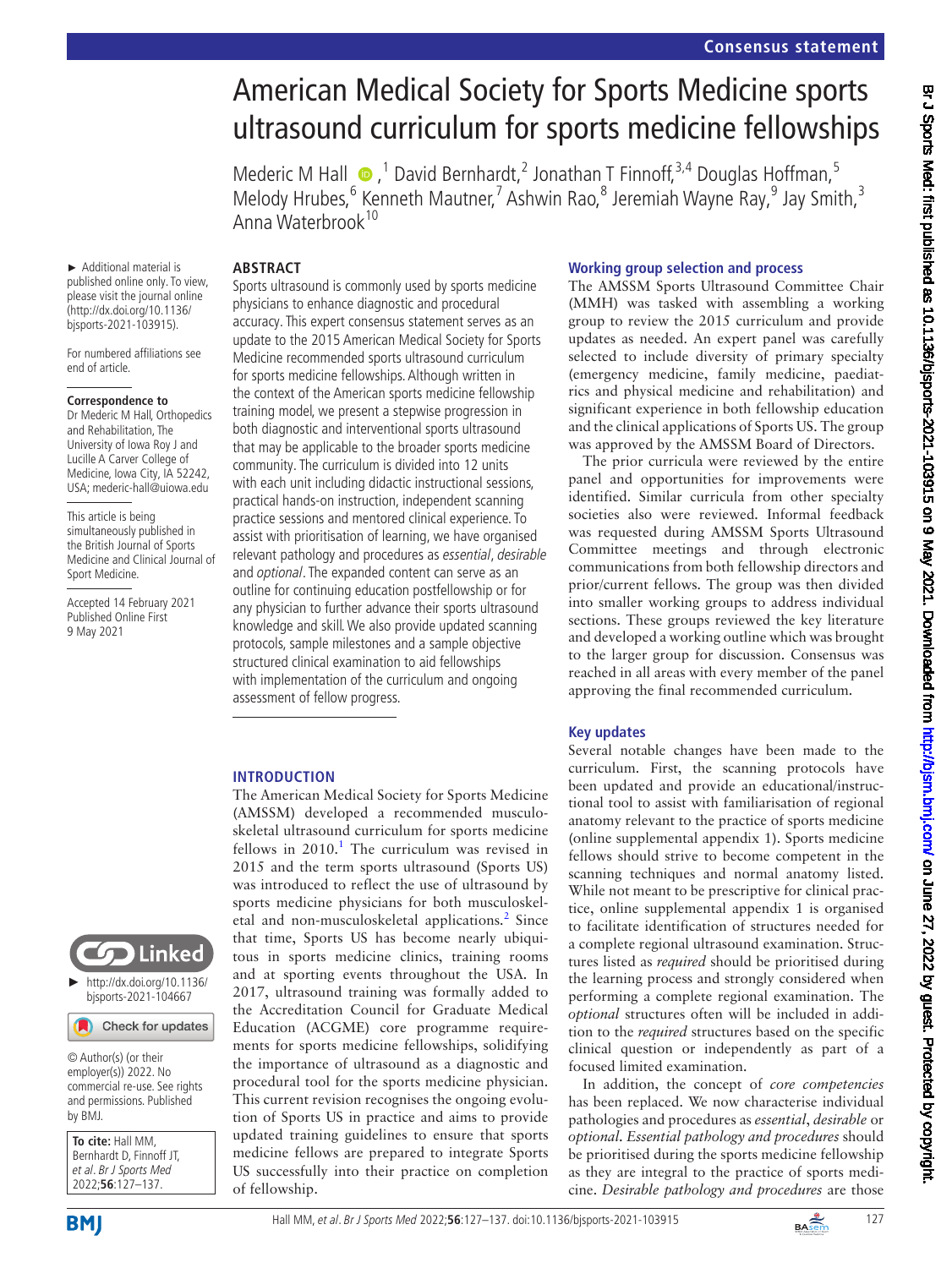that may be less common or more advanced but are of significant importance to the sports medicine physician. These should be introduced after the fellow becomes competent in the essential concepts. Finally, *optional pathology and procedures* have been detailed to serve as aspirational content recognising that many of these concepts will require continued learning beyond fellowship training. This applies to the *optional* structures listed in the scanning protocols as well. The fundamentals, however, should be in place for all sports medicine physicians to develop these skills.

Another significant change to this curriculum is the formal inclusion of Sports US evaluation of acute trauma. Although the previous curriculum introduced non-musculoskeletal applications such as the FAST (focused assessment with sonography for trauma) examination, only musculoskeletal core competencies were included in the curriculum. Herein, we include a practical curriculum in applications and protocols relevant to sports medicine practice in the field. With the increasing availability of on-site ultrasound capabilities, these applications have moved beyond theoretical and are now being actively used by many sports medicine physicians to provide prompt diagnosis and aid in critical decision making. While the role of ultrasound in evaluation and management of acute trauma continues to be defined in sports medicine practice, these concepts are supported in the Emergency Medicine and Critical Care literature.<sup>3</sup>

Finally, in keeping with recent developments in graduate medical education, we have provided suggested milestones ([online supplemental appendix 2\)](https://dx.doi.org/10.1136/bjsports-2021-103915) to aid in the evaluation of fellow progression and competency in Sports US. These milestones now recognise the importance of identifying pathology and performing procedures and generating a detailed and accurate report. Appropriate reporting of diagnostic findings and procedural details is an essential skill and has been integrated into the curriculum. A sample objective structured clinical examination (OSCE) is also included [\(online supplemental appendix](https://dx.doi.org/10.1136/bjsports-2021-103915)  [3](https://dx.doi.org/10.1136/bjsports-2021-103915)).

#### **OVERVIEW OF CURRICULUM STRUCTURE**

The curriculum has been organised into 12 units as presented in [box](#page-1-0) 1. Each unit follows a general progression beginning with introduction of core concepts followed by progression of skills in acquiring and interpreting diagnostic images and finally interventional procedural techniques. The core components of the curriculum continue to be: (1) didactic instructional sessions, (2) didactic practical hands-on instruction, (3) supplementary education and (4) mentored clinical experience.

#### **Didactic instructional sessions**

Didactic instruction can occur via a dedicated Sports US course or scheduled teaching sessions during fellowship. Multiple online resources have been developed to assist programmes in meeting this requirement and can be found on the AMSSM website (<https://www.amssm.org/>). Each Fellowship programme is encouraged to provide the fellow with further pertinent information relevant to each educational unit. Some online resources are provided in [online supplemental appendix 4](https://dx.doi.org/10.1136/bjsports-2021-103915).

Unit 1 includes introductory lectures discussing ultrasound principles and physics, image acquisition and optimisation, normal and pathological appearance of tissues, ultrasound artefacts, advantages and limitations of ultrasound relative to other imaging modalities, appropriate labelling and reporting, coding and billing and appropriate ultrasound unit maintenance and cleaning. Unit 2 reviews pharmacological principles of

#### **Box 1 Sports ultrasound curriculum outline\*†**

- <span id="page-1-0"></span>1. Principles of sports ultrasound and introduction to diagnostic scanning techniques.
- 2. Introduction to ultrasound-guided interventional procedures.
- 3. Sports ultrasound evaluation of trauma and other acute conditions.
- 4. Sports ultrasound of the shoulder (including neck, chest and upper arm as indicated).
- 5. Sports ultrasound of the elbow and forearm.
- 6. Sports ultrasound of the wrist.
- 7. Sports ultrasound of the hand and finger.
- 8. Sports ultrasound of the hip and pelvis.
- 9. Sports ultrasound of the thigh.
- 10. Sports ultrasound of the knee.
- 11. Sports ultrasound of the leg and ankle.
- 12. Sports ultrasound of the foot.

\*Each unit includes: (1) didactic instructional sessions, (2) didactic practical hands-on instruction, (3) supplementary educational activities including independent scanning practice sessions and (4) mentored clinical experience.

†Units 4–12 are organised to facilitate a stepwise learning progression: (1) review of scanning protocols and normal anatomy, (2) relevant regional pathology and (3) ultrasound-guided interventional procedures associated with the region.

commonly used medications, patient selection, sterile technique, ergonomics, procedural risks and treatment of common adverse events and introduces the techniques of ultrasound-guided interventional image optimisation and needle/device dynamic tracking using both in-plane and out-of-plane techniques. Unit 3 introduces the topic of Sports US evaluation of acute trauma. This topic may be less familiar to some fellows and faculty. Programmes may consider partnering with Emergency Medicine colleagues as needed; online resources are being developed for the AMSSM website [\(https://www.amssm.org/](https://www.amssm.org/)). Didactic instruction should introduce trauma scanning techniques/protocols and review indications, limitations and the importance of repeat examinations and complimentary advanced imaging.

The remaining units are divided by body region and the didactic instructional sessions are organised into three sections to facilitate a stepwise learning progression: (1) review of scanning protocols and normal anatomy; (2) relevant regional pathology and (3) ultrasound-guided interventional procedures associated with that region. Each of these sections will be supplemented with practical hands-on instruction, self-directed independent scanning sessions and clinical experiences as detailed below. It is recommended that fellows demonstrate both the knowledge and skills associated with each section prior to progressing to the next section (eg, competency in the diagnostic shoulder scanning protocol and recognition of all relevant anatomy should precede instruction and practice in interventional procedures about the shoulder).

#### **Didactic practical hands-on instruction**

Hands-on didactic practice sessions should be completed under the direct supervision of a qualified mentor. A qualified mentor is defined as an individual who has completed an accredited sports medicine fellowship since the addition of ultrasound to the ACGME core programme requirements and/or who has met the qualifications outlined by the American Institute of Ultrasound in Medicine (AIUM) Training Guidelines [\(https://www.](https://www.aium.org/)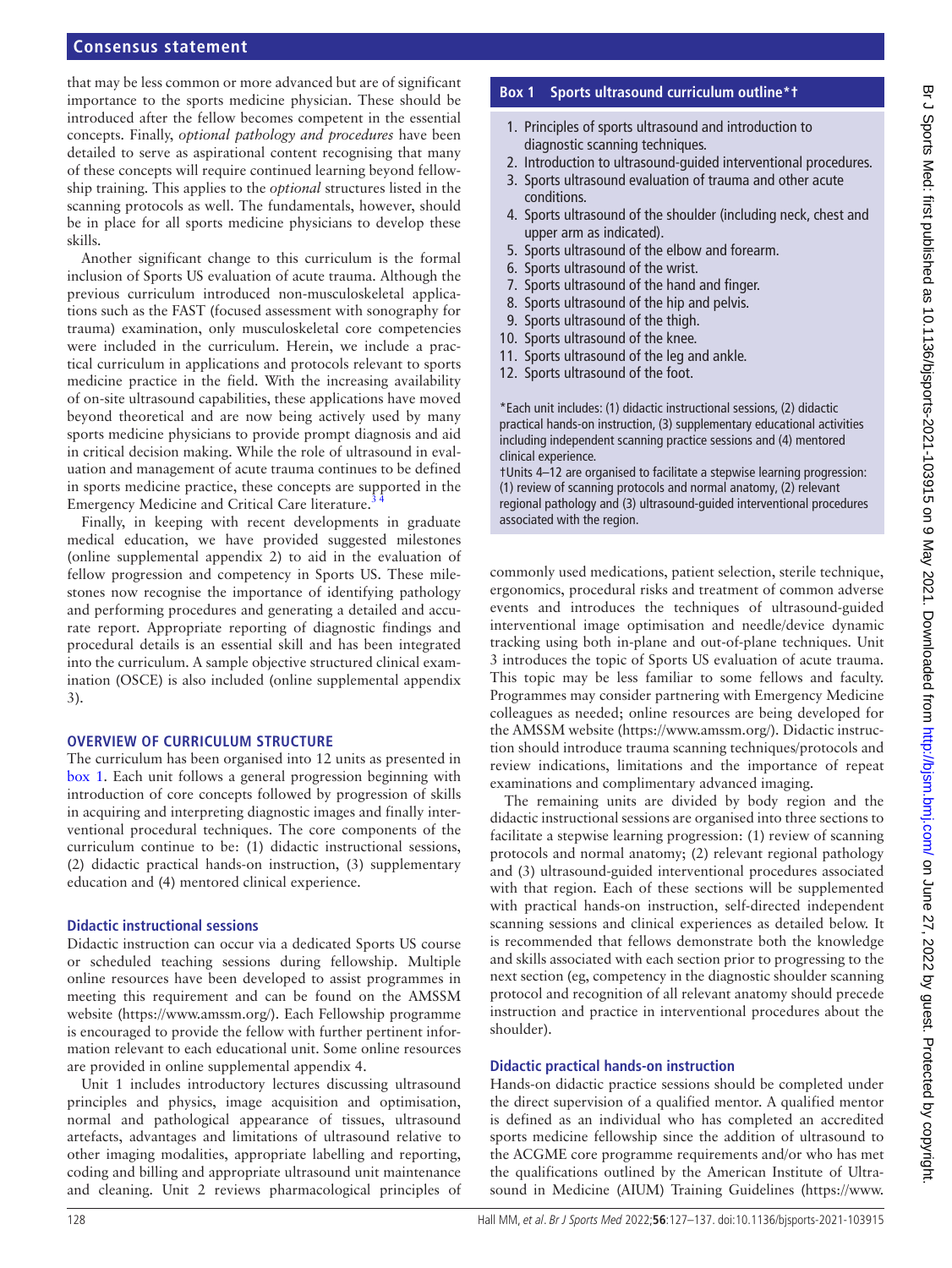Br J Sports Med: first published as 10.1136/bjsports-2021-103915 on 9 May 2021. Downloaded from http://bjsm.bmj.com/ on June 27, 2022 by guest. Protected by copyright

Br J Sports Med: first published as 10.1136/bjsports-2021-103915 on 9 May 2021. Downloaded from <http://bjsm.bmj.com/> on June 27, 2022 by guest. Protected by copyright.

[aium.org/](https://www.aium.org/)). During these sessions, fellows should apply the knowledge and skills acquired during the didactic instructional sessions in a controlled and supervised environment.

The didactic practical hands-on sessions should include the following: (1) practice and demonstration of performing a complete ultrasound evaluation of each region listed in the scanning protocols including proper image optimisation and acquisition (see [online supplemental appendix 1](https://dx.doi.org/10.1136/bjsports-2021-103915)); (2) practice and demonstration of proper image labelling and storage. Transfer of images should follow guidelines outlined by the Health Insurance Portability and Accountability Act; (3) review of saved images from the fellow's self-directed practice scanning sessions and provision of constructive feedback regarding study completeness, proper image optimisation, labelling, storage and transfer. Deficiencies should be reconciled during subsequent scanning sessions; (4) practice and demonstration of interventional skills, preferably using unembalmed cadaveric specimens. If cadaveric specimens are not available, the fellow should practice appropriate imaging of target structures on live models and should practice needle/device imaging and guidance techniques using turkey breasts, pig feet, pig legs, firm tofu, phantoms or another appropriate medium. As the fellow's skills improve, more advanced Sports US examination techniques and interventional procedures should be introduced into the didactic practice sessions (see *desirable* and *optional* categories below).

#### **Supplementary education**

The fellow's education should include supplementary educational experiences to reinforce the knowledge and skills gained during the didactic sessions and mentored clinical experience. Independent scanning practice sessions are required, and their importance should be stressed. It is only through regular scanning that proficient technique can be achieved. These sessions should include obtaining normal complete regional scans for review with the fellow's mentor. During these sessions, the fellow should also practice positioning for procedures and ultrasoundguided needle/device tracking using the appropriate medium as describe above.

Other recommended supplementary experiences include: (1) using online education material including the AMSSM Sports US Online Didactics, virtual meetings and webinars; (2) reading reference texts and journal articles; (3) presenting Sports US related articles at journal club and (4) attending live Sports US conferences and presentations. The integration of recommended supplementary educational experiences may vary from fellowship to fellowship based on available resources and the overall curriculum structure.

# **Mentored clinical experience**

This component of the fellow's Sports US training process is required to ensure that the fellow is proficient in performing the recommended diagnostic and interventional Sports US skills in clinical practice. As knowledge and skills are acquired through the didactic and independent scanning sessions, the fellow should, under the direct supervision of a qualified mentor, begin to perform diagnostic scanning and interventional procedures on patients in a clinical setting. During this experience, fellows should practice and eventually demonstrate competency as described in the sample milestones (see [online supplemental](https://dx.doi.org/10.1136/bjsports-2021-103915)  [appendix 2](https://dx.doi.org/10.1136/bjsports-2021-103915)). Special attention should be paid to obtaining proficiency in performing all regional examinations, recognising *essential* pathological conditions and performing *essential* interventional procedures. Once these skills are established, the fellow

may progress through the *desirable* and *optional* pathology and interventional procedures as time and resources allow. As the fellow gains proficiency in the clinical applications of Sports US, the level of supervision may be modified as allowed by institutional policy governing teaching rules.

## **RECOMMENDED CURRICULUM AND LEARNING OBJECTIVES FOR SPORTS ULTRASOUND TRAINING**

The following curriculum has been organised into units. Suggested resources and references have been grouped at the end of the curriculum and are available on the AMSSM website [\(https://](https://www.amssm.org/) [www.amssm.org/](https://www.amssm.org/)). While the curriculum should be thought of as fluid and longitudinal throughout the year, introductory Units 1 and 2 should be completed first and prioritised early in the fellowship year. Unit 3 may also be considered earlier in the fellowship year given the increased likelihood of trauma and other acute conditions during contact and collision sports that are more common in the fall. The order of the remaining units may be modified as needed and will likely be taught concurrently as the fellow progresses from essential to desirable to optional content. We strongly recommend, however, achieving diagnostic proficiency of a specific region prior to progressing to interventional procedures for that region. Fellows should not be taught to put a needle or other device through a structure they cannot name and readily identify.

Given the unpredictable nature of acute trauma in sport and variance in presentation of specific conditions, we recognise that it may not be feasible for fellows to acquire multiple images of the pathological state for each of the recommended units. The minimum requirement should include hands on instruction in the scanning protocols and independent normal scans submitted for review. Becoming familiar with the absence of pathology is essential. Fellowship programmes could consider partnering outside of the traditional sports medicine and primary specialty clinics as needed for exposure to relevant examples of pathological studies. This could include the emergency department, Orthopaedic and Rheumatology clinics, as well as medicine and intensive care wards. Every effort should be made to ensure that fellows achieve competence in the core concepts represented by the *essential pathology and procedures* listed below.

This curriculum allows flexibility for programmes that have varying prioritisation of ultrasound training in their overall fellowship curriculum. This flexibility will fulfil ACGME programme requirements, AIUM training guidelines and prerequisites for the Alliance for Physician Certification & Advancement Registered in Musculoskeletal sonography certification. Successful completion will ensure the acquisition of enough Sports US skills to allow independent practice in diagnostic and interventional Sports US.

## **UNIT 1: PRINCIPLES OF SPORTS ULTRASOUND AND INTRODUCTION TO DIAGNOSTIC SCANNING TECHNIQUES Didactic instructional sessions**

- 1. Identify and discuss the function of basic controls on an ultrasound machine console, including:
	- Transducer selection.
	- Presets.
	- Depth.
	- Focal zone/focal region.
	- Gain.
	- Time gain compensation/depth gain compensation.
	- Zoom (including read zoom and write zoom).
- 2. Instruction on basic ultrasound physics, including: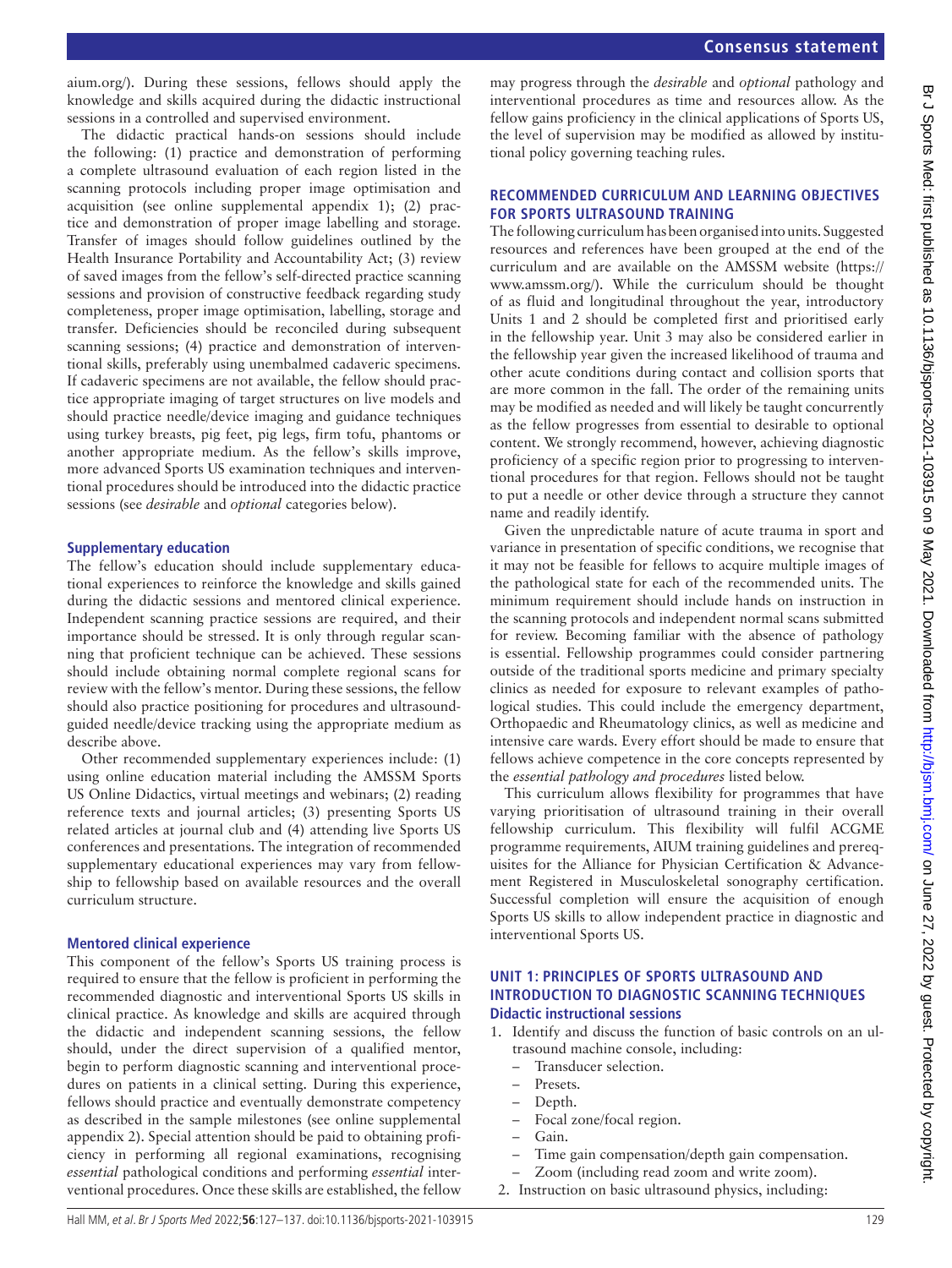- How an ultrasound image is generated.
- Inter-relationship of machine controls (eg, frequency, resolution and depth).
- Doppler imaging (difference between power Doppler and colour Doppler).
- 3. Discuss how to optimise an ultrasound image.
	- Superficial structures.
	- Deep structures.
- 4. Discuss the benefits and limitations of ultrasound relative to other imaging modalities.
- 5. Understand the use of Doppler for imaging vascular structures including neovessels.
- 6. Describe transducers movements.
- Slide.
	- Heel-toe.
	- Tilt.
	- Compression.
	- Rotation.
	- Pivot.
	- Stand-off and oblique stand-off.
- 7. Describe the normal ultrasound appearance of bone, cartilage, ligament, fascia, fat, muscle, nerve, tendon, thoracoabdominal structures and vasculature.
- 8. Discuss the common abnormal ultrasound appearances of bone, cartilage, ligament, fascia, fat, muscle, nerve, tendon, thoracoabdominal structures and vasculature.
- 9. Identify and discuss the source and/or implications of ultrasound artefacts, including:
	- Acoustic shadowing.
	- Anisotropy.
	- Through transmission.
	- Refraction.
	- Reverberation.
- 10. Describe appropriate labelling of ultrasound images.
	- Use of text insertion and arrows.
	- Appropriate use of measurement callipers.
- 11. Understand how to capture, store and transfer ultrasound images.
- 12. Discuss use of appropriate terminology.
- 13. Discuss appropriate diagnostic reporting and coding/billing per institutional guidelines.
- 14. Understand appropriate ultrasound maintenance and transducer cleaning/disinfection.

# **Didactic practical hands-on instruction**

- 1. Introduction to the ultrasound cart.
- 2. Review of institutional ultrasound procedure room policies and protocols.
- 3. Demonstration of basic scanning techniques including image optimisation, transducer movements, patient and physician ergonomics and so on.

#### **UNIT 2: INTRODUCTION TO ULTRASOUND-GUIDED INTERVENTIONAL PROCEDURES Didactic instructional sessions**

- 1. Understand the rationale for ultrasound-guided procedures.
	- Indications.
	- Contraindications.
- 2. Describe appropriate labelling of ultrasound interventional images.
- 3. Understand how to capture, store and transfer ultrasound procedure images.
- 4. Discuss use of appropriate procedural terminology.
- 5. Discuss appropriate procedural reporting.
- 6. Understand coding and billing guidelines including requirements for image archiving.
- 7. Discuss general principles of ultrasound-guided procedures.
	- Patient selection.
	- **Ergonomics**
	- Sterile technique.
	- Describe the advantages and disadvantages of needle tracking using an in-plane versus out-of-plane approach and provide clinical examples of when each approach may be beneficial.
	- Understand image optimisation for needle location, relocation and dynamic tracking, including transducer manipulation, jiggling, rotation and stylet movement.

# **Didactic practical hands-on instruction**

- 1. Image a needle using an in-plane and out-of-plane approach under ultrasound guidance in a phantom, turkey breast, cadaveric specimen, or other imaging medium.
- 2. Demonstrate the ability to efficiently relocate a lost needle during both an in-plane and out-of-plane needle tracking approach.
- 3. Demonstrate the ability to guide a needle into a target region or structure using both an in-plane and out-of-plane approach in a phantom, turkey breast, cadaveric specimen or other imaging medium.

#### **UNIT 3: SPORTS ULTRASOUND EVALUATION OF TRAUMA AND OTHER ACUTE CONDITIONS Didactic instructional sessions**

- 1. The rationale for ultrasound assessment of the acutely injured athlete.
- 2. Limitations of ultrasound in the setting of acute trauma.
- 3. Indications for repeat ultrasound examinations or complimentary advanced imaging.
- 4. Specific applications and techniques.
	- General principles of fracture and dislocation evaluation. – Skin and soft tissue (including foreign body identification and differentiation of cellulitis from abscess).
	- Thoracoabdominal trauma.
	- Introduction to vascular ultrasound (venous thrombosis).
	- Ocular trauma.
	- Collapsed athlete.
	- Shortness of breath/pulmonary evaluation.

# **Didactic practical hands-on instruction**

- 1. Hands-on instruction in diagnostic scanning protocols.
- 2. Supervised practice of diagnostic scanning protocols
	- Appropriate patient positioning.
	- Transducer selection.
	- Ergonomics.
	-

# **Supplementary education and mentored clinical experience**

- 1. *Independent examinations* (three separate normal scans demonstrating the structures and protocols from [online sup](https://dx.doi.org/10.1136/bjsports-2021-103915)[plemental appendix 1](https://dx.doi.org/10.1136/bjsports-2021-103915) are to be submitted to the mentor for review; see Milestones Level 2, [online supplemental appen](https://dx.doi.org/10.1136/bjsports-2021-103915)[dix 2\)](https://dx.doi.org/10.1136/bjsports-2021-103915).
- 2. *Essential pathology and protocols* (demonstrative cases should be submitted for review, including draft reports; see Milestones Level 3, [online supplemental appendix 2\)](https://dx.doi.org/10.1136/bjsports-2021-103915). – Common sites of fracture.

# – Technique.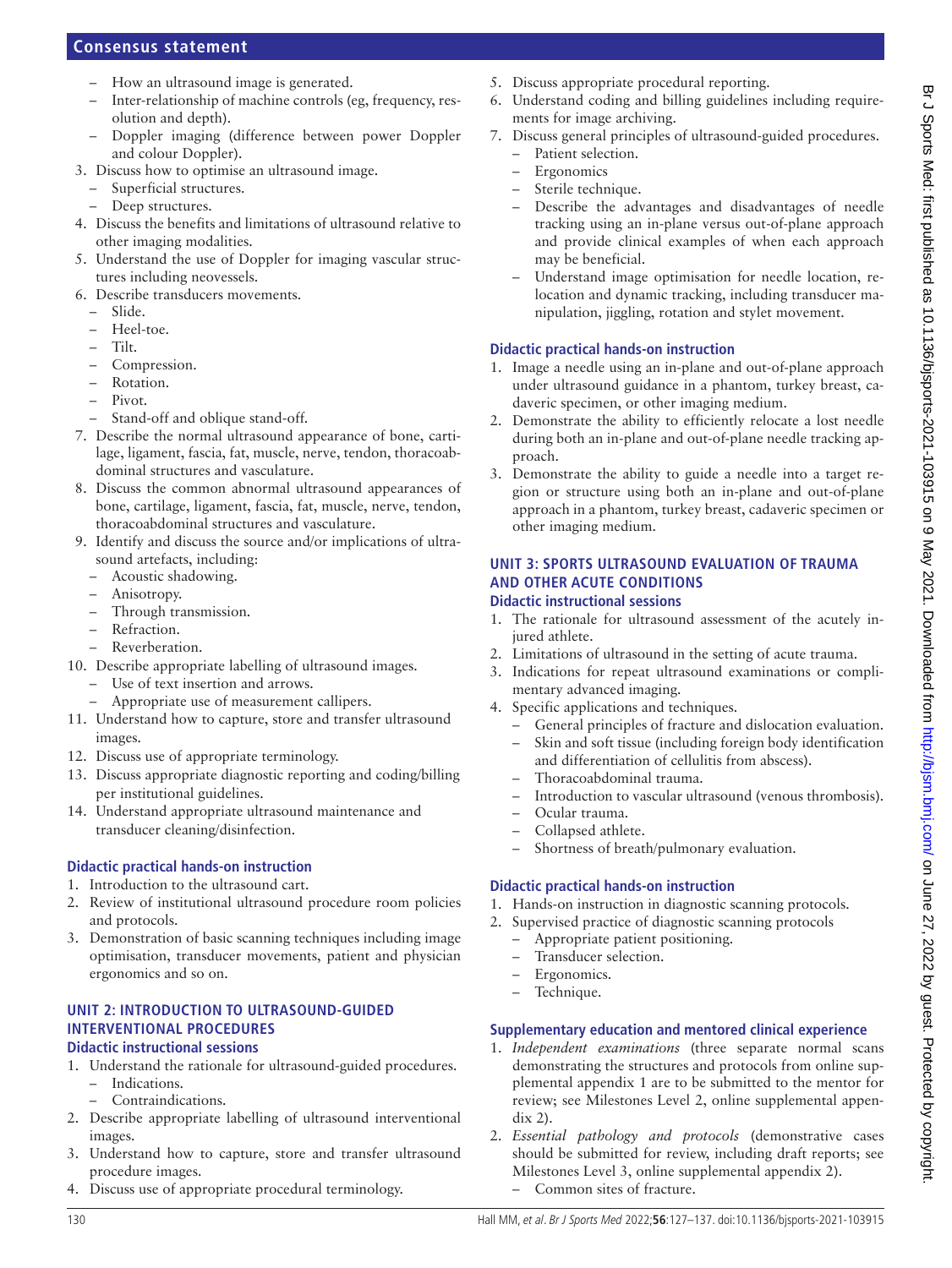# – Full thickness rotator cuff tear.

- Long head of the biceps tendinopathy.
- Glenohumeral joint effusion and/or synovitis.
- Acromioclavicular joint osteoarthritis.
- Acromioclavicular joint sprain.
- 3. *Essential procedures* (demonstrative cases should be submitted for review, including draft reports; see Milestones Level 3, [online supplemental appendix 2](https://dx.doi.org/10.1136/bjsports-2021-103915)).
	- Intra-articular glenohumeral joint aspiration/injection.
	- Intra-articular acromioclavicular joint injection.
	- Subacromial-subdeltoid bursa injection.
	- Biceps tendon sheath injection.
- 4. *Desirable pathology* (demonstrative cases should be submitted for review, including draft reports; see Milestones Level 4, [online supplemental appendix 2](https://dx.doi.org/10.1136/bjsports-2021-103915)).
	- Long head of biceps subluxation/dislocation.
	- Rotator cuff partial thickness tear.
	- Spinoglenoid notch cyst.
	- Fatty infiltration and/or atrophy of the rotator cuff muscles.
	- Pectoralis major muscle and/or tendon tear.
- 5. *Desirable procedures* (demonstrative cases should be submitted for review, including draft reports; see Milestones Level 4, [online supplemental appendix 2](https://dx.doi.org/10.1136/bjsports-2021-103915)).
	- Barbotage of calcific tendinopathy.
	- Rotator interval approach to glenohumeral joint injection.
- 6. *Optional pathology* (demonstrative cases should be submitted for review, including draft reports; see Milestones Level 5, [online supplemental appendix 2](https://dx.doi.org/10.1136/bjsports-2021-103915)).
	- Adhesive capsulitis (ie, coracohumeral ligament thickening, hyperaemia and so on).
	- Subcoracoid impingement.
	- Radial neuropathy.
	- Axillary neuropathy (eg, quadrilateral space syndrome, post-traumatic and so on).
	- Brachial plexopathy.
	- Sternoclavicular joint osteoarthritis.
	- Sternoclavicular joint effusion and/or synovitis.
	- Sternoclavicular joint sprain with or without instability.
- 7. *Optional procedures* (demonstrative cases should be submitted for review, including draft reports; see Milestones Level
	- 5, [online supplemental appendix 2](https://dx.doi.org/10.1136/bjsports-2021-103915)).
	- Suprascapular nerve block.
	- Sternoclavicular joint aspiration/injection.
	- Tenotomy with or without debridement of rotator cuff.

# **UNIT 5: SPORTS ULTRASOUND OF THE ELBOW AND FOREARM**

# **Didactic instructional sessions**

- 1. Review scanning protocols and online live scanning demos.
- 2. Pathology lectures.
- 3. Procedures lectures.

# **Didactic practical hands-on instruction**

- 1. Hands-on instruction in diagnostic scanning protocols and procedural technique.
- 2. Supervised practice of diagnostic scanning protocols and procedural image acquisition.
	- Appropriate patient positioning.
	- Transducer selection.
	- Ergonomics.
	- Technique.
- Clavicle.
- Distal radius/ulna.
- Metacarpal.
- Fibula.
- Metatarsal.
- Glenohumeral joint dislocation.
- Phalanx dislocation.
- eFAST (extended focused assessment of sonography in trauma).
- Differentiation of cellulitis from abscess.
- Identification of superficial foreign body.
- 3. *Desirable pathology and protocols* (demonstrative cases should be submitted for review, including draft reports; see Milestones Level 4, [online supplemental appendix 2](https://dx.doi.org/10.1136/bjsports-2021-103915)).
	- Scaphoid fracture.
	- Other long bone fractures.
	- Ocular trauma assessment.
	- RUSH (Rapid ultrasound in hypotension).
- 4. *Optional pathology and protocols* (demonstrative cases should be submitted for review, including draft reports; see Milestones Level 5, [online supplemental appendix 2](https://dx.doi.org/10.1136/bjsports-2021-103915)).
	- Other non-long bone extremity fractures.
	- Other joint dislocation.
	- Identification of superficial and deep venous thrombosis.
	- Pulmonary assessment.
	- Limited cardiac assessment for evaluation of pericardial effusion and global systolic function.

# **UNIT 4: SPORTS ULTRASOUND OF THE SHOULDER (INCLUDING NECK, CHEST AND UPPER ARM AS INDICATED) Didactic instructional sessions**

- 1. Review scanning protocols and online live scanning demos.
- 2. Pathology lectures.
- 3. Procedures lectures.

# **Didactic practical hands-on instruction**

- 1. Hands-on instruction in diagnostic scanning protocols and procedural technique.
- 2. Supervised practice of diagnostic scanning protocols and procedural image acquisition
	- Appropriate patient positioning.
	- Transducer selection.
	- Ergonomics.
	- Technique.
- 3. As resources allow, it is recommended that ultrasoundguided procedures be practiced on an unembalmed cadaveric specimen. If this is not feasible, then fellows should practice all aspects of needle visualisation and tracking using other appropriate medium. The principles of the procedures listed below should be reviewed in a formal didactic setting.

# **Supplementary education and mentored clinical experience**

- 1. *Independent complete regional examinations* (three separate normal scans are to be submitted to the mentor for review; see Milestones Level 2, [online supplemental appendix 2](https://dx.doi.org/10.1136/bjsports-2021-103915)).
- 2. *Essential pathology* (demonstrative cases should be submitted for review, including draft reports; see Milestones Level 3, [online supplemental appendix 2\)](https://dx.doi.org/10.1136/bjsports-2021-103915).
	- Subacromial-subdeltoid bursitis.
	- Subacromial impingement (at acromion or coracoacromial ligament).
	- Rotator cuff tendinosis.

# **Consensus statement**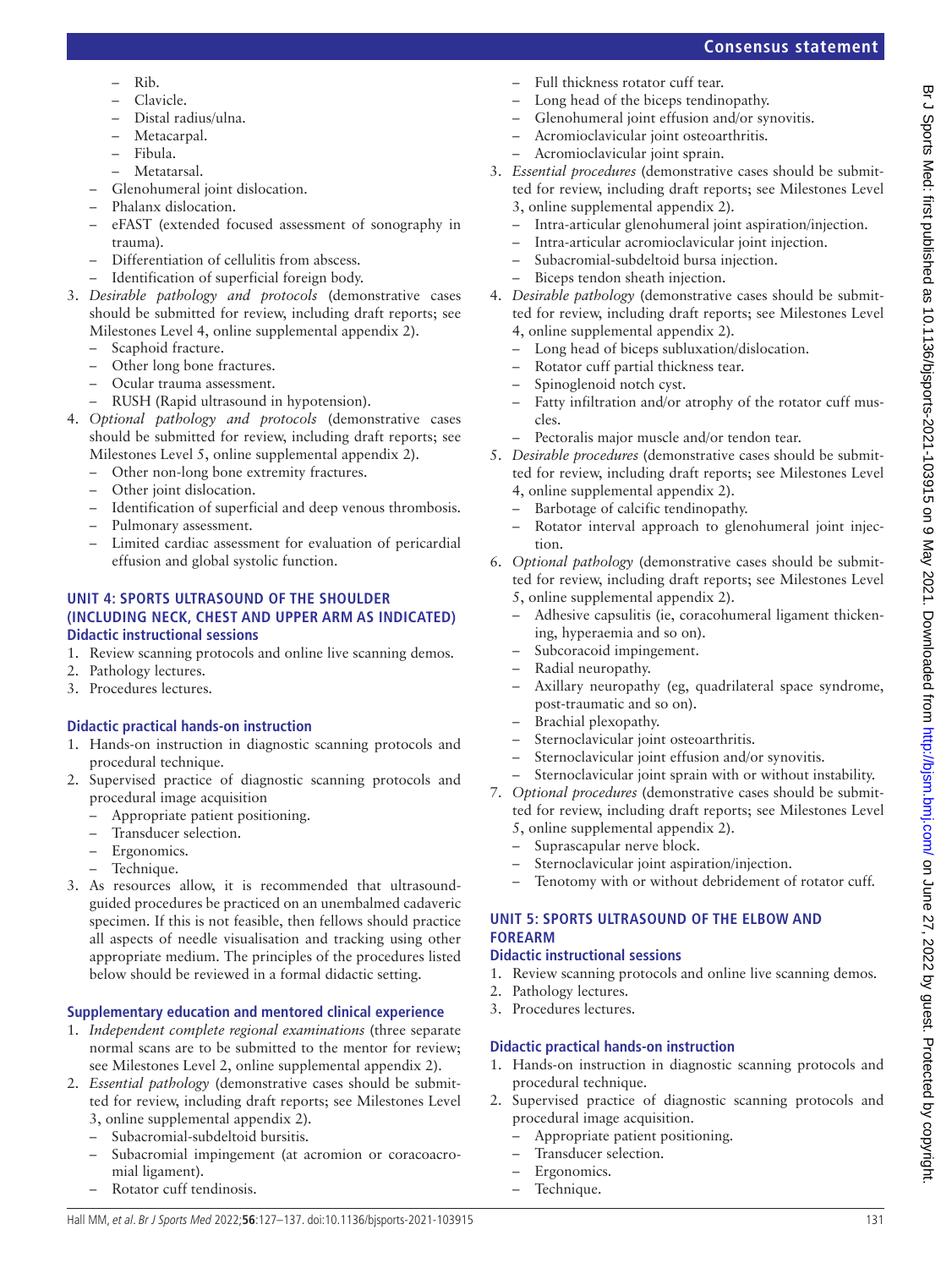3. As resources allow, it is recommended that ultrasoundguided procedures be practiced on an unembalmed cadaveric specimen. If this is not feasible, then fellows should practice all aspects of needle visualisation and tracking using other appropriate medium. The principles of the procedures listed below should be reviewed in a formal didactic setting.

#### **Supplementary education and mentored clinical experience**

- 1. *Independent complete regional examinations* (three separate normal scans should be submitted for review; see Milestones Level 2, [online supplemental appendix 2\)](https://dx.doi.org/10.1136/bjsports-2021-103915).
- 2. *Essential pathology* (demonstrative cases should be submitted for review, including draft reports; see Milestones Level 3, [online supplemental appendix 2\)](https://dx.doi.org/10.1136/bjsports-2021-103915).
	- Common extensor tendinopathy.
	- Common flexor tendinopathy.
	- Ulnar collateral ligament injury with or without instability.
	- Ulnar neuropathy at the elbow with or without instability.
- 3. *Essential procedures* (demonstrative cases should be submitted for review, including draft reports; see Milestones Level 3, [online supplemental appendix 2\)](https://dx.doi.org/10.1136/bjsports-2021-103915).
	- Intra-articular elbow joint aspiration/injection.
	- Peritendinous or intratendinous injection of the common extensor tendon origin.
	- Peritendinous or intratendinous injection of the common flexor tendon origin.
- 4. *Desirable pathology* (demonstrative cases should be submitted for review, including draft reports; see Milestones Level 4, [online supplemental appendix 2\)](https://dx.doi.org/10.1136/bjsports-2021-103915).
	- Distal biceps tendinopathy.
	- Triceps tendinopathy.
	- Elbow joint osteoarthritis.
	- Radial head or neck fracture.
	- Elbow joint effusion and/or synovitis.
	- Posterior interosseous nerve entrapment.
	- Lateral collateral ligament complex injury with or without instability.
	- Posterior impingement of the elbow.
	- Olecranon bursitis.
- 5. *Desirable procedures* (demonstrative cases should be submitted for review, including draft reports; see Milestones Level 4, [online supplemental appendix 2\)](https://dx.doi.org/10.1136/bjsports-2021-103915).
	- Distal biceps peritendinous injection/bicipitoradial bursa injection.
	- Posterior interosseous nerve block/perineural injection.
	- Tenotomy with or without debridement elbow tendon.
- 6. *Optional pathology* (demonstrative cases should be submitted for review, including draft reports; see Milestones Level 5, [online supplemental appendix 2\)](https://dx.doi.org/10.1136/bjsports-2021-103915).
	- Bicipitoradial bursitis.
	- Median nerve entrapment at the elbow.
	- Posterolateral rotary instability.
	- Olecranon fossa synovitis.
	- Posterolateral impingement (elbow synovial fold syndrome).
- 7. *Optional procedures* (demonstrative cases should be submitted for review, including draft reports; see Milestones Level 5, [online supplemental appendix 2\)](https://dx.doi.org/10.1136/bjsports-2021-103915).
	- Ulnar nerve block/perineural injection.
	- Median nerve block/perineural injection.

#### **UNIT 6: SPORTS ULTRASOUND OF THE WRIST Didactic instructional sessions**

- 1. Review scanning protocols and online live scanning demos.
- 2. Pathology lectures.
- 3. Procedures lectures.

## **Didactic practical hands-on instruction**

- 1. Hands-on instruction in diagnostic scanning protocols and procedural technique
- 2. Supervised practice of diagnostic scanning protocols and procedural image acquisition.
	- Appropriate patient positioning
	- Transducer selection.
	- Ergonomics.
	- Technique.
- 3. As resources allow, it is recommended that ultrasoundguided procedures be practiced on an unembalmed cadaveric specimen. If this is not feasible, then fellows should practice all aspects of needle visualisation and tracking using other appropriate medium. The principles of the procedures listed below should be reviewed in a formal didactic setting.

- 1. *Independent complete regional examinations* (three separate normal scans should be submitted for review; see Milestones Level 2, [online supplemental appendix 2](https://dx.doi.org/10.1136/bjsports-2021-103915)).
- 2. *Essential pathology* (demonstrative cases should be submitted for review, including draft reports; see Milestones Level 3, [online supplemental appendix 2](https://dx.doi.org/10.1136/bjsports-2021-103915)).
	- Wrist joint effusion and/or synovitis.
	- Stenosing tenosynovitis of first dorsal compartment (De-Quervain's tenosynovitis).
	- Median neuropathy at the wrist (carpal tunnel syndrome).
	- First carpometacarpal joint osteoarthritis.
	- Dorsal or volar ganglion cyst.
- 3. *Essential procedures* (demonstrative cases should be submitted for review, including draft reports; see Milestones Level 3, [online supplemental appendix 2](https://dx.doi.org/10.1136/bjsports-2021-103915)).
	- Intra-articular wrist aspiration/injection
	- First carpometacarpal joint injection.
	- Wrist tendon sheath injection.
	- Carpal tunnel injection.
- 4. *Desirable pathology* (demonstrative cases should be submitted for review, including draft reports; see Milestones Level 4, [online supplemental appendix 2](https://dx.doi.org/10.1136/bjsports-2021-103915)).
	- Dorsal scapholunate ligament sprain with or without instability.
	- Extensor carpi ulnaris tendinopathy with or without instability.
	- Extensor tenosynovitis.
	- Flexor carpi radialis tendinopathy.
	- Flexor carpi ulnaris enthesopathy.
	- Scaphoid fracture.
	- Distal radius or ulna fracture.
- 5. *Desirable procedures* (demonstrative cases should be submitted for review, including draft reports; see Milestones Level 4, [online supplemental appendix 2](https://dx.doi.org/10.1136/bjsports-2021-103915)).
	- Ganglion cyst aspiration/injection.
- 6. *Optional pathology* (demonstrative cases should be submitted for review, including draft reports; see Milestones Level 5, [online supplemental appendix 2](https://dx.doi.org/10.1136/bjsports-2021-103915)).
	- Proximal and distal intersection syndromes.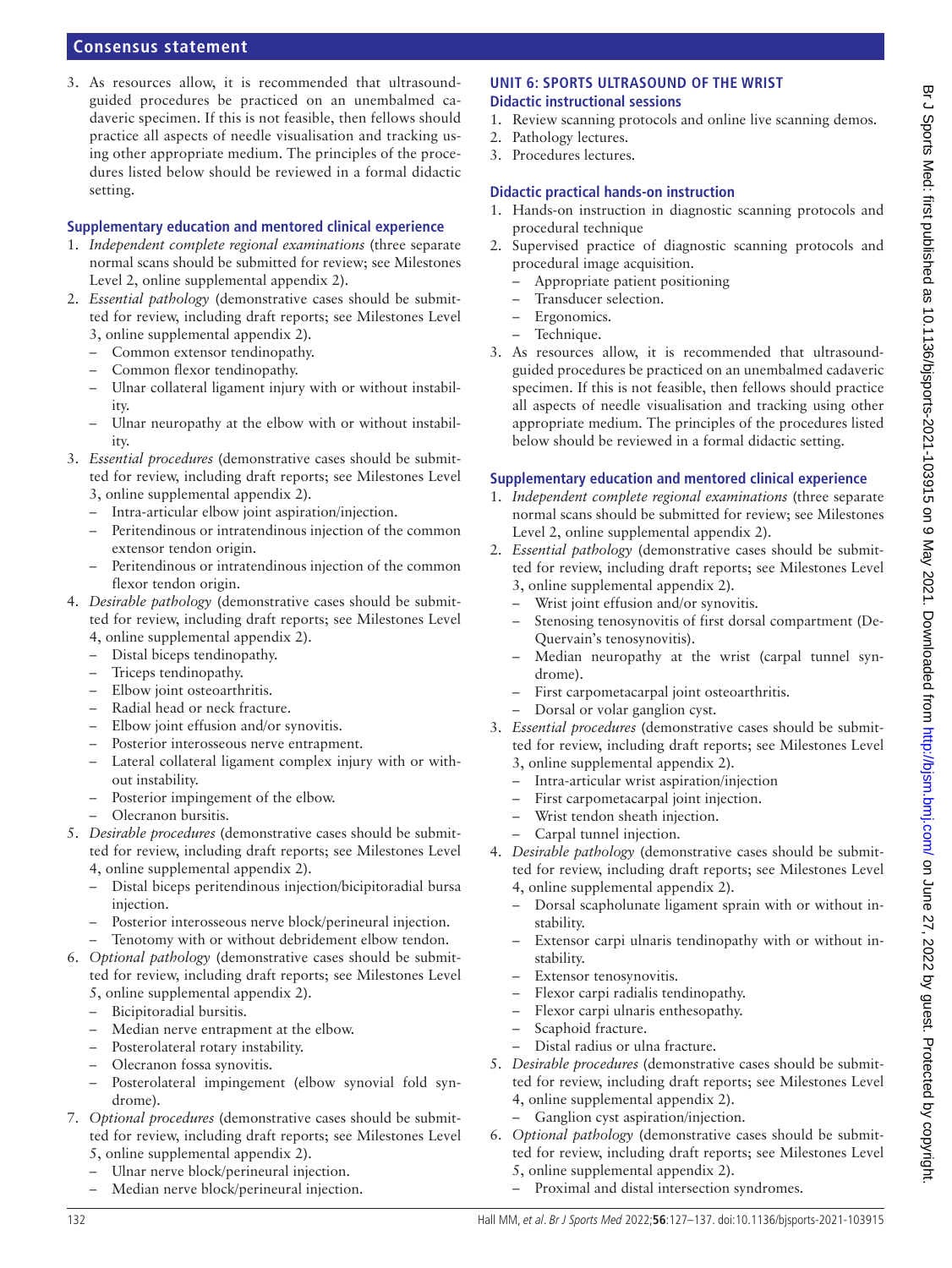- Fourth dorsal compartment retinacular impingement.
- Metacarpal bossing.
- Pisotriquetral osteoarthritis.
- Ulnar nerve entrapment at Guyon's canal (eg, accessory abductor digiti minimi muscle).
- Triangular fibrocartilage complex tear vii. Hook of the hamate fracture.
- 7. *Optional procedures* (demonstrative cases should be submitted for review, including draft reports; see Milestones Level 5, [online supplemental appendix 2\)](https://dx.doi.org/10.1136/bjsports-2021-103915).
	- Ulnar nerve injection at Guyon's canal.
	- Pisotriquetral or other wrist joint aspiration/injection.

# **UNIT 7: SPORTS ULTRASOUND OF THE HAND AND FINGER Didactic instructional sessions**

- 1. Review scanning protocols and online live scanning demos.
- 2. Pathology lectures.
- 3. Procedures lectures.

# **Didactic practical hands-on instruction**

- 1. Hands-on instruction in diagnostic scanning protocols and procedural technique.
- 2. Supervised practice of diagnostic scanning protocols and procedural image acquisition.
	- Appropriate patient positioning.
	- Transducer selection.
	- Ergonomics.
	- Technique.
- 3. As resources allow, it is recommended that ultrasoundguided procedures be practiced on an unembalmed cadaveric specimen. If this is not feasible, then fellows should practice all aspects of needle visualisation and tracking using other appropriate medium. The principles of the procedures listed below should be reviewed in a formal didactic setting.

# **Supplementary education and mentored clinical experience**

- 1. *Independent complete regional examinations* (three separate normal scans should be submitted for review; see Milestones Level 2, [online supplemental appendix 2\)](https://dx.doi.org/10.1136/bjsports-2021-103915).
- 2. *Essential pathology* (demonstrative cases should be submitted for review, including draft reports; see Milestones Level 3, [online supplemental appendix 2\)](https://dx.doi.org/10.1136/bjsports-2021-103915).
	- Metacarpal joint effusion and/or synovitis.
	- Flexor tendon stenosing tenosynovitis (trigger finger).
	- Ulnar collateral ligament sprain of the first metacarpophalangeal (MCP) joint with or without instability.
	- Metacarpal fracture.
- 3. *Essential procedures* (demonstrative cases should be submitted for review, including draft reports; see Milestones Level 3, [online supplemental appendix 2\)](https://dx.doi.org/10.1136/bjsports-2021-103915).
	- Intra-articular finger joint aspiration/injection.
	- Flexor tendon sheath injection.
- 4. *Desirable pathology* (demonstrative cases should be submitted for review, including draft reports; see Milestones Level 4, [online supplemental appendix 2\)](https://dx.doi.org/10.1136/bjsports-2021-103915).
	- Sagittal band injury with or without instability.
	- Central slip injury.
	- Terminal extensor tendon injury (Mallet finger).
	- Flexor digitorum profundus tendon tear (Jersey finger).
	- Phalanx dislocation.
	- Volar plate injury.
	- Proximal interphalangeal joint collateral ligament injury.
- 5. *Desirable procedures* (demonstrative cases should be submitted for review, including draft reports; see Milestones Level 4, [online supplemental appendix 2](https://dx.doi.org/10.1136/bjsports-2021-103915)).
	- Ganglion cyst aspiration/injection.
- 6. *Optional pathology* (demonstrative cases should be submitted for review, including draft reports; see Milestones Level 5, [online supplemental appendix 2](https://dx.doi.org/10.1136/bjsports-2021-103915)).
	- A2 and A4 pulley tears (rock climber's finger).
		- Second to fifth MCP joint collateral ligament injury.
- 7. *Optional procedures* (demonstrative cases should be submitted for review, including draft reports; see Milestones Level 5, [online supplemental appendix 2](https://dx.doi.org/10.1136/bjsports-2021-103915)).
	- Trigger finger release.

# **UNIT 8: SPORTS ULTRASOUND OF THE HIP AND PELVIS Didactic instructional sessions**

- 1. Review scanning protocols and online live scanning demos.
- 2. Pathology lectures.
- 3. Procedures lectures.

# **Didactic practical hands-on instruction**

- 1. Hands-on instruction in diagnostic scanning protocols and procedural technique.
- 2. Supervised practice of diagnostic scanning protocols and procedural image acquisition.
	- Appropriate patient positioning.
	- Transducer selection.
	- Ergonomics.
	- Technique.
- 3. As resources allow, it is recommended that ultrasoundguided procedures be practiced on an unembalmed cadaveric specimen. If this is not feasible, then fellows should practice all aspects of needle visualisation and tracking using other appropriate medium. The principles of the procedures listed below should be reviewed in a formal didactic setting.

- 1. *Independent complete regional examinations* (three separate normal scans should be submitted for review; see Milestones Level 2, [online supplemental appendix 2](https://dx.doi.org/10.1136/bjsports-2021-103915)).
- 2. *Essential pathology* (demonstrative cases should be submitted for review, including draft reports; see Milestones Level 3, [online supplemental appendix 2](https://dx.doi.org/10.1136/bjsports-2021-103915)).
	- Adductor tendinopathy.
	- Hip joint effusion and/or synovitis.
	- Iliopsoas tendinopathy and/or bursitis with or without snapping.
	- Gluteus medius/minimus tendinopathy.
	- Greater trochanteric (subgluteus maximus) bursitis.
	- Proximal hamstring tendinopathy.
- 3. *Essential procedures* (demonstrative cases should be submitted for review, including draft reports; see Milestones Level 3, [online supplemental appendix 2](https://dx.doi.org/10.1136/bjsports-2021-103915)).
	- Intra-articular hip aspiration/injection.
	- Greater trochanteric bursa injection.
	- Proximal hamstring peritendinous or intratendinous injection.
- 4. *Desirable pathology* (demonstrative cases should be submitted for review, including draft reports; see Milestones Level 4, [online supplemental appendix 2](https://dx.doi.org/10.1136/bjsports-2021-103915)).
	- Distal rectus abdominis tendinopathy and/or aponeurosis tear.
	- Rectus femoris tendinopathy.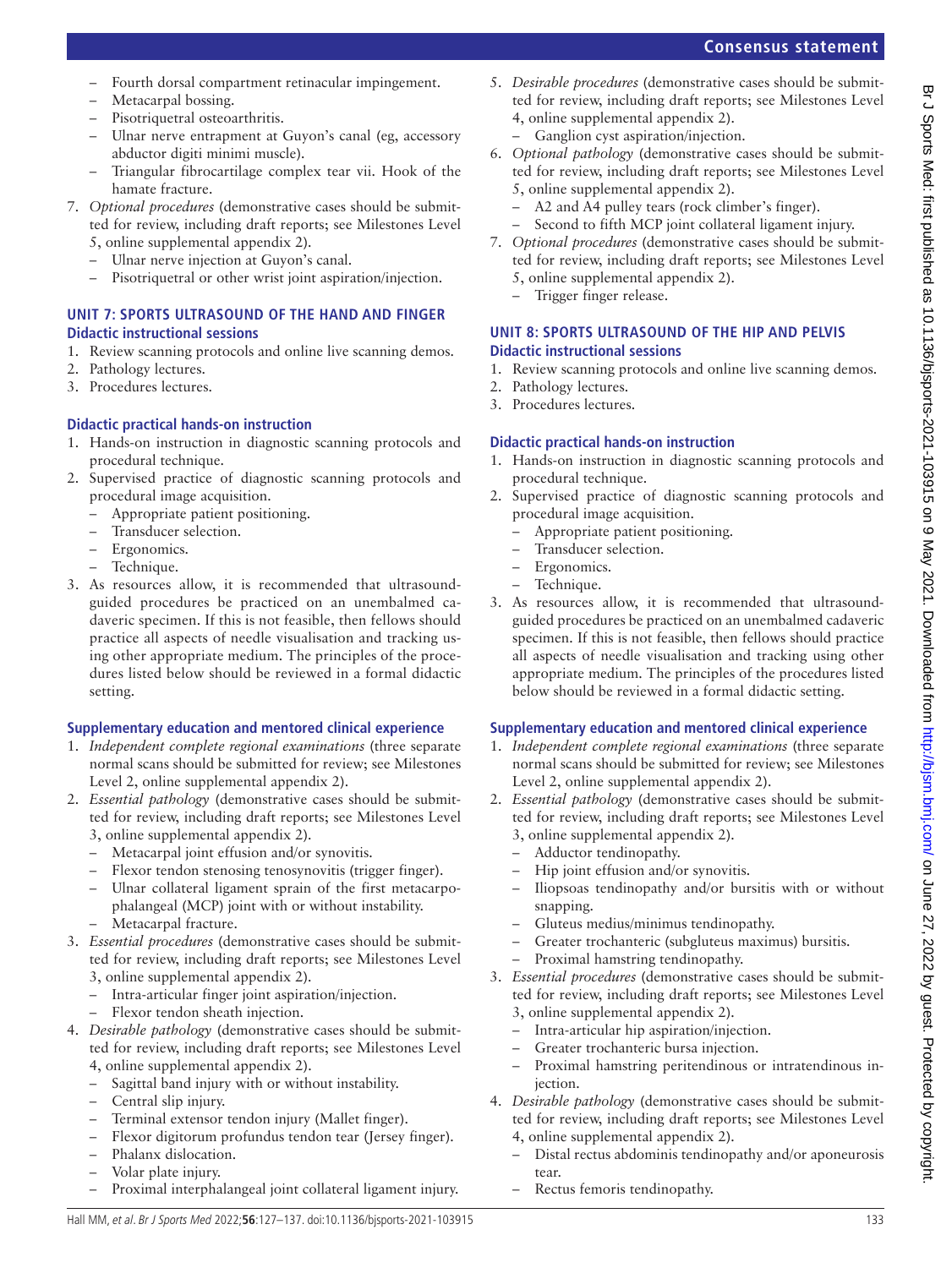- Anterior acetabular labral tear.
- Osteitis pubis.
- Adductor longus muscle/tendon tear.
- Gluteus medius/minimus tendon tear.
- Morel-Lavallee lesion in hip region.
- Proximal hamstring tendon tear.
- Proximal iliotibial band origin enthesopathy.
- 5. *Desirable procedures* (demonstrative cases should be submitted for review, including draft reports; see Milestones Level 4, [online supplemental appendix 2\)](https://dx.doi.org/10.1136/bjsports-2021-103915).
	- Iliopsoas bursa injection.
	- Gluteus medius or minimus peritendinous or intratendinous injection.
	- Adductor longus tendon origin peritendinous or intratendinous injection.
- 6. *Optional pathology* (demonstrative cases should be submitted for review, including draft reports; see Milestones Level 5, [online supplemental appendix 2\)](https://dx.doi.org/10.1136/bjsports-2021-103915).
	- Hip impingement (eg, Cam lesion).
	- Sartorius tendinopathy.
	- Tensor fascia latae tendinopathy.
	- Neuropathy of lateral cutaneous nerve of the thigh.
	- Ischiofemoral impingement.
	- Transversalis fascia tear or insufficiency ('sports hernia').
	- Inguinal and/or femoral hernia.
- 7. *Optional procedures* (demonstrative cases should be submitted for review, including draft reports; see Milestones Level 5, [online supplemental appendix 2\)](https://dx.doi.org/10.1136/bjsports-2021-103915).
	- Lateral cutaneous nerve of thigh block/perineural injection.
	- Tenotomy with or without debridement hip region tendon.

# **UNIT 9: SPORTS ULTRASOUND OF THE THIGH**

# **Didactic instructional sessions**

- 1. Review scanning protocols and online live scanning demos.
- 2. Pathology lectures.
- 3. Procedures lectures.

# **Didactic practical hands-on instruction**

- 1. Hands-on instruction in diagnostic scanning protocols and procedural technique.
- 2. Supervised practice of diagnostic scanning protocols and procedural image acquisition.
	- Appropriate patient positioning.
	- Transducer selection.
	- Ergonomics.
	- Technique.
- 3. As resources allow, it is recommended that ultrasoundguided procedures be practiced on an unembalmed cadaveric specimen. If this is not feasible, then fellows should practice all aspects of needle visualisation and tracking using other appropriate medium. The principles of the procedures listed below should be reviewed in a formal didactic setting.

# **Supplementary education and mentored clinical experience**

- 1. *Independent complete regional examinations* (three separate normal scans should be submitted for review; see Milestones Level 2, [online supplemental appendix 2\)](https://dx.doi.org/10.1136/bjsports-2021-103915).
- 2. *Essential pathology* (demonstrative cases should be submitted for review, including draft reports; see Milestones Level 3, [online supplemental appendix 2\)](https://dx.doi.org/10.1136/bjsports-2021-103915).
	- Hamstring muscle tear.
- Quadriceps muscle tear.
- Quadriceps contusioni.
- 3. *Essential procedures* (demonstrative cases should be submitted for review, including draft reports; see Milestones Level 3, [online supplemental appendix 2](https://dx.doi.org/10.1136/bjsports-2021-103915)).
- 4. Aspiration/injection of fluid collection (ie, haematoma, Morel-Lavallee).
- 5. *Desirable pathology* (demonstrative cases should be submitted for review, including draft reports; see Milestones Level 4, [online supplemental appendix 2](https://dx.doi.org/10.1136/bjsports-2021-103915)).
	- Heterotopic ossification in thigh musculature.
	- Morel-Lavallee lesion in thigh region.
	- Grading severity of hamstring and quadriceps muscle injury.
- 6. *Desirable procedures* (demonstrative cases should be submitted for review, including draft reports; see Milestones Level 4, [online supplemental appendix 2](https://dx.doi.org/10.1136/bjsports-2021-103915)).
	- Sclerosis of Morel-Lavallee lesion.
- 7. *Optional pathology* (demonstrative cases should be submitted for review, including draft reports; see Milestones Level 5, [online supplemental appendix 2](https://dx.doi.org/10.1136/bjsports-2021-103915)).
	- Sciatic nerve entrapment associated with prior hamstring muscle/tendon injury.
	- Other neuropathy (eg, anterior cutaneous nerve of thigh, posterior cutaneous nerve of thigh, obturator, saphenous).
- 8. *Optional procedures* (demonstrative cases should be submitted for review, including draft reports; see Milestones Level 5, [online supplemental appendix 2](https://dx.doi.org/10.1136/bjsports-2021-103915)).
	- Sciatic nerve block/perineural injection.
	- Saphenous nerve block/perineural injection in Adductor canal.

# **UNIT 10: SPORTS ULTRASOUND OF THE KNEE Didactic instructional sessions**

- 1. Review scanning protocols and online live scanning demos.
- 2. Pathology lectures.
- 3. Procedures lectures.

# **Didactic practical hands-on instruction**

- 1. Hands-on instruction in diagnostic scanning protocols and procedural technique.
- 2. Supervised practice of diagnostic scanning protocols and procedural image acquisition.
	- Appropriate patient positioning.
	- Transducer selection.
	- Ergonomics.
	- Technique.
- 3. As resources allow, it is recommended that ultrasoundguided procedures be practiced on an unembalmed cadaveric specimen. If this is not feasible, then fellows should practice all aspects of needle visualisation and tracking using other appropriate medium. The principles of the procedures listed below should be reviewed in a formal didactic setting.

- 1. *Independent complete regional examinations* (three separate normal scans should be submitted for review; see Milestones Level 2, [online supplemental appendix 2](https://dx.doi.org/10.1136/bjsports-2021-103915)).
- 2. *Essential pathology* (demonstrative cases should be submitted for review, including draft reports; see Milestones Level 3, [online supplemental appendix 2](https://dx.doi.org/10.1136/bjsports-2021-103915)).
	- Knee joint effusion and/or synovitis.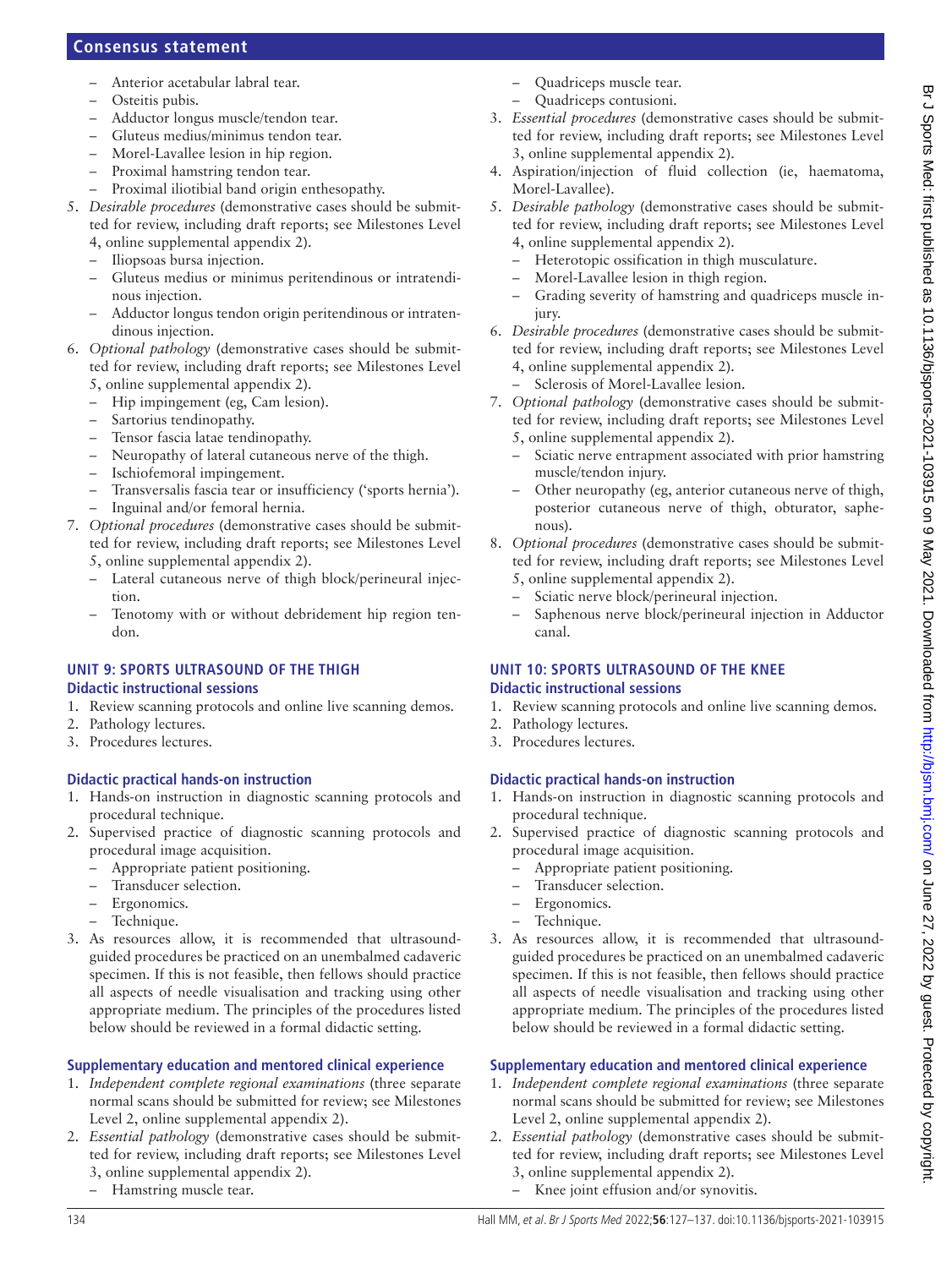## Knee osteoarthritis (medial and lateral compartment, femoral trochlear sulcus).

- Extensor mechanism tendinopathy (quadriceps and patellar).
- Prepatellar bursitis.
- Iliotibial band tendinopathy and bursitis with or without snapping.
- Baker's cyst.
- Medial (tibial) collateral ligament sprain with or without instability.
- 3. *Essential procedures* (demonstrative cases should be submitted for review, including draft reports; see Milestones Level 3, [online supplemental appendix 2\)](https://dx.doi.org/10.1136/bjsports-2021-103915).
	- Intra-articular knee aspiration/injection.
	- Iliotibial band/bursa (distal) injection.
	- Baker's cyst aspiration.
- 4. *Desirable pathology* (demonstrative cases should be submitted for review, including draft reports; see Milestones Level 4, [online supplemental appendix 2\)](https://dx.doi.org/10.1136/bjsports-2021-103915).
	- Deep and superficial infrapatellar bursitis.
	- Osgood-Schlatter's disease.
	- Lateral (fibular) collateral ligament sprain with or without instability.
	- Meniscal tear, parameniscal cysts and/or meniscal extrusion with dynamic assessment.
		- Pes anserine tendinopathy and/or bursitis.
- 5. *Desirable procedures* (demonstrative cases should be submitted for review, including draft reports; see Milestones Level 4, [online supplemental appendix 2\)](https://dx.doi.org/10.1136/bjsports-2021-103915).
	- Knee tendon peritendinous or intratendinous injection.
	- Pes anserine bursa injection.
- 6. *Optional pathology* (demonstrative cases should be submitted for review, including draft reports; see Milestones Level 5, [online supplemental appendix 2\)](https://dx.doi.org/10.1136/bjsports-2021-103915).
	-
	- Distal biceps femoris tendinopathy. – Semimembranosus tendinopathy.
	-
	- Popliteus tendinopathy.
	- Proximal tibiofemoral joint osteoarthritis, ganglion and/ or instability.
	- Posterior cruciate ligament tear.
	- Common fibular neuropathy.
	- Cruciate ligament ganglion cysts.
	- Popliteal artery entrapment syndrome.
	- Medial collateral ligament bursitis.
	- Differentiating sprains/pathology of the superficial and deep (meniscotibial and meniscofemoral) fibres of the medial collateral ligament.
	- Medial patellofemoral ligament sprain with or without instability.
	- Saphenous neuropathy (entrapment at the sartorius and gracilis tendons or of the infrapatellar branches).
	- Hoffa's fat pad impingement.
- 7. *Optional procedures* (demonstrative cases should be submitted for review, including draft reports; see Milestones Level 5, [online supplemental appendix 2\)](https://dx.doi.org/10.1136/bjsports-2021-103915).
	- Common fibular nerve block/perineural injection
	- Genicular nerve block/perineural injection
	- Tendon scraping of patellar tendon
	- Tenotomy with or without debridement for knee tendon.

# **UNIT 11: SPORTS ULTRASOUND OF THE LEG AND ANKLE Didactic instructional sessions**

1. Review scanning protocols and online live scanning demos.

- 2. Pathology lectures.
- 3. Procedures lectures.

# **Didactic practical hands-on instruction**

- 1. Hands-on instruction in diagnostic scanning protocols and procedural technique.
- 2. Supervised practice of diagnostic scanning protocols and procedural image acquisition.
	- Appropriate patient positioning.
	- Transducer selection.
	- Ergonomics.
	- Technique.
- 3. As resources allow, it is recommended that ultrasoundguided procedures be practiced on an unembalmed cadaveric specimen. If this is not feasible, then fellows should practice all aspects of needle visualisation and tracking using other appropriate medium. The principles of the procedures listed below should be reviewed in a formal didactic setting.

- 1. *Independent complete regional examinations* (three separate normal scans should be submitted for review; see Milestones Level 2, [online supplemental appendix 2](https://dx.doi.org/10.1136/bjsports-2021-103915)).
- 2. *Essential pathology* (demonstrative cases should be submitted for review, including draft reports; see Milestones Level 3, [online supplemental appendix 2](https://dx.doi.org/10.1136/bjsports-2021-103915)).
	- Midportion Achilles tendinopathy.
	- Insertional Achilles tendinopathy.
	- Ankle joint effusion and/or synovitis.
	- Anterior talofibular ligament sprain with or without instability.
	- Anterior–inferior tibiofibular ligament sprain with or without instability.
	- Fibularis longus and brevis tendinopathy with or without instability and/or intrasheath subluxation.
	- Posterior tibialis tendinopathy.
	- Medial gastrocnemius muscle injury.
- 3. *Essential procedures* (demonstrative cases should be submitted for review, including draft reports; see Milestones Level 3, [online supplemental appendix 2](https://dx.doi.org/10.1136/bjsports-2021-103915)).
	- Intra-articular tibiotalar joint aspiration/injection.
	- Ankle tendon peritendinous or intratendinous injection.
- 4. *Desirable pathology* (demonstrative cases should be submitted for review, including draft reports; see Milestones Level 4, [online supplemental appendix 2](https://dx.doi.org/10.1136/bjsports-2021-103915)).
	- Anterior tibialis tendinopathy.
	- Anterior ankle impingement.
	- Calcaneofibular ligament sprain with or without instability.
	- Retrocalcaneal and retro-Achilles/Superficial/Subcutaneous bursitis.
	- Flexor hallucis longus tendinopathy.
	- Deltoid ligament sprain with or without instability.
	- Spring ligament sprain with or without instability.
		- Fibular fracture (stress fracture or acute fracture).
	- Tibial stress fracture.
	- Gastrocnemius or soleus injury (other than medial gastrocnemius).
- 5. *Desirable procedures* (demonstrative cases should be submitted for review, including draft reports; see Milestones Level 4, [online supplemental appendix 2](https://dx.doi.org/10.1136/bjsports-2021-103915)).
	- Subtalar joint aspiration/injection.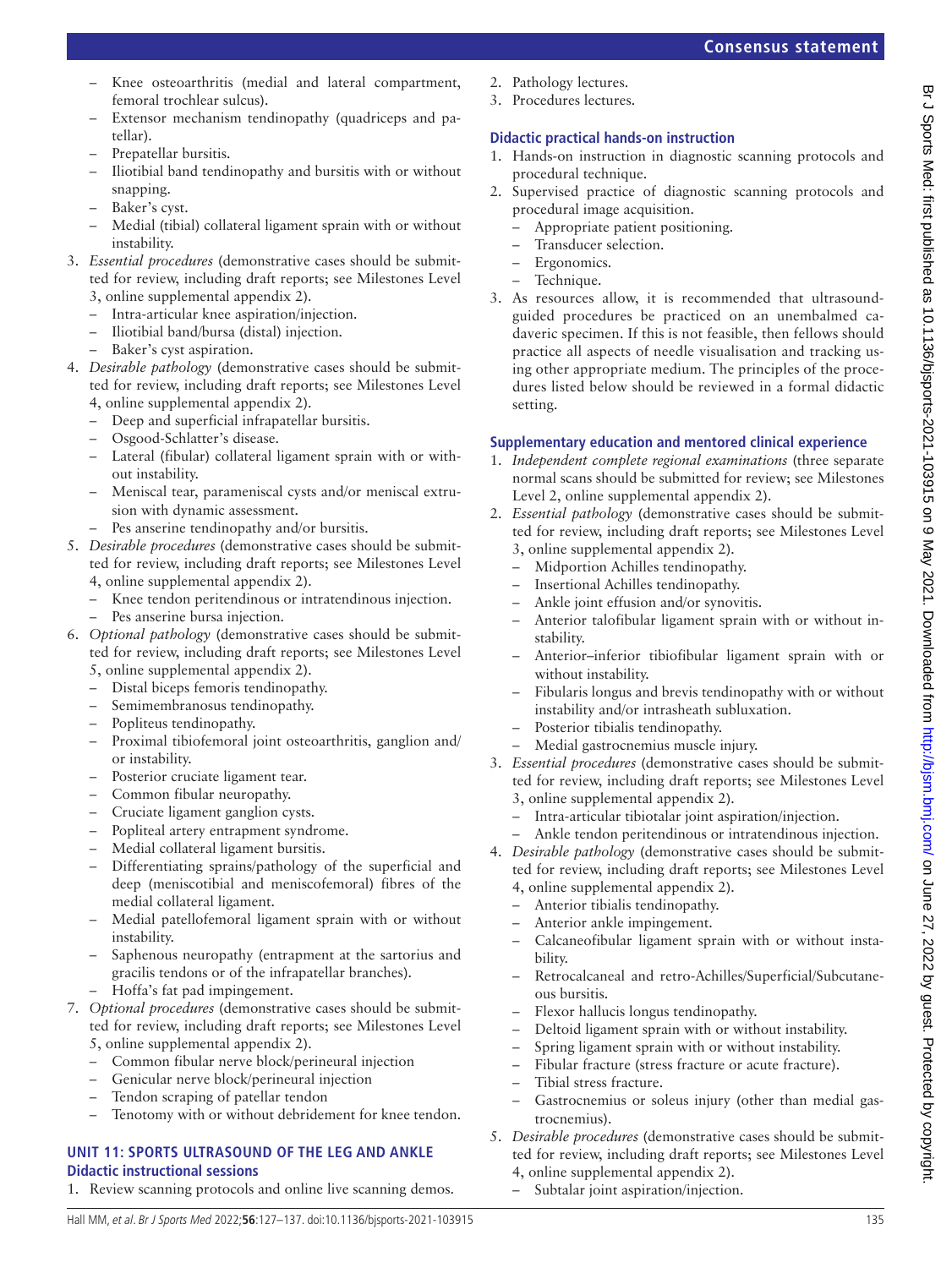- 6. *Optional pathology* (demonstrative cases should be submitted for review, including draft reports; see Milestones Level
	- 5, [online supplemental appendix 2\)](https://dx.doi.org/10.1136/bjsports-2021-103915).
	- Talar dome articular cartilage pathology.
	- Superficial fibular nerve entrapment.
	- Subtalar joint effusion and/or synovitis and/or osteoarthritis.
	- Sural neuropathy.
	- Fibularis quartus identification.
	- Plantaris tendinopathy.
	- Tarsal tunnel syndrome (including tibial, medial plantar, lateral plantar, medial calcaneal and inferior calcaneal (Baxter's) nerve entrapment).
	- Deep fibular neuropathy.
	- Posterior impingement.
	- Anterior process of the calcaneus fracture.
	- Talocalcaneal and calcaneonavicular coalitions.
	- Bifurcate ligament injury.
- 7. *Optional procedures* (demonstrative cases should be submitted for review, including draft reports; see Milestones Level 5, [online supplemental appendix 2\)](https://dx.doi.org/10.1136/bjsports-2021-103915).
	- Tibial nerve block/perineural injection.
	- Brisement of Achilles or another ankle tendon.
	- Tendon scraping of Achilles tendon.
	- Tenotomy with or without debridement ankle tendon.
	- Fasciotomy for chronic exertional compartment syndrome.

#### **UNIT 12: SPORTS ULTRASOUND OF THE FOOT Didactic instructional sessions**

- 1. Review scanning protocols and online live scanning demos.
- 2. Pathology lectures.
- 3. Procedures lectures.

# **Didactic practical hands-on instruction**

- 1. Hands-on instruction in diagnostic scanning protocols and procedural technique.
- 2. Supervised practice of diagnostic scanning protocols and procedural image acquisition.
	- Appropriate patient positioning.
	- Transducer selection.
	- Ergonomics.
	- Technique.
- 3. As resources allow, it is recommended that ultrasoundguided procedures be practiced on an unembalmed cadaveric specimen. If this is not feasible, then fellows should practice all aspects of needle visualisation and tracking using other appropriate medium. The principles of the procedures listed below should be reviewed in a formal didactic setting.

# **Supplementary education and mentored clinical experience**

- 1. *Independent complete regional examinations* (three separate normal scans should be submitted for review; see Milestones Level 2, [online supplemental appendix 2\)](https://dx.doi.org/10.1136/bjsports-2021-103915).
- 2. *Essential pathology* (demonstrative cases should be submitted for review, including draft reports; see Milestones Level 3, [online supplemental appendix 2\)](https://dx.doi.org/10.1136/bjsports-2021-103915).
	- Plantar fasciopathy.
	- Lisfranc ligament sprain with or without instability.
	- Metatarsophalangeal joint effusion and/or synovitis.
	- Midfoot joint(s) osteoarthritis.
- 3. *Essential procedures* (demonstrative cases should be submitted for review, including draft reports; see Milestones Level 3, [online supplemental appendix 2](https://dx.doi.org/10.1136/bjsports-2021-103915)).
	- Periplantar or intraplantar fascia injection.
	- First metatarsophalangeal joint aspiration/injection.
- 4. *Desirable pathology* (demonstrative cases of each diagnosis should be submitted for review, including draft reports; see Milestones Level 4, [online supplemental appendix 2\)](https://dx.doi.org/10.1136/bjsports-2021-103915).
	- Metatarsal fracture.
	- Plantar fibromatosis.
	- Morton's neuroma and/or intermetatarsal bursitis.
	- Plantar plate disorders.
	- Submetatarsal bursitis.
	- Metatarsophalangeal joint urate deposition disease.
- 5. *Desirable procedures* (demonstrative cases should be submitted for review, including draft reports; see Milestones Level 4, [online supplemental appendix 2](https://dx.doi.org/10.1136/bjsports-2021-103915)).
	- Midfoot joint aspiration/injection.
	- Other toe joint aspiration/injection.
	- Morton's neuroma/intermetatarsal bursa injection.
- 6. *Optional pathology* (demonstrative cases should be submitted for review, including draft reports; see Milestones Level 5, [online supplemental appendix 2](https://dx.doi.org/10.1136/bjsports-2021-103915)).
	- Calcaneal stress fracture.
	- Inferior calcaneal (Baxter's) neuropathy including evaluation of abductor digiti minimi muscle fatty infiltration and/or atrophy.
	- Tendinopathy at the Knot of Henry.
		- Medial plantar neuropathy at the Knot of Henry.
	- Deep fibular neuropathy.
	- Neuropathy of medial plantar proper digital nerve (Joplin's neuroma).
	- Great sesamoid disorders.
- 7. *Optional procedures* (demonstrative cases should be submitted for review, including draft reports; see Milestones Level 5, [online supplemental appendix 2](https://dx.doi.org/10.1136/bjsports-2021-103915)).
	- Fasciotomy with or without debridement of the plantar fascia.
	- Medial and/or lateral plantar nerve perineural injection.
	- Inferior calcaneal (Baxter's) nerve perineural injection.
	- Other perineural injection (eg, medial calcaneal, dorsal cutaneous branches, deep fibular, medial plantar proper digital).

# **CHALLENGES AND OPPORTUNITIES**

We acknowledge that successful implementation and completion of this curriculum may present challenges. Our working group has extensive experience in Sports US clinical application and teaching, and this is reflected in the comprehensive nature of this curriculum. The AMSSM has placed significant emphasis on developing Sports US training, and we believe this expanded curriculum will provide a solid foundation for all sports medicine physicians while also guiding those interested to achieve an expert level.

As previously mentioned, advanced expertise may be difficult to achieve within the current 1-year fellowship structure. Ongoing skill development and progression through the optional components of the curriculum will likely occur over several years, and our intent is not that fellows complete the curriculum in its entirety during their 1-year clinical fellowship. We also acknowledge that some fellowship programmes may not have the optimal resources in place including qualified faculty mentors and available equipment. Nonetheless,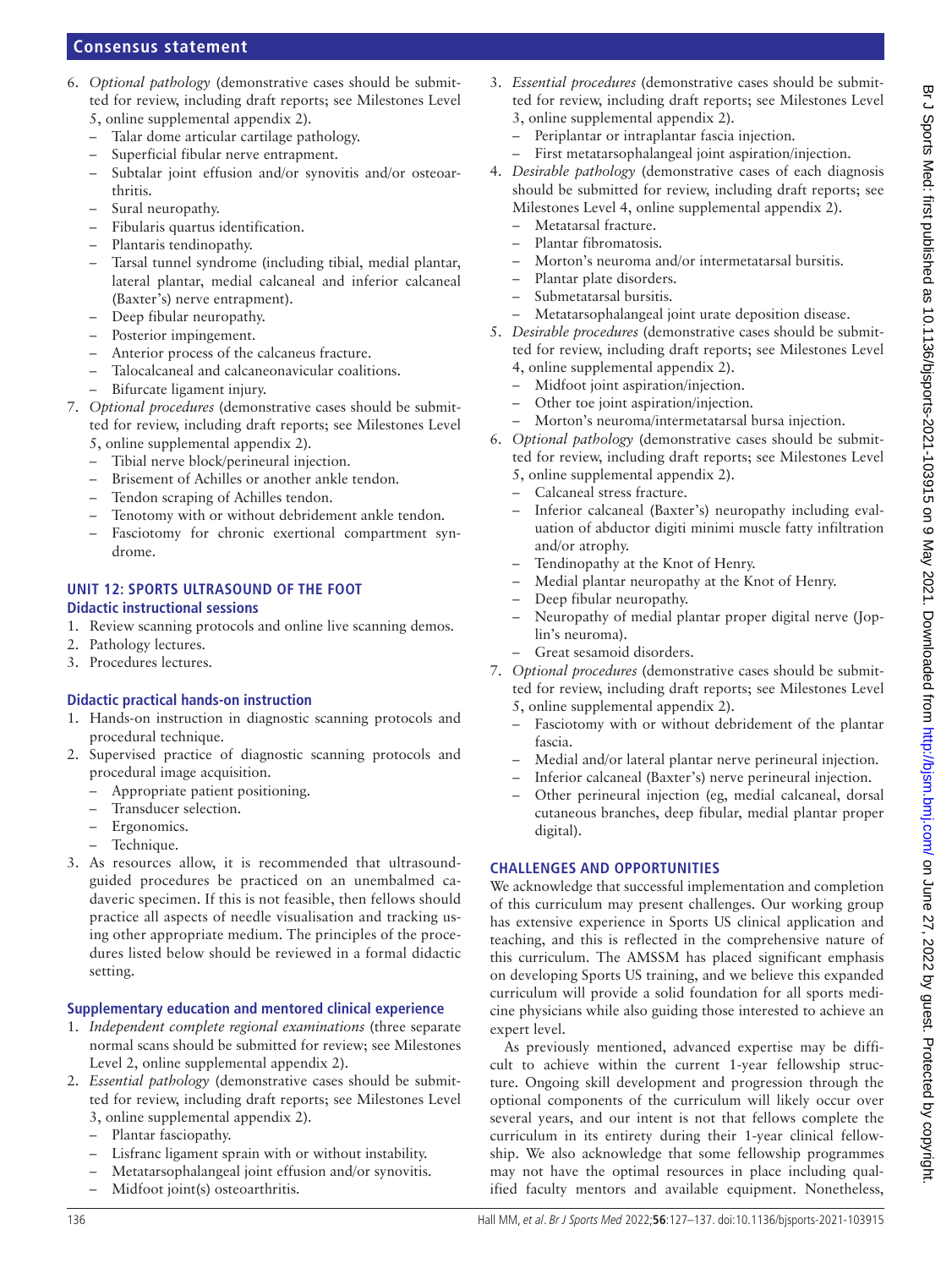Sports US training has been an ACGME requirement since 2017 and multiple resources have been developed by AMSSM that are freely available to assist programmes in implementing the curriculum.

While this curriculum was specifically written in the context of American sports medicine fellowship training, there is applicability to the international sports and exercise medicine community. Our structured progression can be implemented by any physician interested in using Sports US in the care of their athletes and patients. Given the differences in infrastructure and training, this curriculum may need to be altered to fit the needs of the global sports and exercise medicine community. This presents an exciting opportunity for growth of Sports US worldwide.

# **RECORD KEEPING AND COMPETENCY**

The fellow should maintain detailed records of all Sports US educational activities in which they participate throughout fellowship. The fellow should also maintain a procedure log of all diagnostic and interventional Sports US procedures, including their role in the procedure (eg, observation, performance, interpretation and/or reporting). Detailed record keeping serves these multiple purposes: (1) assists with credentialing, (2) assists in practice accreditation and (3) supports application for certification examinations.

Although maintaining records of the type and number of diagnostic and interventional ultrasound procedures is important, performing a specific number of ultrasound procedures does not necessarily determine competence. A milestone system has been accepted by the ACGME as a more appropriate way of determining competence. The progression of this curriculum was designed to follow the milestone system and sample milestones are provided in the [online supplemental appendix 2](https://dx.doi.org/10.1136/bjsports-2021-103915). While these milestones provide structure and targets for fellows, they should not be considered requirements for graduation. Determination of readiness for graduation remains with the fellowship programme director. Furthermore, given the natural variance in patient population and presentation of certain conditions, it is not expected that all fellows must document every listed pathology and procedure within a certain milestone to demonstrate competence.

Finally, it is recommended that each Fellowship programme develop an objective written and/or practical test to assist in assessing the sports medicine fellow's Sports US knowledge and skill. A sample OSCE is provided in the [online supplemental](https://dx.doi.org/10.1136/bjsports-2021-103915)  [appendix 3](https://dx.doi.org/10.1136/bjsports-2021-103915).

#### **Author affiliations**

<sup>1</sup>Orthopedics and Rehabilitation, The University of Iowa Roy J and Lucille A Carver College of Medicine, Iowa City, Iowa, USA

<sup>2</sup> Pediatrics, Orthopedics and Rehabilitation, University of Wisconsin-Madison, Madison, Wisconsin, USA

<sup>3</sup> Physical Medicine and Rehabilitation, Mayo Clinic, Rochester, Minnesota, USA 4 United States Olympic and Paralympic Committee, Colorado Springs, Colorado, USA <sup>5</sup>Orthopedics and Radiology, Essentia Health, Duluth, Minnesota, USA 6 Rothman Orthopaedic Institute, New York, New York, USA

<sup>7</sup> Orthopedics and Rehabilitation Medicine, Emory University, Atlanta, Georgia, USA <sup>8</sup> Family Medicine, University of Washington, Seattle, Washington, USA <sup>9</sup> Emergency Medicine, University of California Davis, Davis, California, USA

<sup>10</sup>Emergency Medicine, The University of Arizona College of Medicine Tucson, Tucson, Arizona, USA

**Twitter** Melody Hrubes [@MelodyHrubesMD](https://twitter.com/MelodyHrubesMD) and Ashwin Rao [@badash13](https://twitter.com/badash13)

**Contributors** All authors were involved in the conception of the work, acquisition and interpretation of data, drafting and revising of the work and final approval of the submitted version.

**Funding** The authors have not declared a specific grant for this research from any funding agency in the public, commercial or not-for-profit sectors.

**Competing interests** MMH reports personal fees from Tenex Health, personal fees from Sonex Health, other from UpToDate, Inc, outside the submitted work. JTF reports other from DEMOS Publishing, other from up to date, personal fees from COVR Medical, personal fees from Sanofi, personal fees from Aim Specialty Health, outside the submitted work. KM reports personal fees from McGraw Hill, personal fees from Elsevier, other from Tenex, outside the submitted work. JS reports other from Sonex Health, other from Tenex Health, outside the submitted work.

**Patient consent for publication** Not required.

**Provenance and peer review** Not commissioned; externally peer reviewed.

**Supplemental material** This content has been supplied by the author(s). It has not been vetted by BMJ Publishing Group Limited (BMJ) and may not have been peer-reviewed. Any opinions or recommendations discussed are solely those of the author(s) and are not endorsed by BMJ. BMJ disclaims all liability and responsibility arising from any reliance placed on the content. Where the content includes any translated material, BMJ does not warrant the accuracy and reliability of the translations (including but not limited to local regulations, clinical guidelines, terminology, drug names and drug dosages), and is not responsible for any error and/or omissions arising from translation and adaptation or otherwise.

#### **ORCID iD**

Mederic M Hall <http://orcid.org/0000-0001-6186-1865>

# **REFERENCES**

- <span id="page-10-0"></span>1 Finnoff J, Lavallee ME, Smith J. Musculoskeletal ultrasound education for sports medicine fellows: a suggested/potential curriculum by the American medical Society for sports medicine. [Br J Sports Med](http://dx.doi.org/10.1136/bjsm.2010.078857) 2010;44:1144-8.
- <span id="page-10-1"></span>2 Finnoff JT, Berkoff D, Brennan F. American medical Society for sports medicine recommended sports ultrasound curriculum for sports medicine fellowships. Br J Sports [Med](http://dx.doi.org/1136/bjsports-2014-094220) 2015;49:145–50.
- <span id="page-10-2"></span>3 Hahn M, Ray J, Hall MM, et al. Ultrasound in trauma and other acute conditions in sports, part I. [Curr Sports Med Rep](http://dx.doi.org/10.1249/JSR.0000000000000774) 2020;19:486-94.
- 4 Ray JW, Gende AM, Hall MM, et al. Ultrasound in trauma and other acute conditions in sports, part II. [Curr Sports Med Rep](http://dx.doi.org/10.1249/JSR.0000000000000788) 2020;19:546-51.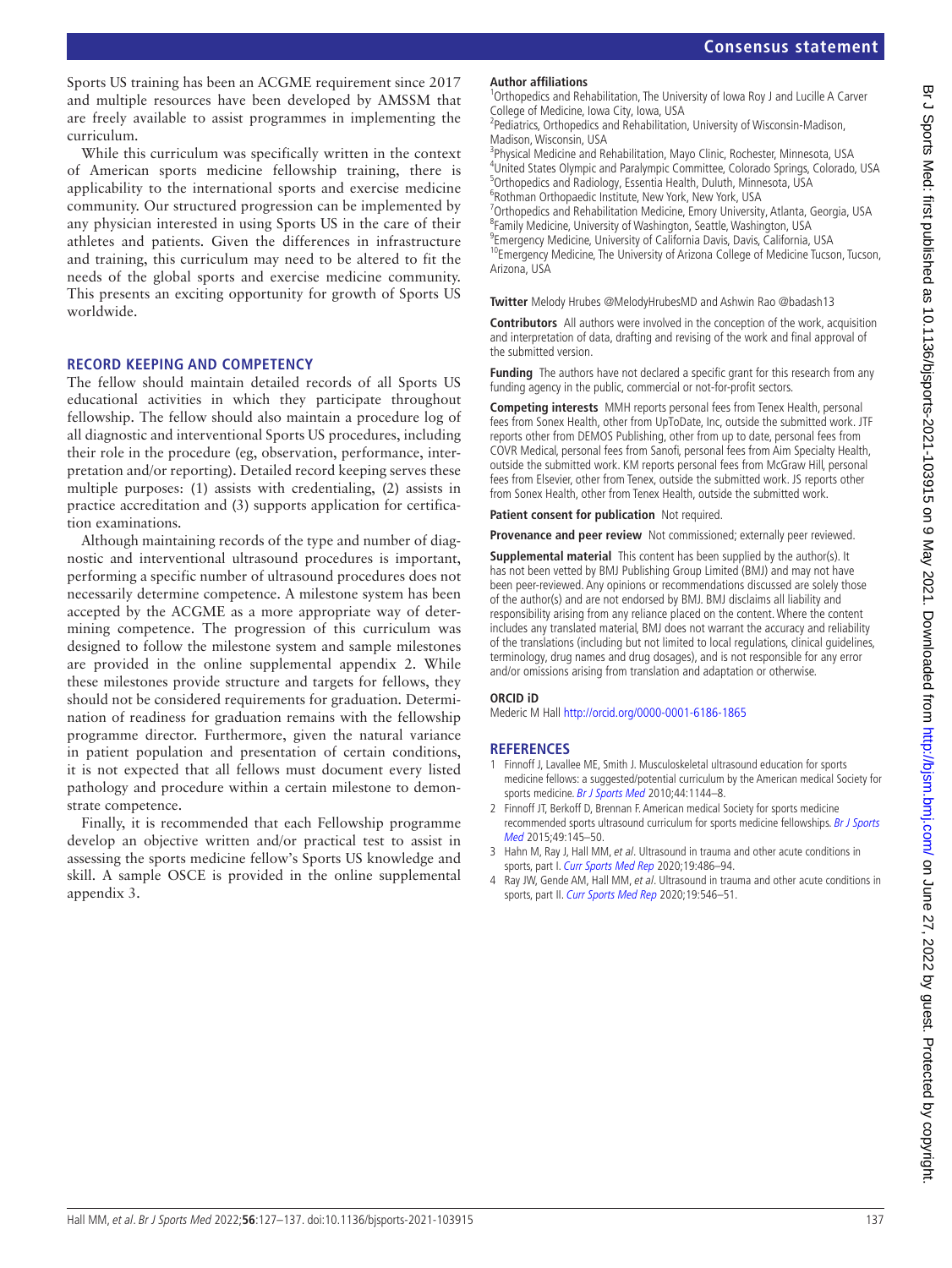## **Appendix 1 - AMSSM Recommended Sports Ultrasound Scanning Protocols**

These scanning protocols were developed as educational/instructional tools to assist with familiarization of regional anatomy relevant to the practice of sports medicine. These protocols are not meant to be prescriptive for clinical practice. We recommend each institution develop their own clinical scanning protocols taking into consideration requirements for coding and billing and practice-specific factors.

Sports Medicine Fellows should strive to become competent in the scanning techniques and normal anatomy listed below. Recognition and reporting of pathologic findings are addressed in the AMSSM Revised Sports Ultrasound Curriculum for Sports Medicine Fellowships.

#### **ACUTE TRAUMA**

# *Required*

- 1. Common sites of fracture (should also be reviewed in each of the following musculoskeletal section)
	- a. Rib
	- b. Clavicle
	- c. Distal radius/ulna
	- d. Scaphoid
	- e. Metacarpal
	- f. Fibula
	- g. Metatarsal
- 2. Common sites of dislocation (should also be reviewed in each MSK section below)
	- a. Glenohumeral joint
	- b. Phalanx
- 3. eFAST (extended Focused Assessment of Sonography in Trauma)

# *Optional*

- 1. Ocular trauma assessment
- 2. RUSH (Rapid Ultrasound in Hypotension)
- 3. Superficial and deep venous thrombosis
- 4. Pulmonary assessment
- 5. Limited cardiac assessment for evaluation of pericardial effusion and global systolic function

# **SHOULDER (to include neck, chest, and upper arm as indicated)**

# *Required*

- 1. Biceps tendon (long head) and muscle
- 2. Subscapularis tendon
- 3. Dynamic assessment of biceps subluxation/dislocation & subcoracoid impingement as indicated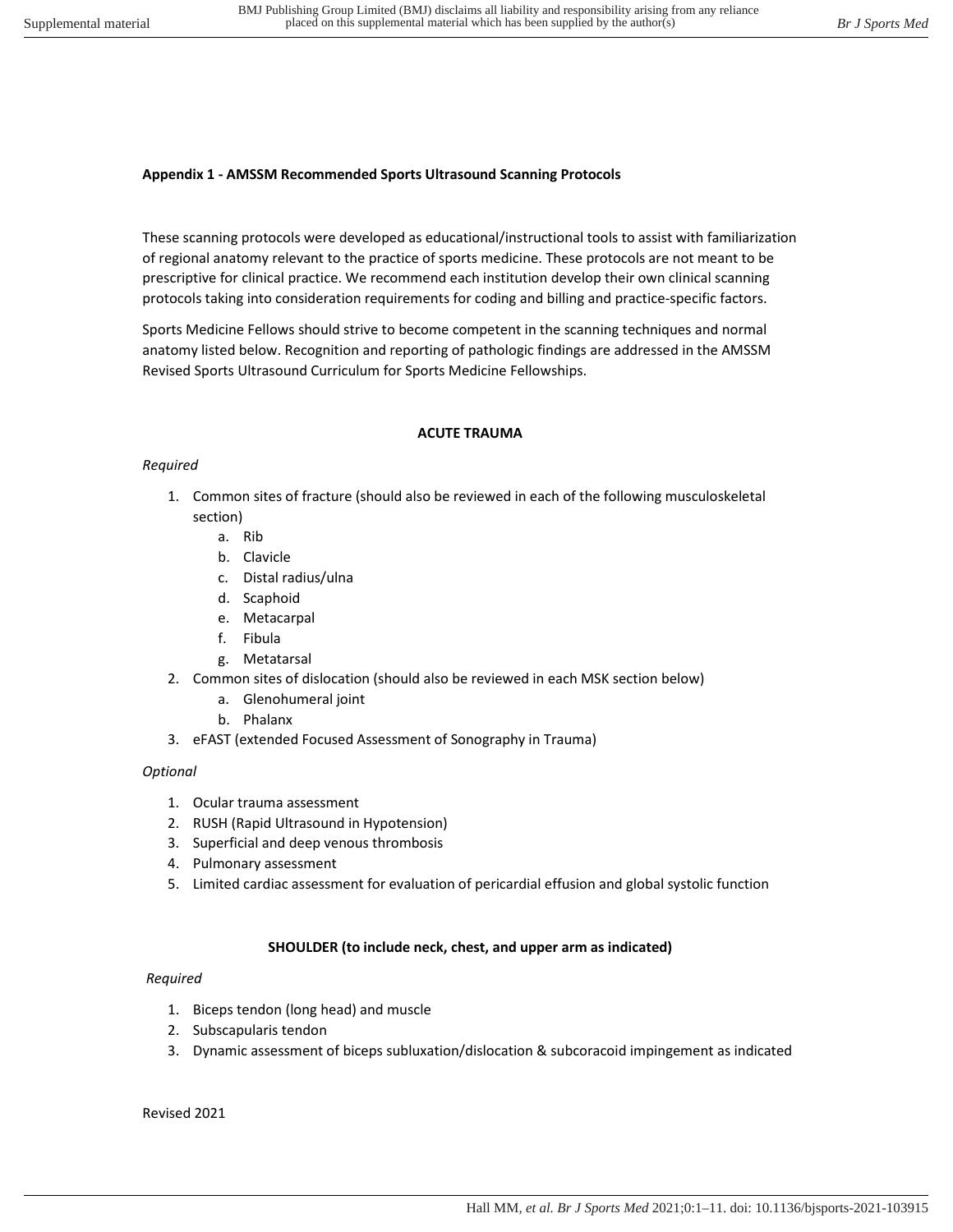- 4. Acromioclavicular joint
- 5. Infraspinatus tendon and muscle
- 6. Teres minor tendon and muscle
- 7. Posterior glenohumeral joint
- 8. Spinoglenoid notch (suprascapular nerve and vessels)
- 9. Supraspinatus tendon and muscle
- 10. Subacromial-subdeltoid bursa
- 11. Coracoacromial ligament
- 12. Dynamic rotator cuff assessment and impingement testing

#### *Optional (based on clinical question)*

- 1. Pectoralis major tendon and muscle
- 2. Rotator Interval (including the coracohumeral ligament and superior glenohumeral ligament)
- 3. Clavicle
- 4. Sternoclavicular joint
- 5. Subscapularis muscle
- 6. Suprascapular notch (suprascapular nerve and vessels)
- 7. Quadrilateral space (Axillary nerve)
- 8. Radial nerve
- 9. Humerus
- 10. Brachial Plexus

#### **ELBOW**

#### **Anterior elbow**

#### *Required*

- 1. Brachialis muscle and tendon
- 2. Brachial artery and vein
- 3. Median nerve
- 4. Pronator teres muscle and tendon
- 5. Radial nerve (trace to bifurcation as indicated)
- 6. Brachioradialis muscle
- 7. Anterior humeroradial joint and recesses
- 8. Anterior humeroulnar joint and recesses
- 9. Biceps tendon and muscle

#### *Optional (based on clinical question)*

- 1. Bicipitoradial bursa
- 2. Lateral cutaneous nerve of the forearm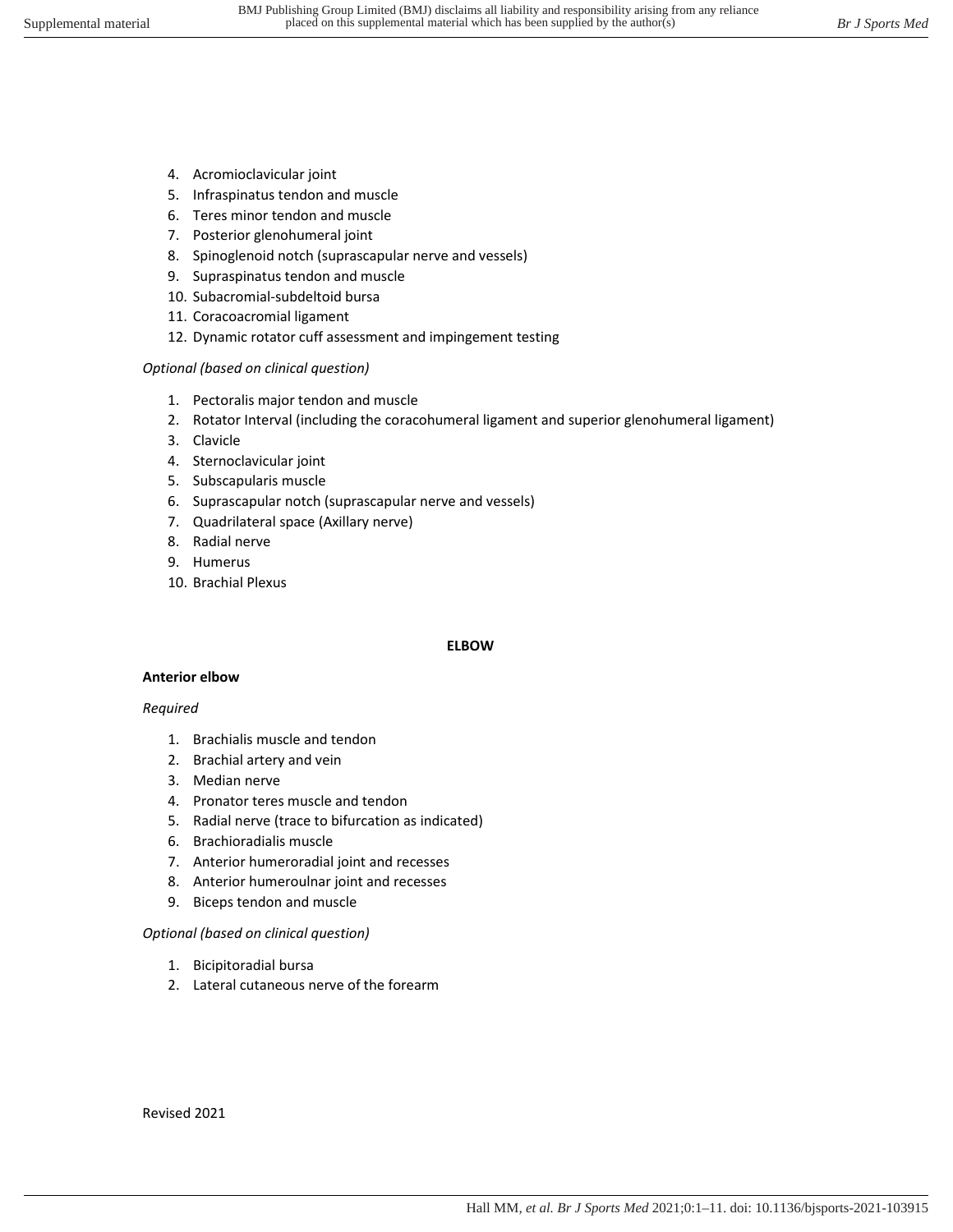## **Medial Elbow**

#### *Required*

- 1. Common flexor/pronator tendon and muscles
- 2. Ulnar collateral ligament including dynamic valgus stress views as indicated
- 3. Humeroulnar joint
- 4. Ulnar nerve including assessment of instability with flexion/extension views

#### *Optional (based on clinical question)*

- 1. Dynamic assessment of posteromedial impingement and snapping triceps
- 2. Medial cutaneous nerve of the forearm

# **Lateral Elbow**

#### *Required*

- 1. Common extensor tendon and muscles
- 2. Radial collateral ligament
- 3. Lateral humeroradial joint
- 4. Radial nerve from mid-arm to the bifurcation
- 5. Posterior interosseus nerve through supinator muscle
- 6. Brachioradialis
- 7. Extensor carpi radialis longus

#### *Optional (based on clinical question)*

- 1. Superficial radial nerve through forearm
- 2. Posterior cutaneous nerve of the forearm
- 3. Lateral ulnar collateral ligament
- 4. Annular ligament
- 5. Dynamic stress views of the lateral collateral ligament complex
- 6. Posterolateral synovial fold with dynamic assessment of impingement

# **Posterior Elbow**

#### *Required*

- 1. Triceps tendon and muscles
- 2. Olecranon fossa and posterior joint recess
- 3. Olecranon process
- 4. Olecranon bursa
- 5. Ulnar nerve including assessment of instability with flexion/extension views

# *Optional (based on clinical question)*

- 1. Dynamic assessment of posteromedial impingement
- 2. Dynamic assessment of snapping triceps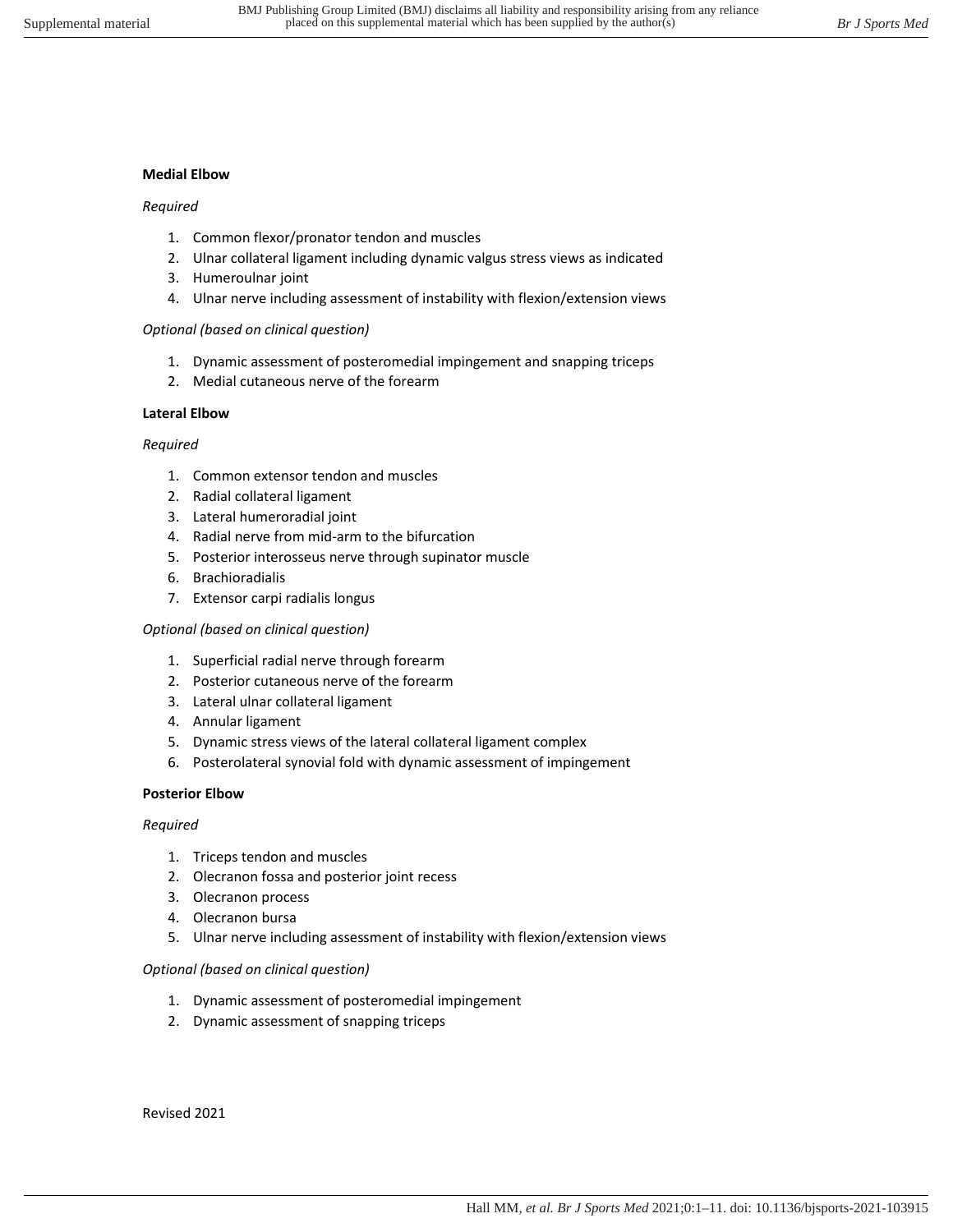## **WRIST**

# **Volar Wrist**

# *Required*

- 1. Carpal tunnel including dynamic evaluation of tendon and nerve motion
- 2. Flexor retinaculum/Transverse carpal ligament
- 3. Median nerve
- 4. Flexor pollicis longus tendon
- 5. Flexor digitorum profundus and superficialis tendons
- 6. Palmaris longus tendon
- 7. Flexor carpi radialis longus tendon
- 8. Radial artery
- 9. Joints (e.g. volar radiocarpal joint) including assessment of volar ganglion cyst
- 10. Ulnar nerve within Guyon's canal
- 11. Ulnar artery
- 12. Flexor carpi ulnaris tendon

# *Optional (based on clinical question)*

- 1. Palmar cutaneous branch of median nerve
- 2. Thenar motor branch/Recurrent motor branch of median nerve
- 3. Superficial palmar arterial arch
- 4. Scaphoid (assessment for fracture)
- 5. Hook of hamate (assessment for fracture)
- 6. Triangular fibrocartilage complex (meniscus homologue and triangular fibrocartilage)
- 7. Pisotriquetral joint
- 8. Dorsal ulnar cutaneous nerve

# **Dorsal Wrist**

# *Required*

- 1. Extensor tendons and muscles (6 dorsal compartments)
- 2. Extensor retinaculum
- 3. Dorsal scapholunate ligament including dynamic stress views as indicated
- 4. Joints as clinically indicated (radiocarpal, ulnocarpal, midcarpal, carpometacarpal) including evaluation of dorsal synovial recesses and assessment of dorsal ganglion cyst
- 5. Superficial radial nerve

# *Optional (based on clinical question)*

- 1. Dynamic assessment of intersection syndrome at compartment 1-2 and 2-3
- 2. Dynamic assessment of extensor retinacular impingement
- 3. First dorsal compartment evaluation for presence of retinaculum (septum) and relation of neurovascular structures (superficial radial nerve branches, cephalic vein, radial artery)
- 4. Extensor carpi ulnaris subsheath including dynamic assessment of instability
- 5. Triangular fibrocartilage complex (meniscus homologue and triangular fibrocartilage)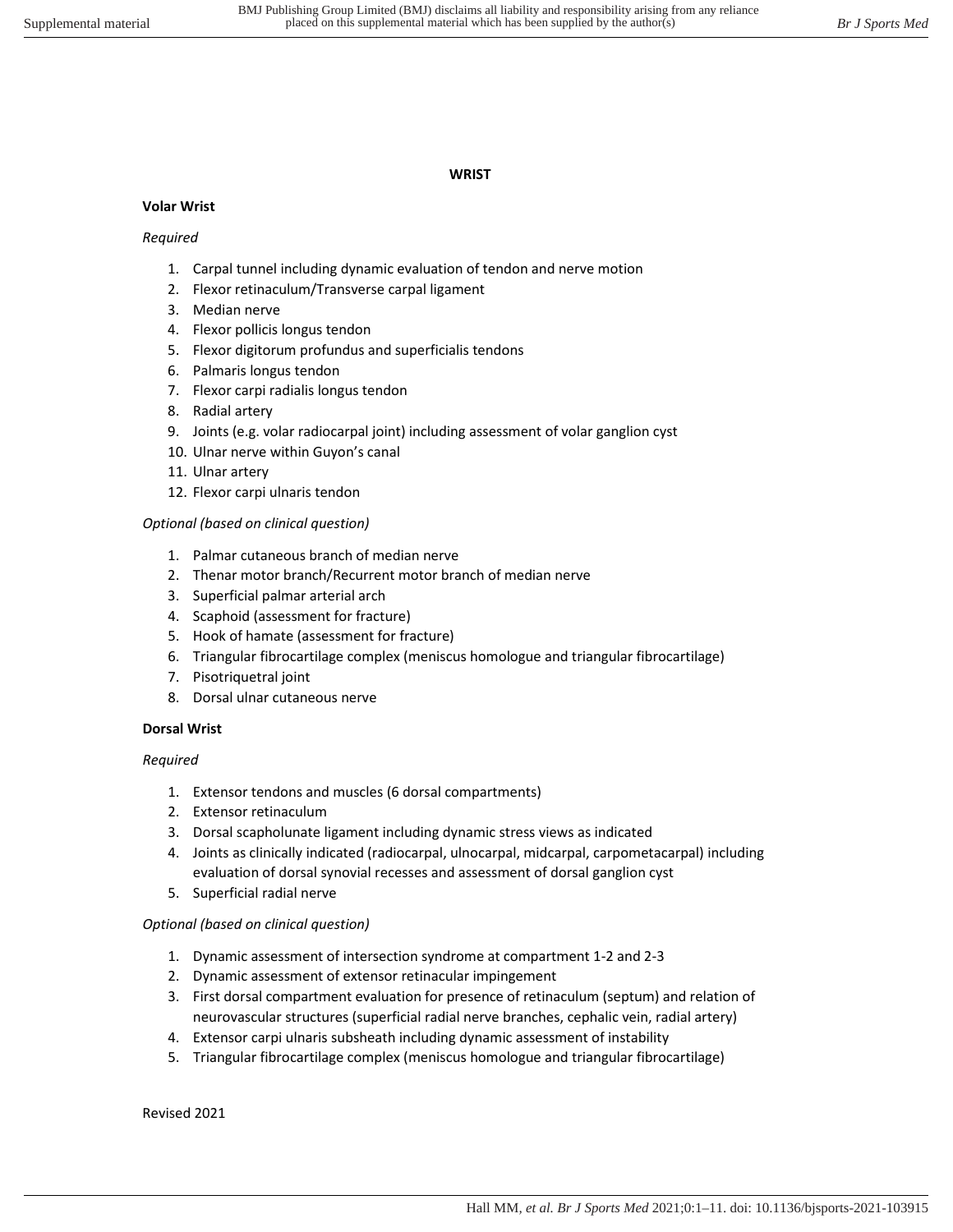6. Dorsal ulnar cutaneous nerve

#### **HAND AND FINGER**

#### *Required*

- 1. Metacarpophalangeal and interphalangeal joints
- 2. Volar plates
- 3. Collateral ligaments
- 4. Flexor tendons and sheath
- 5. A1 and A2 pulleys
- 6. Extensor tendons
- 7. Ulnar collateral ligament of thumb MCP joint including dynamic stress views as indicated

#### *Optional (based on clinical question)*

- 1. Metacarpals and phalanges for fracture assessment
- 2. Other pulleys as indicated
- 3. Sagittal band injury with dynamic assessment of instability as indicated

#### **HIP AND PELVIS**

#### **Anterior Hip**

#### *Required*

- 1. Femoral head, neck, capsule, and anterior synovial recess
- 2. Hip joint assessment for effusion
- 3. Anterior labrum
- 4. Femoral vessels and nerve
- 5. Iliopsoas muscle, tendon and bursa
- 6. Sartorius and tensor fascia latae tendons and muscles
- 7. Rectus femoris tendon(s) and muscles
- 8. Dynamic scanning for snapping hip as indicated

#### *Optional (based on clinical question)*

- 1. Dynamic assessment of hip impingement
- 2. Assessment of inguinal and femoral hernia
- 3. Lateral cutaneous nerve of the thigh
- 4. Dynamic assessment for transversalis fascia tear or insufficiency ("sports hernia")

#### **Medial Hip**

#### *Required*

1. Adductor muscles (Adductor longus/brevis/magnus and gracilis) and tendons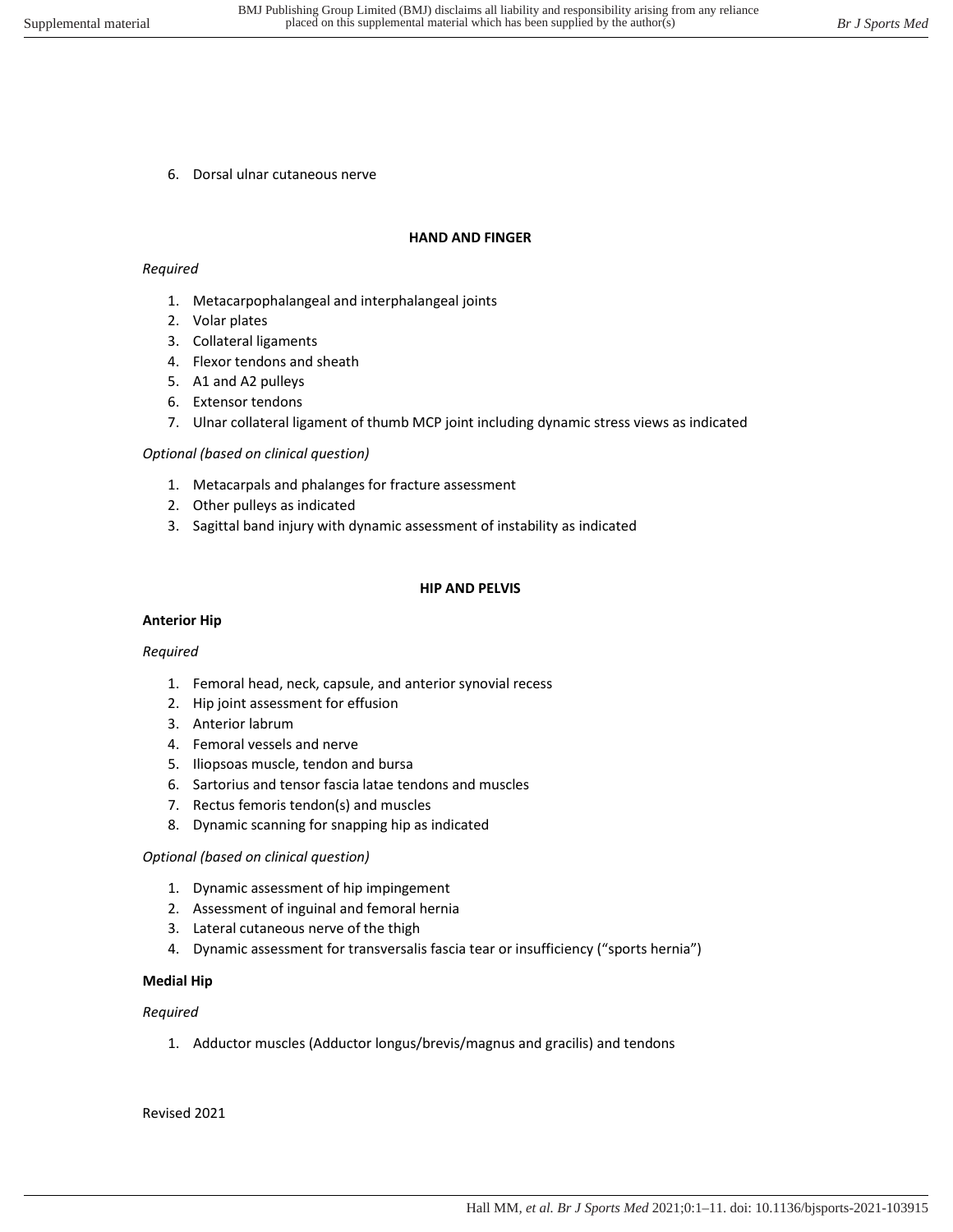- 2. Pubic bone and symphysis including dynamic assessment as indicated
- 3. Pectineus muscle
- 4. Distal rectus abdominis muscle and tendon
- 5. Rectus abdominis-adductor longus aponeurosis
- 6. Obturator nerve (including anterior and posterior branches)

# *Optional (based on clinical question)*

- 1. Assessment of inguinal and femoral hernia
- 2. Dynamic assessment for transversalis fascia tear or insufficiency ("sports hernia")

# **Lateral Hip**

# *Required*

- 1. Greater trochanter of femur (including identification of anterior, lateral, posterior, and superoposterior facets)
- 2. Gluteus minimus tendon and muscle
- 3. Gluteus medius tendon and muscle (anterior and posterior bands)
- 4. Greater trochanteric (subgluteus maximus) bursa
- 5. Superficial arch at greater trochanter (Gluteus maximus muscle iliotibial band tensor fasciae latae muscle)
- 6. Dynamic scanning for snapping hip as indicated

# *Optional (based on clinical question)*

1. Proximal iliotibial band origin at iliac crest

# **Posterior Hip**

# *Required*

- 1. Gluteus maximus muscle and insertion onto iliotibial band
- 2. Piriformis muscle and tendon
- 3. Quadratus femoris muscle
- 4. Proximal hamstring tendon complex (conjoint tendon and semimembranosus)
- 5. Proximal biceps femoris, semimembranosus, and semitendinosus muscles
- 6. Ischial tuberosity and bursal region
- 7. Sciatic nerve
- 8. Posterior hip joint

# *Optional (based on clinical question)*

- 1. Dynamic assessment of ischiofemoral impingement
- 2. Posterior cutaneous nerve of the thigh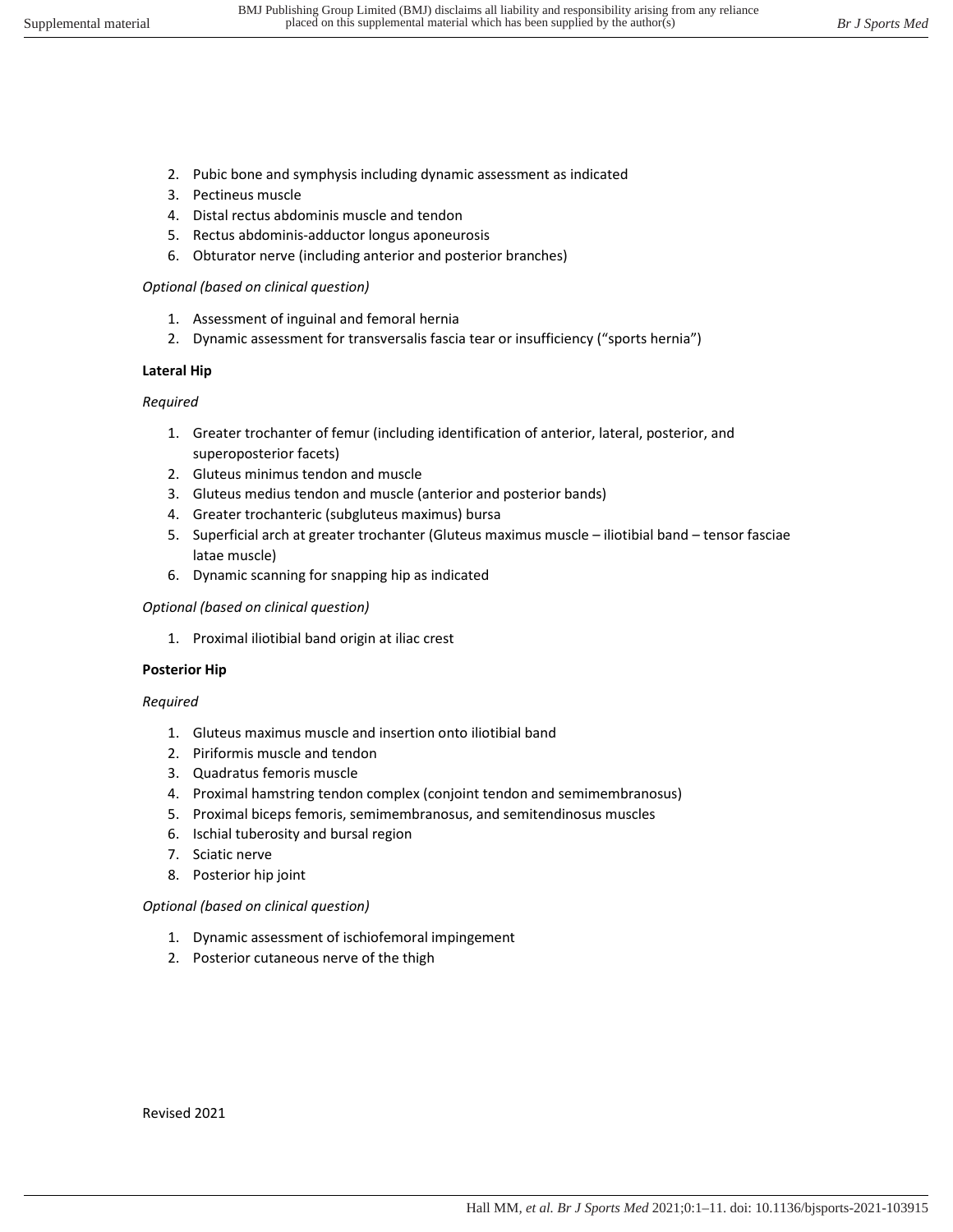## **THIGH**

## **Anterior Thigh**

#### *Required*

- 1. Rectus femoris muscle and tendons
- 2. Vastus medialis/lateralis/intermedius muscles and tendons
- 3. Sartorius muscle and tendon
- 4. Femoral nerve
- 5. Femur

### *Optional (based on clinical question)*

- 1. Anterior cutaneous nerve of the thigh
- 2. Lateral cutaneous nerve of the thigh

#### **Medial Thigh**

#### *Required*

- 1. Adductor longus/brevis/magnus muscles and tendons
- 2. Gracilis muscle and tendon
- 3. Sartorius muscle and tendon
- 4. Femoral nerve
- 5. Obturator nerve
- 6. Femur

#### *Optional (based on clinical question)*

1. Saphenous nerve

#### **Posterior Thigh**

#### *Required*

- 1. Biceps femoris muscle and tendon
- 2. Semitendinosus muscle and tendon
- 3. Semimembranosus muscle and tendon
- 4. Adductor magnus muscle and tendon
- 5. Sciatic nerve
- 6. Femur

#### *Optional (based on clinical question)*

1. Posterior cutaneous nerve of the thigh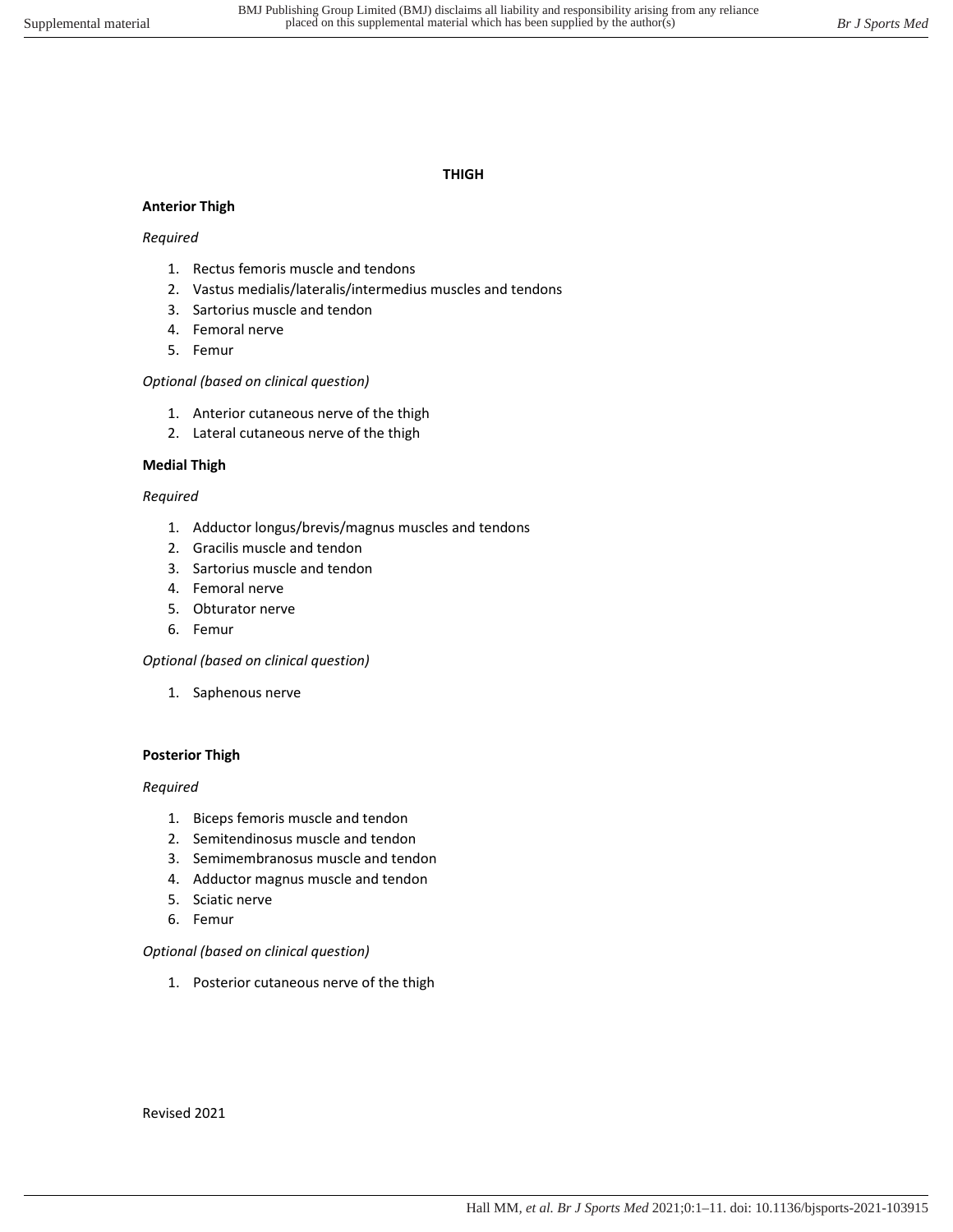#### **KNEE**

# **Anterior Knee**

#### *Required*

- 1. Distal quadriceps muscles
- 2. Quadriceps tendon
- 3. Suprapatellar recess of knee joint
- 4. Patella and prepatellar bursa
- 5. Patellar tendon and tibial tubercle
- 6. Hoffa's fat pad
- 7. Superficial infrapatellar bursa
- 8. Deep infrapatellar bursa
- 9. Vastus medialis and medial retinaculum including the medial patellofemoral ligament and dynamic assessment of stability as indicated
- 10. Vastus lateralis and lateral retinaculum
- 11. Trochlear cartilage
- 12. Anterior horns of medial and lateral menisci

# *Optional (based on clinical question)*

1. Infrapatellar branches of saphenous nerve

#### **Medial Knee**

# *Required*

- 1. Medial (tibial) collateral ligament (superficial and deep portions) with valgus stress testing as indicated
- 2. Medial meniscus anterior and posterior horns
- 3. Tibiofemoral joint space
- 4. Pes anserine tendons and bursa
- 5. Medial patellar retinaculum and medial patellofemoral ligament
- 6. Medial patellofemoral joint

#### *Optional (based on clinical question)*

- 1. Saphenous nerve
- 2. Insertion of semimembranosus tendon

# **Lateral Knee**

# *Required*

- 1. Iliotibial band
- 2. Lateral synovial recess of the knee
- 3. Lateral meniscus anterior and posterior horns
- 4. Tibiofemoral joint space
- 5. Lateral (fibular) collateral ligament with varus stress testing as indicated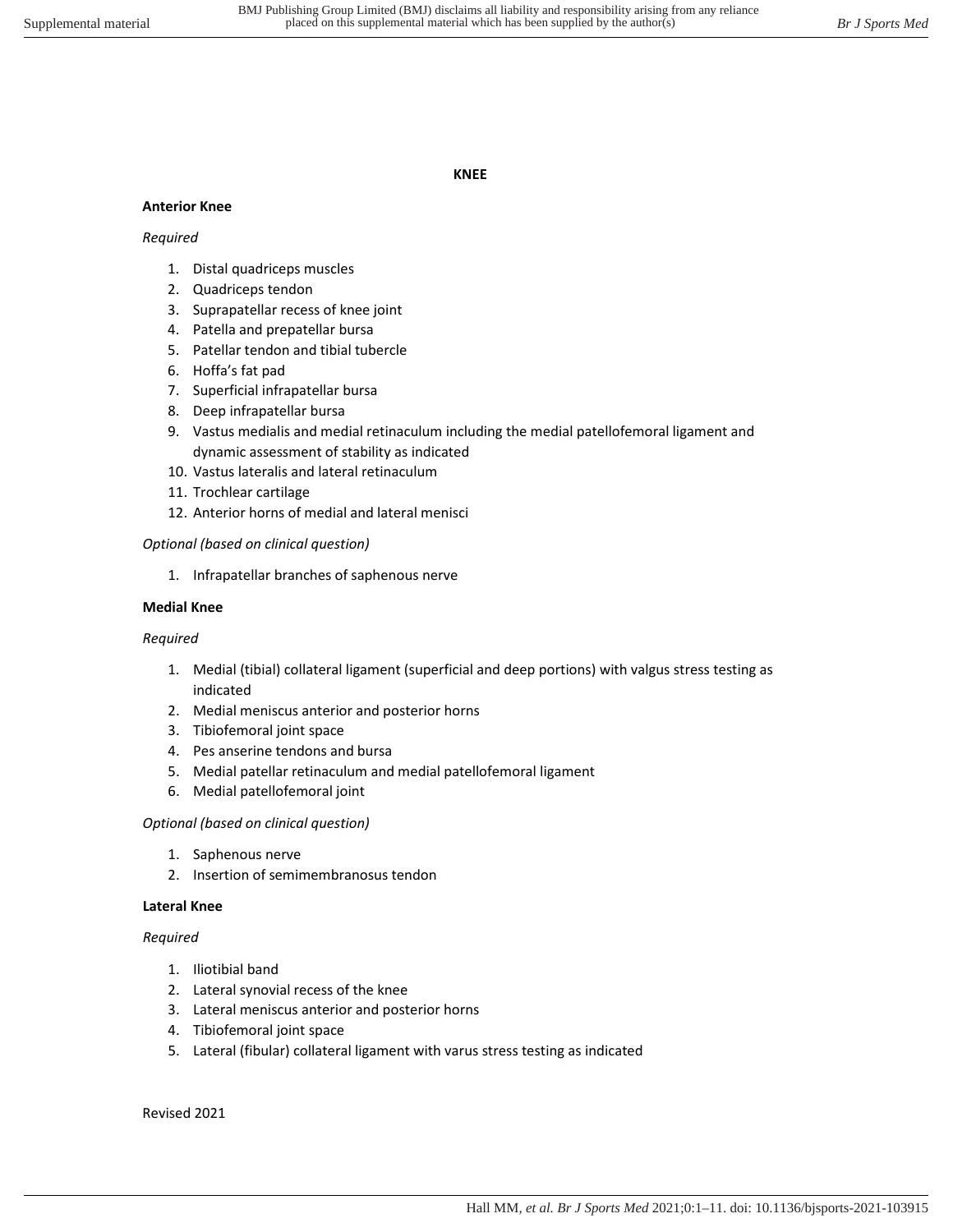- 6. Biceps femoris tendon and muscles
- 7. Popliteus tendon and muscle
- 8. Lateral patellar retinaculum
- 9. Lateral patellofemoral joint
- 10. Proximal tibiofibular joint including assessment of instability as indicated
- 11. Common fibular nerve at fibular tunnel

# *Optional (based on clinical question)*

1. Division of common fibular neve into superficial and deep branches

# **Posterior Knee**

# *Required*

- 1. Popliteal artery and vein
- 2. Semimembranosus, semitendinosus, and biceps femoris (long and short heads) muscles and tendons
- 3. Medial & lateral gastrocnemius muscles and tendons
- 4. Evaluation for Baker's cyst at interval between semimembranosus and medial gastrocnemius
- 5. Sciatic, tibial, and common fibular nerves
- 6. Posterior horns of medial and lateral menisci
- 7. Posterior tibiofemoral joint
- 8. Posterior cruciate ligament
- 9. Popliteus muscle

# *Optional (based on clinical question)*

1. Dynamic assessment of popliteal artery entrapment syndrome

# **LEG AND ANKLE**

# **Anterior Leg and Ankle**

# *Required*

- 1. Anterior leg compartment muscles and tendons (tibialis anterior, extensor digitorum longus, extensor hallucis longus, peroneus tertius)
- 2. Anterior tibiotalar joint
- 3. Talar dome cartilage
- 4. Sinus tarsi
- 5. Anterior inferior tibiofibular ligament including dynamic assessment as indicated
- 6. Superficial fibular nerve at exit from crural fascia through division into medial and intermediate dorsal cutaneous nerves
- 7. Deep fibular nerve
- 8. Distal anterior tibial artery and dorsalis pedis artery

*Optional (based on clinical question)*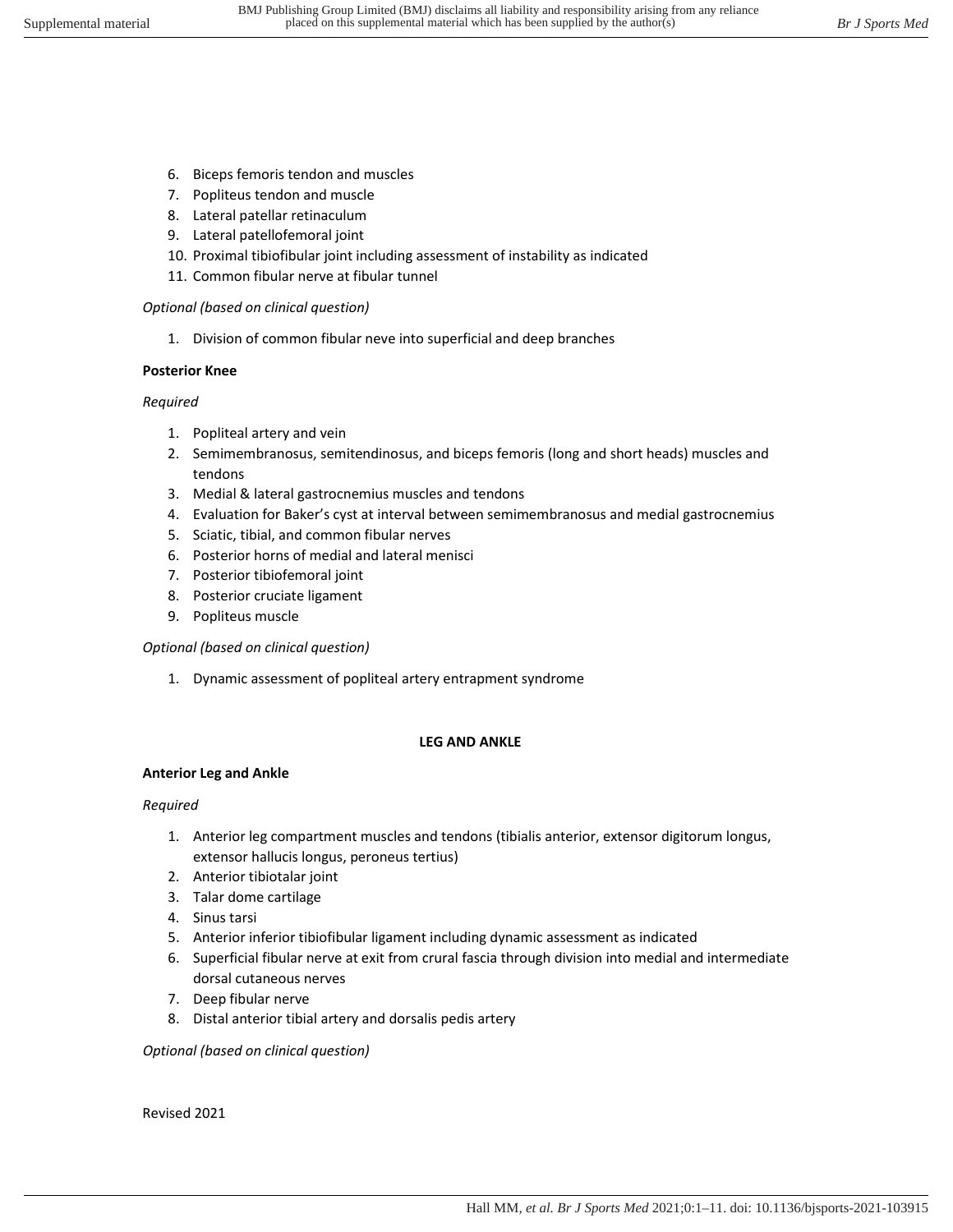- 1. Dynamic assessment of anterior impingement
- 2. Extensor retinaculum (superior and inferior)

## **Medial Leg and Ankle**

#### *Required*

- 1. Medial gastrocnemius muscle
- 2. Soleus muscle
- 3. Flexor retinaculum
- 4. Deep posterior compartment muscles (tibialis posterior, flexor digitorum longus, and flexor hallucis longus)
- 5. Deltoid ligament
- 6. Medial tibiotalar joint
- 7. Medial aspect of posterior subtalar joint
- 8. Tarsal tunnel (tibial, medial plantar, and lateral plantar nerves)
- 9. Posterior tibial artery and veins

# *Optional (based on clinical question)*

- 1. Spring ligament
- 2. Saphenous nerve
- 3. Medial calcaneal nerve
- 4. Inferior calcaneal (Baxter's) nerve
- 5. Tibia for stress fracture
- 6. Dynamic assessment for posteromedial impingement

# **Lateral Leg and Ankle**

#### *Required*

- 1. Fibularis longus and brevis muscles and tendons
- 2. Superior fibular retinaculum
- 3. Dynamic assessment for fibular subluxation/dislocation as indicated
- 4. Fibular trochlea (peroneal tubercle)
- 5. Fibula for acute traumatic or stress fracture
- 6. Anterior talofibular ligament including dynamic stress views as indicated
- 7. Calcaneofibular ligament including dynamic stress views as indicated
- 8. Anterior tibiofibular ligament including dynamic stress views as indicated
- 9. Lateral recess of tibiotalar joint including dynamic assessment of impingement as indicated
- 10. Lateral recess of posterior subtalar joint
- 11. Sinus tarsi
- 12. Sural nerve and lateral calcaneal nerve

# *Optional (based on clinical question)*

- 1. Anterior process of calcaneus
- 2. Lateral process of talus
- 3. Bifurcate ligament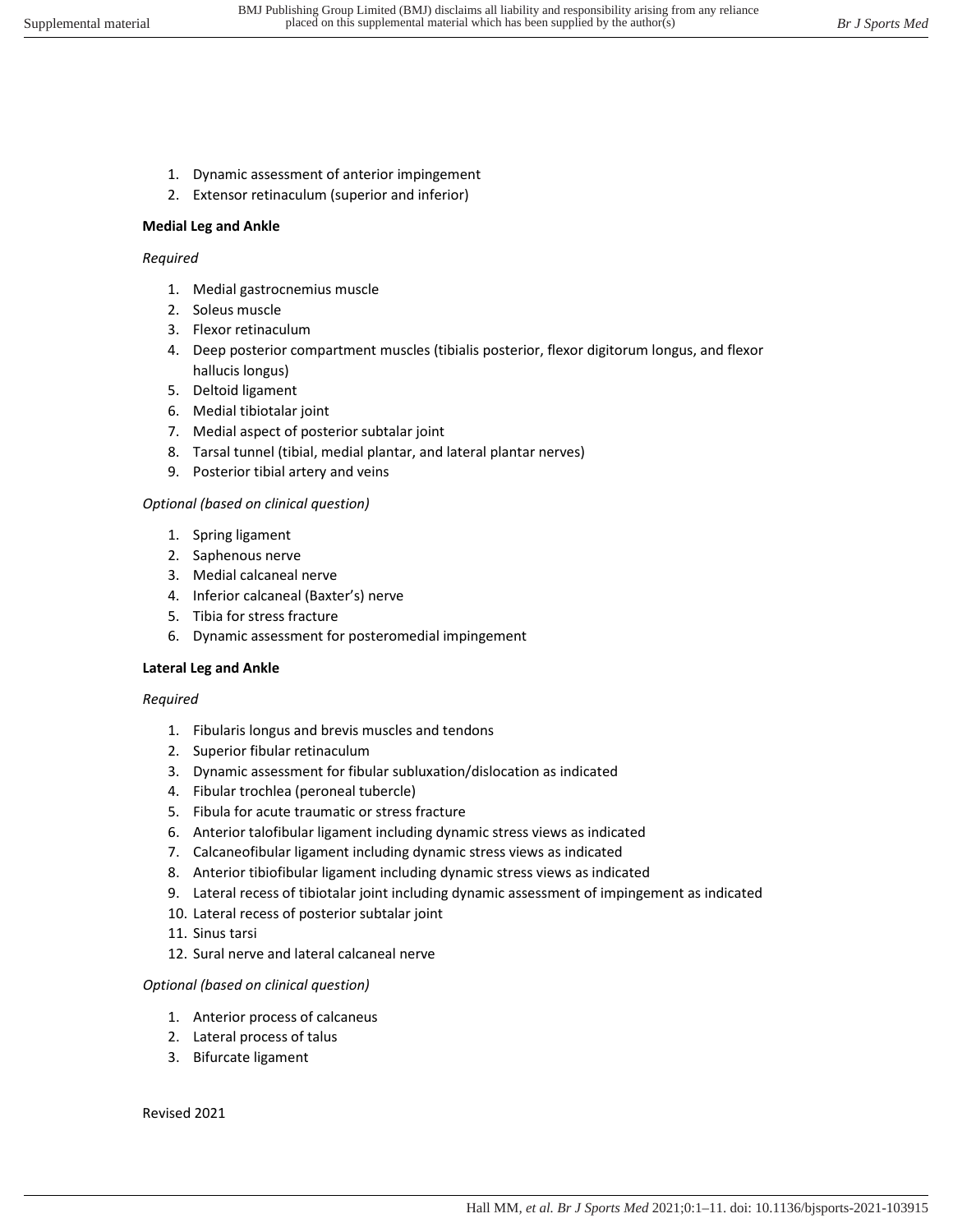4. Dynamic evaluation for subfibular impingement as indicated

# **Posterior Leg and Ankle**

## *Required*

- 1. Medial and lateral gastrocnemius muscles
- 2. Soleus muscle
- 3. Achilles tendon and paratenon
- 4. Retrocalcaneal bursa
- 5. Retro-Achilles/Superficial/Subcutaneous bursa
- 6. Plantaris tendon
- 7. Posterior tibiotalar joint
- 8. Posterior subtalar joint

# *Optional (based on clinical question)*

- 1. Posterior process of talus including identification of os trigonum if present
- 2. Dynamic assessment for posterior impingement
- 3. Deep posterior compartment leg musculature (posterior tibialis, flexor digitorum longus, flexor hallucis longus)

# **FOOT**

# **Hindfoot**

# *Required*

- 1. Plantar fascia (central and lateral cords)
- 2. Plantar fat pad including dynamic assessment of compression
- 3. Tarsal tunnel (tibial, medial plantar, and lateral plantar nerves)
- 4. Sural nerve and lateral calcaneal nerve
- 5. Achilles tendon and paratenon
- 6. Plantaris tendon
- 7. Retro-Achilles/Superficial Achilles/Subcutaneous bursa

# *Optional (based on clinical question)*

- 1. Medial calcaneal nerve
- 2. Inferior calcaneal (Baxter's) nerve
- 3. Abductor digiti minimi muscle assessment for fatty infiltration and/or atrophy (associated with inferior calcaneal (Baxter's) neuropathy)
- 4. Dynamic assessment for posterior impingement
- 5. Calcaneal stress fracture

# **Midfoot**

*Required*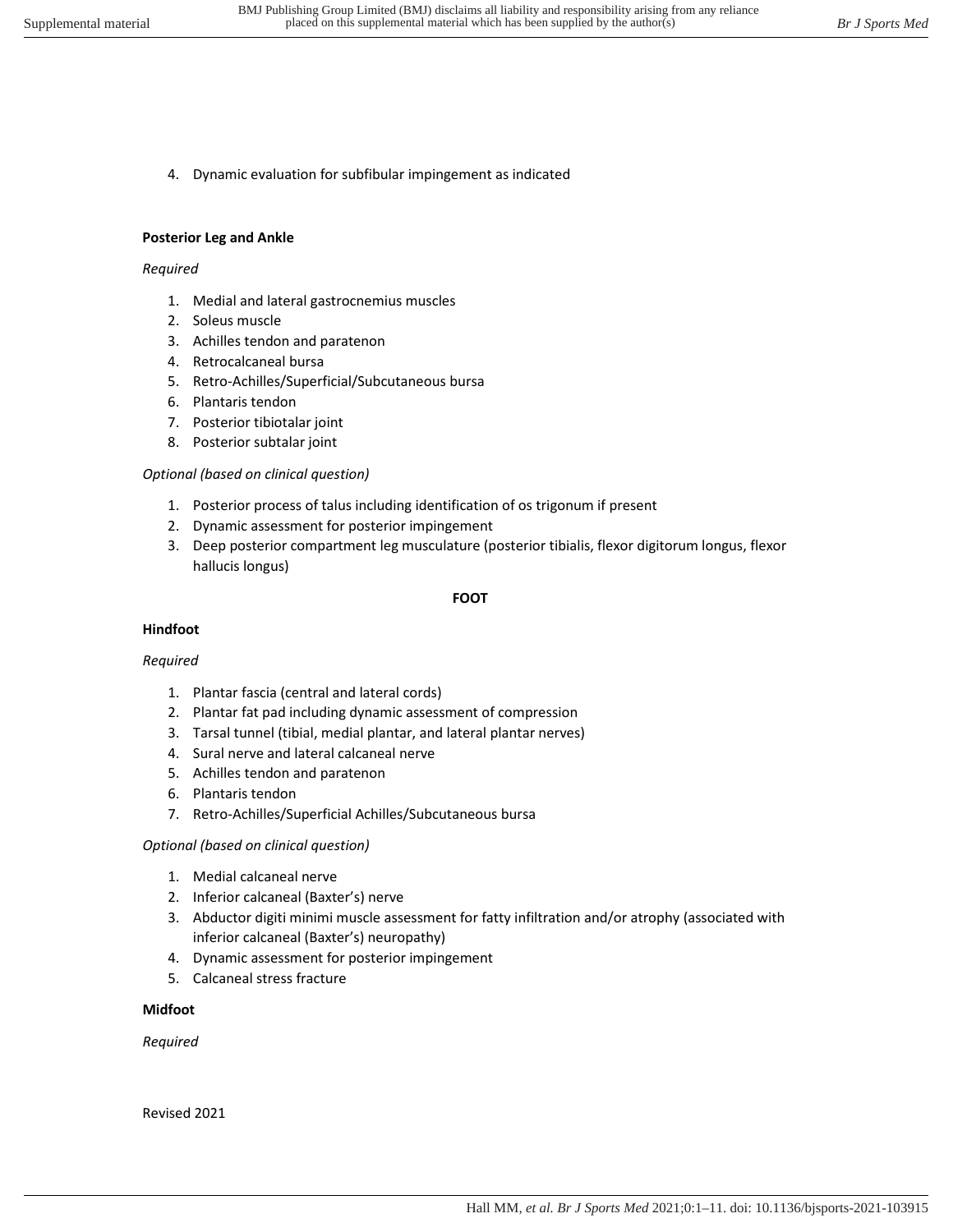- 1. Talonavicular joint
- 2. Calcaneocuboid joint
- 3. Tarsometatarsal joints
- 4. Dorsal Lisfranc ligament including dynamic assessment of stability
- 5. Deep fibular nerve
- 6. Anterior tibialis tendon insertion
- 7. Posterior tibialis tendon insertion
- 8. Spring ligament
- 9. Flexor digitorum longus and flexor hallucis longus at the Knot of Henry
- 10. Medial plantar nerve
- 11. Plantar fascia lateral cord insertion at 5<sup>th</sup> metatarsal base
- 12. Fibularis brevis insertion at 5<sup>th</sup> metatarsal base

# *Optional (based on clinical question)*

- 1. Medial, intermediate, and lateral dorsal cutaneous nerves
- 2. Fibularis longus tendon insertion
- 3. Identification of tarsal coalition

# **Forefoot**

*Required*

- 1. Metatarsophalangeal and interphalangeal joints
- 2. Metatarsals and phalanges for acute traumatic or stress fracture as indicated
- 3. Metatarsal interspace evaluation for Morton's neuroma and intermetatarsal bursitis
- 4. Plantar plate including dynamic assessment as indicated
- 5. Flexor tendons
- 6. Great toe sesamoids including dynamic assessment as indicated

# *Optional (based on clinical question)*

- 1. Extensor tendon insertions
- 2. Medial plantar proper digital nerve (plantarmedial hallucal nerve)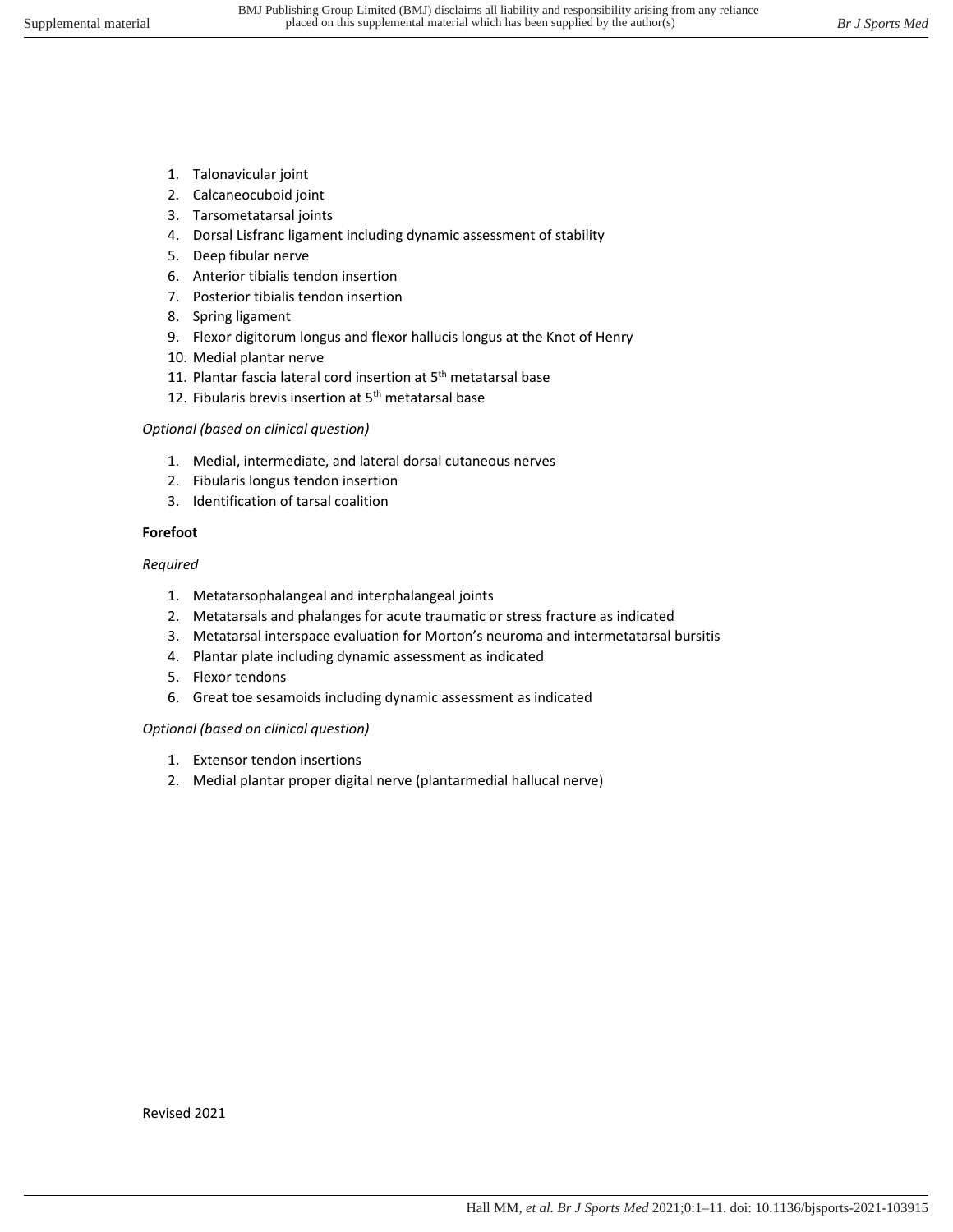### **Appendix 2 – Suggested Sports Ultrasound Milestones**

| <b>Acute Trauma</b>                                                                                                                                                                                           |                                                                                                                                                                                                                                                          |                                                                                                                                                                                                                                       |                                                                                                                                                                                                                                                                                                                                                                                      |                                                                                                                                                                                                                                                                                                                                                                                                                                                                            |
|---------------------------------------------------------------------------------------------------------------------------------------------------------------------------------------------------------------|----------------------------------------------------------------------------------------------------------------------------------------------------------------------------------------------------------------------------------------------------------|---------------------------------------------------------------------------------------------------------------------------------------------------------------------------------------------------------------------------------------|--------------------------------------------------------------------------------------------------------------------------------------------------------------------------------------------------------------------------------------------------------------------------------------------------------------------------------------------------------------------------------------|----------------------------------------------------------------------------------------------------------------------------------------------------------------------------------------------------------------------------------------------------------------------------------------------------------------------------------------------------------------------------------------------------------------------------------------------------------------------------|
| Level 1                                                                                                                                                                                                       | Level 2                                                                                                                                                                                                                                                  | Level 3                                                                                                                                                                                                                               | Level 4                                                                                                                                                                                                                                                                                                                                                                              | Level 5                                                                                                                                                                                                                                                                                                                                                                                                                                                                    |
| Verbally describes the<br>rationale for a diagnostic<br>US assessment of an<br>acutely injured athlete<br>Verbally lists indications<br>for repeat US<br>examinations or<br>complimentary advanced<br>imaging | Correctly acquires, labels,<br>and saves images of all<br>required protocols<br>Demonstrates appropriate<br>patient positioning and<br>physician ergonomics for<br>essential pathology and<br>protocols<br>Verbally describes all<br>essential pathology | Correctly identifies and<br>labels essential pathology<br>and generates an<br>appropriate diagnostic<br>report<br>Performs essential<br>protocols, including<br>appropriate image labeling,<br>and generates an<br>appropriate report | Correctly identifies and<br>labels desirable pathology<br>and generates an<br>appropriate diagnostic<br>report<br>Performs desirable<br>protocols, including<br>appropriate image<br>labeling, and generates<br>an appropriate<br>report<br>Integrates current<br>research and literature<br>with guidelines to<br>recommend management<br>or guidelines relevant to<br>the protocol | Consistently and<br>independently performs<br>and teaches the skills<br>outlined in previous levels<br>Correctly identifies and<br>labels optional pathology<br>and generates an<br>appropriate diagnostic<br>report<br>Performs optional<br>protocols, including<br>appropriate image<br>labeling, and generates<br>an appropriate<br>report<br>Publishes peer-<br>reviewed work related<br>to sports ultrasound<br>evaluation of trauma<br>and other acute<br>conditions |
| <b>Comments:</b>                                                                                                                                                                                              |                                                                                                                                                                                                                                                          |                                                                                                                                                                                                                                       |                                                                                                                                                                                                                                                                                                                                                                                      |                                                                                                                                                                                                                                                                                                                                                                                                                                                                            |
|                                                                                                                                                                                                               |                                                                                                                                                                                                                                                          |                                                                                                                                                                                                                                       |                                                                                                                                                                                                                                                                                                                                                                                      | Not yet achieved Level 1                                                                                                                                                                                                                                                                                                                                                                                                                                                   |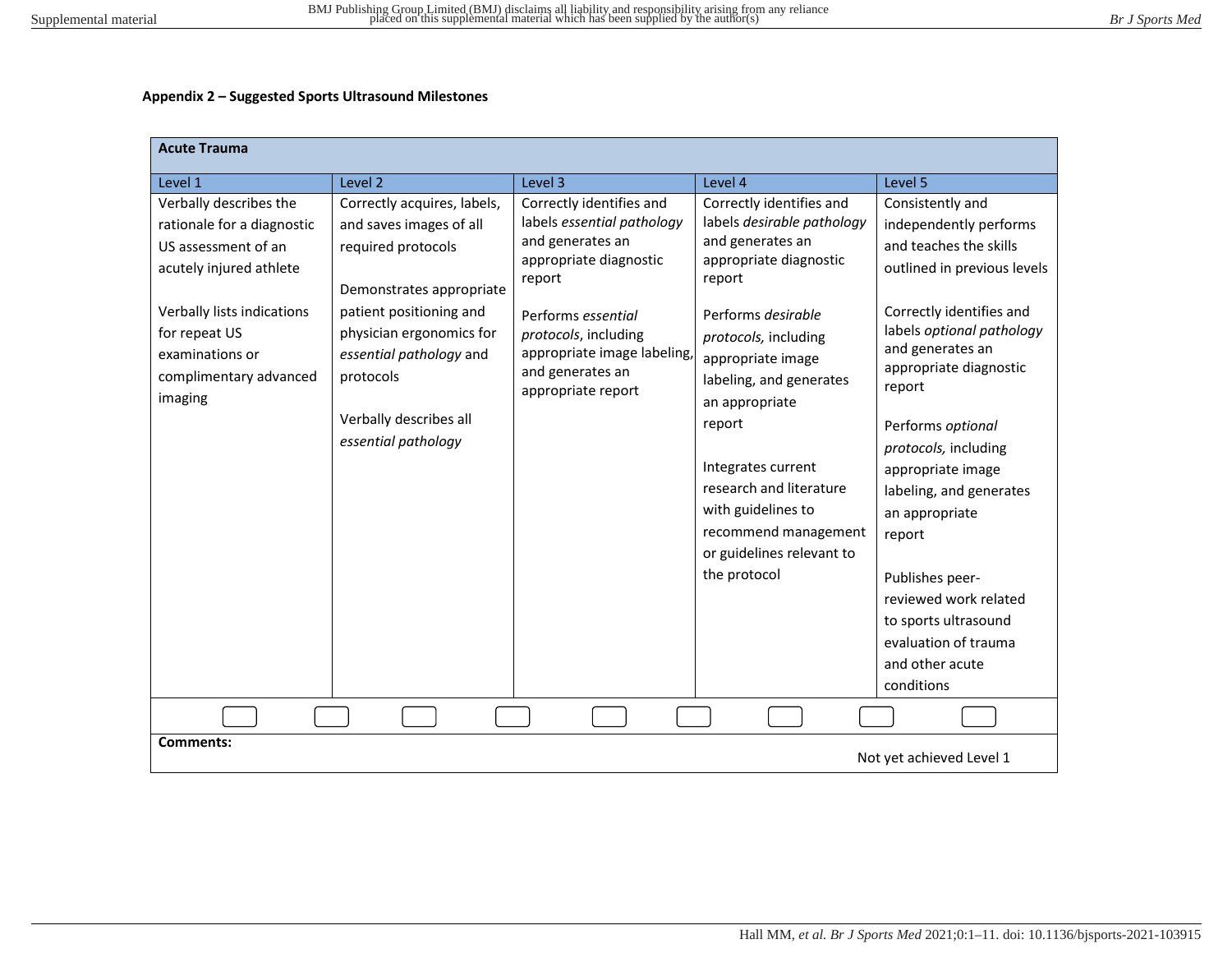| Shoulder (including neck, chest, and upper arm)                                                                                                                                                                                                                                              |                                                                                                                                                                                                                                                                      |                                                                                                                                                                                                                                                     |                                                                                                                                                                                                                                                                                                                                                                                                  |                                                                                                                                                                                                                                                                                                                                                                                                                                                 |
|----------------------------------------------------------------------------------------------------------------------------------------------------------------------------------------------------------------------------------------------------------------------------------------------|----------------------------------------------------------------------------------------------------------------------------------------------------------------------------------------------------------------------------------------------------------------------|-----------------------------------------------------------------------------------------------------------------------------------------------------------------------------------------------------------------------------------------------------|--------------------------------------------------------------------------------------------------------------------------------------------------------------------------------------------------------------------------------------------------------------------------------------------------------------------------------------------------------------------------------------------------|-------------------------------------------------------------------------------------------------------------------------------------------------------------------------------------------------------------------------------------------------------------------------------------------------------------------------------------------------------------------------------------------------------------------------------------------------|
| Level 1                                                                                                                                                                                                                                                                                      | Level 2                                                                                                                                                                                                                                                              | Level 3                                                                                                                                                                                                                                             | Level 4                                                                                                                                                                                                                                                                                                                                                                                          | Level 5                                                                                                                                                                                                                                                                                                                                                                                                                                         |
| Verbally describes the<br>indications for a diagnostic<br>US of the shoulder and lists<br>the structures needed to<br>be imaged during a<br>complete examination<br>Verbally describes the<br>indications, contra-<br>indications, risks and<br>benefits of US-guided<br>shoulder injections | Correctly acquires, labels,<br>and saves images of all<br>required structures<br>Demonstrates appropriate<br>patient positioning and<br>physician ergonomics for<br>both diagnostic and<br>procedural applications<br>Verbally describes all<br>essential procedures | Correctly identifies and<br>labels essential pathology<br>and generates an<br>appropriate diagnostic<br>report<br>Performs essential<br>procedures, including<br>appropriate image labeling,<br>and generates an<br>appropriate procedure<br>report | Correctly identifies and<br>labels desirable pathology<br>and generates an<br>appropriate diagnostic<br>report<br>Performs desirable<br>procedures, including<br>appropriate image<br>labeling, and generates<br>an appropriate<br>procedure report<br>Integrates current<br>research and literature<br>with guidelines to<br>recommend management<br>or guidelines relevant to<br>the procedure | Consistently and<br>independently performs<br>and teaches the skills<br>outlined in previous levels<br>Correctly identifies and<br>labels optional pathology<br>and generates an<br>appropriate diagnostic<br>report<br>Performs optional<br>procedures, including<br>appropriate image<br>labeling, and generates<br>an appropriate<br>procedure report<br>Publishes peer-<br>reviewed work related<br>to sports ultrasound of<br>the shoulder |
|                                                                                                                                                                                                                                                                                              |                                                                                                                                                                                                                                                                      |                                                                                                                                                                                                                                                     |                                                                                                                                                                                                                                                                                                                                                                                                  |                                                                                                                                                                                                                                                                                                                                                                                                                                                 |
| <b>Comments:</b>                                                                                                                                                                                                                                                                             |                                                                                                                                                                                                                                                                      |                                                                                                                                                                                                                                                     |                                                                                                                                                                                                                                                                                                                                                                                                  | Not yet achieved Level 1                                                                                                                                                                                                                                                                                                                                                                                                                        |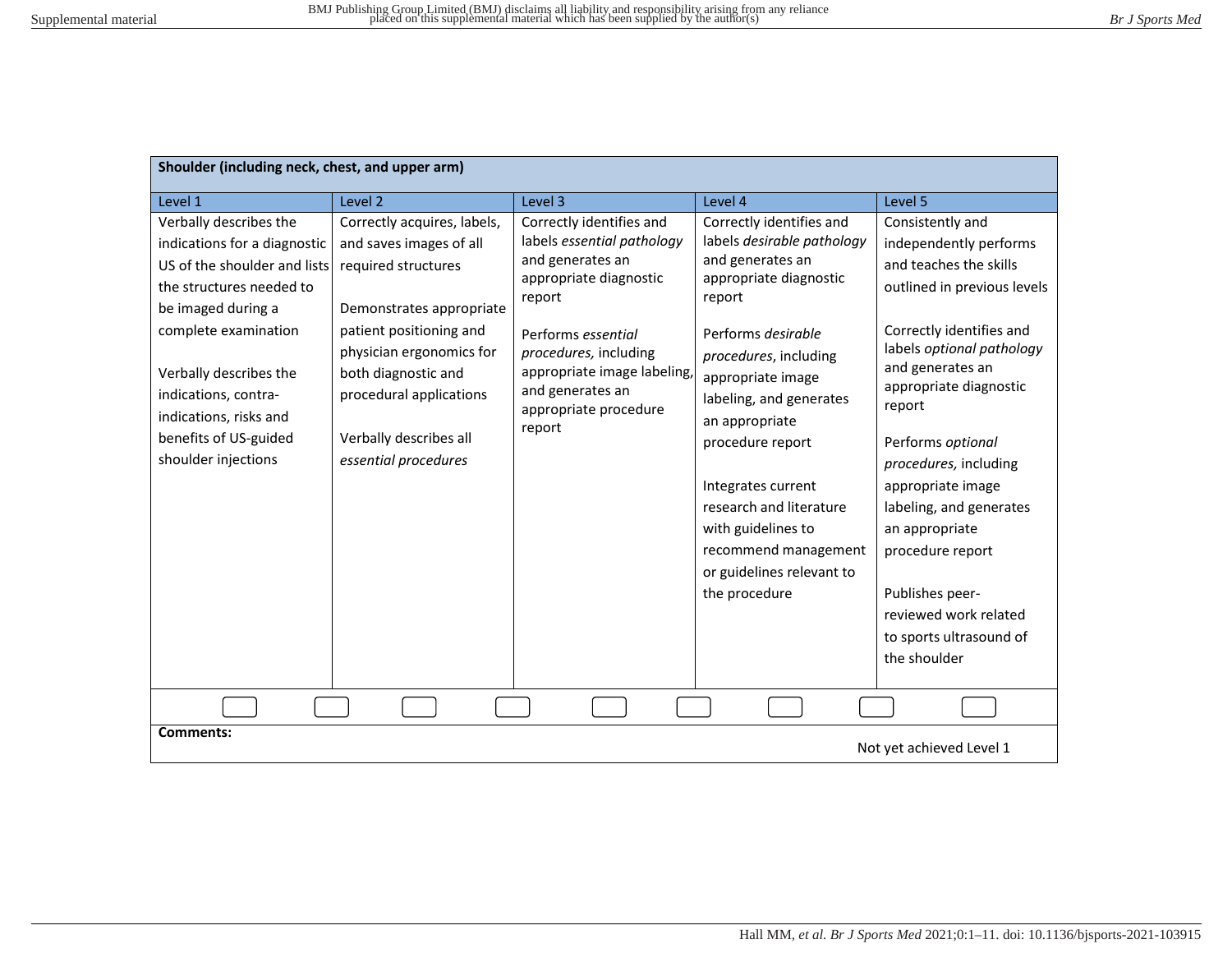| Elbow (anterior, medial, lateral, and posterior)                                                                                                                                                                                                                                       |                                                                                                                                                                                                                                                                      |                                                                                                                                                                                                                                                     |                                                                                                                                                                                                                                                                                                                                                                                                  |                                                                                                                                                                                                                                                                                                                                                                                                                                              |
|----------------------------------------------------------------------------------------------------------------------------------------------------------------------------------------------------------------------------------------------------------------------------------------|----------------------------------------------------------------------------------------------------------------------------------------------------------------------------------------------------------------------------------------------------------------------|-----------------------------------------------------------------------------------------------------------------------------------------------------------------------------------------------------------------------------------------------------|--------------------------------------------------------------------------------------------------------------------------------------------------------------------------------------------------------------------------------------------------------------------------------------------------------------------------------------------------------------------------------------------------|----------------------------------------------------------------------------------------------------------------------------------------------------------------------------------------------------------------------------------------------------------------------------------------------------------------------------------------------------------------------------------------------------------------------------------------------|
| Level 1                                                                                                                                                                                                                                                                                | Level 2                                                                                                                                                                                                                                                              | Level 3                                                                                                                                                                                                                                             | Level 4                                                                                                                                                                                                                                                                                                                                                                                          | Level 5                                                                                                                                                                                                                                                                                                                                                                                                                                      |
| Verbally describes the<br>indications for a diagnostic<br>US of the elbow and lists<br>the structures needed to<br>be imaged during a<br>complete examination<br>Verbally describes the<br>indications, contra-<br>indications, risks and<br>benefits of US-guided<br>elbow injections | Correctly acquires, labels,<br>and saves images of all<br>required structures<br>Demonstrates appropriate<br>patient positioning and<br>physician ergonomics for<br>both diagnostic and<br>procedural applications<br>Verbally describes all<br>essential procedures | Correctly identifies and<br>labels essential pathology<br>and generates an<br>appropriate diagnostic<br>report<br>Performs essential<br>procedures, including<br>appropriate image labeling,<br>and generates an<br>appropriate procedure<br>report | Correctly identifies and<br>labels desirable pathology<br>and generates an<br>appropriate diagnostic<br>report<br>Performs desirable<br>procedures, including<br>appropriate image<br>labeling, and generates<br>an appropriate<br>procedure report<br>Integrates current<br>research and literature<br>with guidelines to<br>recommend management<br>or guidelines relevant to<br>the procedure | Consistently and<br>independently performs<br>and teaches the skills<br>outlined in previous levels<br>Correctly identifies and<br>labels optional pathology<br>and generates an<br>appropriate diagnostic<br>report<br>Performs optional<br>procedures, including<br>appropriate image<br>labeling, and generates<br>an appropriate<br>procedure report<br>Publishes peer-<br>reviewed work related<br>to sports ultrasound of<br>the elbow |
|                                                                                                                                                                                                                                                                                        |                                                                                                                                                                                                                                                                      |                                                                                                                                                                                                                                                     |                                                                                                                                                                                                                                                                                                                                                                                                  |                                                                                                                                                                                                                                                                                                                                                                                                                                              |
| <b>Comments:</b><br>Not yet achieved Level 1                                                                                                                                                                                                                                           |                                                                                                                                                                                                                                                                      |                                                                                                                                                                                                                                                     |                                                                                                                                                                                                                                                                                                                                                                                                  |                                                                                                                                                                                                                                                                                                                                                                                                                                              |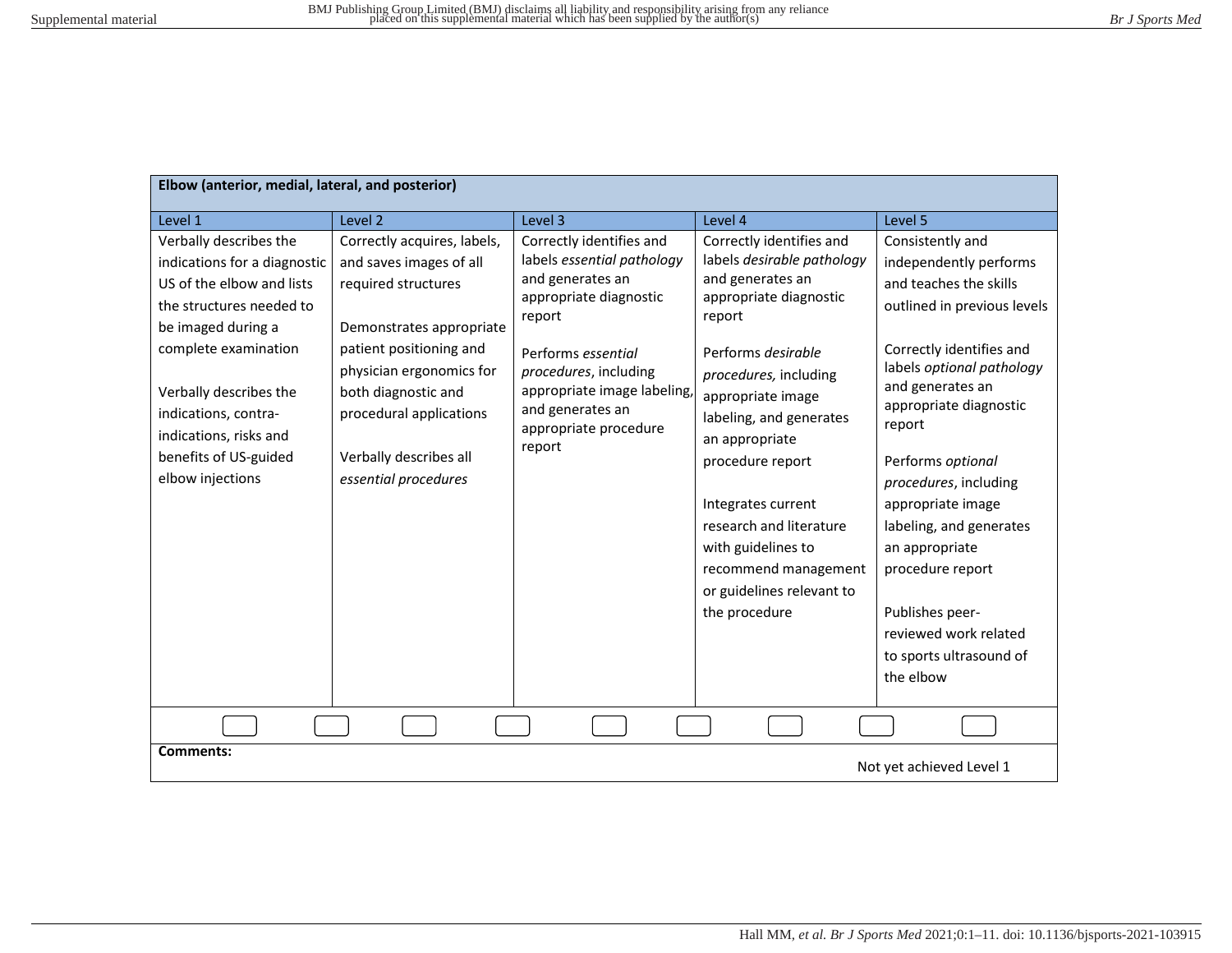| <b>Wrist (volar and dorsal)</b>                                                                                                                                                                                                                                                        |                                                                                                                                                                                                                                                                      |                                                                                                                                                                                                                                                     |                                                                                                                                                                                                                                                                                                                                                                                                  |                                                                                                                                                                                                                                                                                                                                                                                                                                              |
|----------------------------------------------------------------------------------------------------------------------------------------------------------------------------------------------------------------------------------------------------------------------------------------|----------------------------------------------------------------------------------------------------------------------------------------------------------------------------------------------------------------------------------------------------------------------|-----------------------------------------------------------------------------------------------------------------------------------------------------------------------------------------------------------------------------------------------------|--------------------------------------------------------------------------------------------------------------------------------------------------------------------------------------------------------------------------------------------------------------------------------------------------------------------------------------------------------------------------------------------------|----------------------------------------------------------------------------------------------------------------------------------------------------------------------------------------------------------------------------------------------------------------------------------------------------------------------------------------------------------------------------------------------------------------------------------------------|
| Level 1                                                                                                                                                                                                                                                                                | Level 2                                                                                                                                                                                                                                                              | Level 3                                                                                                                                                                                                                                             | Level 4                                                                                                                                                                                                                                                                                                                                                                                          | Level 5                                                                                                                                                                                                                                                                                                                                                                                                                                      |
| Verbally describes the<br>indications for a diagnostic<br>US of the wrist and lists the<br>structures needed to be<br>imaged during a complete<br>examination<br>Verbally describes the<br>indications, contra-<br>indications, risks and<br>benefits of US-guided<br>wrist injections | Correctly acquires, labels,<br>and saves images of all<br>required structures<br>Demonstrates appropriate<br>patient positioning and<br>physician ergonomics for<br>both diagnostic and<br>procedural applications<br>Verbally describes all<br>essential procedures | Correctly identifies and<br>labels essential pathology<br>and generates an<br>appropriate diagnostic<br>report<br>Performs essential<br>procedures, including<br>appropriate image labeling,<br>and generates an<br>appropriate procedure<br>report | Correctly identifies and<br>labels desirable pathology<br>and generates an<br>appropriate diagnostic<br>report<br>Performs desirable<br>procedures, including<br>appropriate image<br>labeling, and generates<br>an appropriate<br>procedure report<br>Integrates current<br>research and literature<br>with guidelines to<br>recommend management<br>or guidelines relevant to<br>the procedure | Consistently and<br>independently performs<br>and teaches the skills<br>outlined in previous levels<br>Correctly identifies and<br>labels optional pathology<br>and generates an<br>appropriate diagnostic<br>report<br>Performs optional<br>procedures, including<br>appropriate image<br>labeling, and generates<br>an appropriate<br>procedure report<br>Publishes peer-<br>reviewed work related<br>to sports ultrasound of<br>the wrist |
|                                                                                                                                                                                                                                                                                        |                                                                                                                                                                                                                                                                      |                                                                                                                                                                                                                                                     |                                                                                                                                                                                                                                                                                                                                                                                                  |                                                                                                                                                                                                                                                                                                                                                                                                                                              |
| <b>Comments:</b><br>Not yet achieved Level 1                                                                                                                                                                                                                                           |                                                                                                                                                                                                                                                                      |                                                                                                                                                                                                                                                     |                                                                                                                                                                                                                                                                                                                                                                                                  |                                                                                                                                                                                                                                                                                                                                                                                                                                              |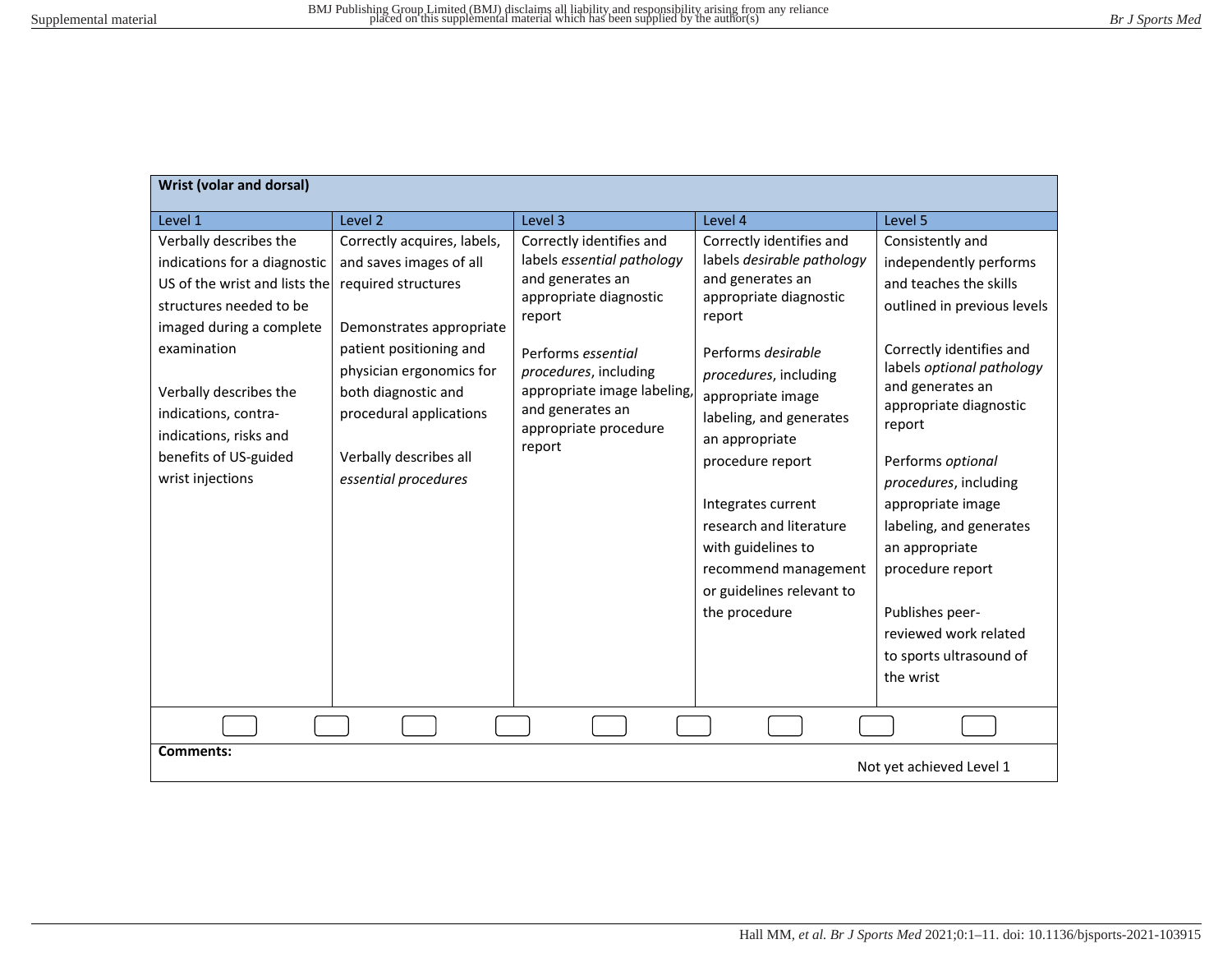| <b>Hand and Finger</b>                                                                                                                                                                                                                                                                                        |                                                                                                                                                                                                                                                                      |                                                                                                                                                                                                                                                     |                                                                                                                                                                                                                                                                                                                                                                                                  |                                                                                                                                                                                                                                                                                                                                                                                                                                                        |
|---------------------------------------------------------------------------------------------------------------------------------------------------------------------------------------------------------------------------------------------------------------------------------------------------------------|----------------------------------------------------------------------------------------------------------------------------------------------------------------------------------------------------------------------------------------------------------------------|-----------------------------------------------------------------------------------------------------------------------------------------------------------------------------------------------------------------------------------------------------|--------------------------------------------------------------------------------------------------------------------------------------------------------------------------------------------------------------------------------------------------------------------------------------------------------------------------------------------------------------------------------------------------|--------------------------------------------------------------------------------------------------------------------------------------------------------------------------------------------------------------------------------------------------------------------------------------------------------------------------------------------------------------------------------------------------------------------------------------------------------|
| Level 1                                                                                                                                                                                                                                                                                                       | Level 2                                                                                                                                                                                                                                                              | Level 3                                                                                                                                                                                                                                             | Level 4                                                                                                                                                                                                                                                                                                                                                                                          | Level 5                                                                                                                                                                                                                                                                                                                                                                                                                                                |
| Verbally describes the<br>indications for a diagnostic<br>US of the hand and finger<br>and lists the structures<br>needed to be imaged<br>during a complete<br>examination<br>Verbally describes the<br>indications, contra-<br>indications, risks and<br>benefits of US-guided<br>hand and finger injections | Correctly acquires, labels,<br>and saves images of all<br>required structures<br>Demonstrates appropriate<br>patient positioning and<br>physician ergonomics for<br>both diagnostic and<br>procedural applications<br>Verbally describes all<br>essential procedures | Correctly identifies and<br>labels essential pathology<br>and generates an<br>appropriate diagnostic<br>report<br>Performs essential<br>procedures, including<br>appropriate image labeling,<br>and generates an<br>appropriate procedure<br>report | Correctly identifies and<br>labels desirable pathology<br>and generates an<br>appropriate diagnostic<br>report<br>Performs desirable<br>procedures, including<br>appropriate image<br>labeling, and generates<br>an appropriate<br>procedure report<br>Integrates current<br>research and literature<br>with guidelines to<br>recommend management<br>or guidelines relevant to<br>the procedure | Consistently and<br>independently performs<br>and teaches the skills<br>outlined in previous levels<br>Correctly identifies and<br>labels optional pathology<br>and generates an<br>appropriate diagnostic<br>report<br>Performs optional<br>procedures, including<br>appropriate image<br>labeling, and generates<br>an appropriate<br>procedure report<br>Publishes peer-<br>reviewed work related<br>to sports ultrasound of<br>the hand and finger |
|                                                                                                                                                                                                                                                                                                               |                                                                                                                                                                                                                                                                      |                                                                                                                                                                                                                                                     |                                                                                                                                                                                                                                                                                                                                                                                                  |                                                                                                                                                                                                                                                                                                                                                                                                                                                        |
| <b>Comments:</b><br>Not yet achieved Level 1                                                                                                                                                                                                                                                                  |                                                                                                                                                                                                                                                                      |                                                                                                                                                                                                                                                     |                                                                                                                                                                                                                                                                                                                                                                                                  |                                                                                                                                                                                                                                                                                                                                                                                                                                                        |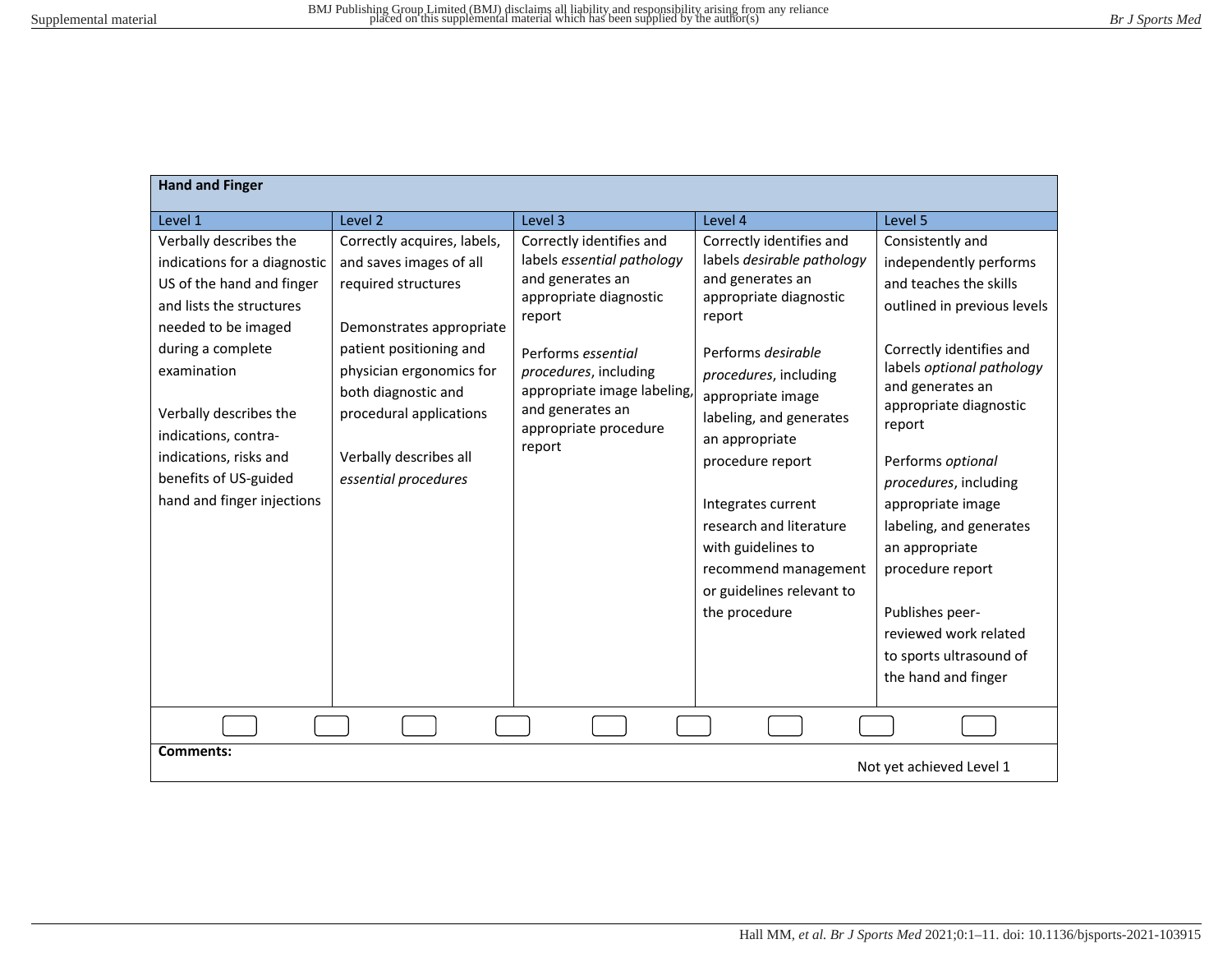| Hip (anterior, medial, lateral, and posterior)                                                                                                                                                                                                                                     |                                                                                                                                                                                                                                                                      |                                                                                                                                                                                                                                                     |                                                                                                                                                                                                                                                                                                                                                                                                  |                                                                                                                                                                                                                                                                                                                                                                                                                                            |
|------------------------------------------------------------------------------------------------------------------------------------------------------------------------------------------------------------------------------------------------------------------------------------|----------------------------------------------------------------------------------------------------------------------------------------------------------------------------------------------------------------------------------------------------------------------|-----------------------------------------------------------------------------------------------------------------------------------------------------------------------------------------------------------------------------------------------------|--------------------------------------------------------------------------------------------------------------------------------------------------------------------------------------------------------------------------------------------------------------------------------------------------------------------------------------------------------------------------------------------------|--------------------------------------------------------------------------------------------------------------------------------------------------------------------------------------------------------------------------------------------------------------------------------------------------------------------------------------------------------------------------------------------------------------------------------------------|
| Level 1                                                                                                                                                                                                                                                                            | Level 2                                                                                                                                                                                                                                                              | Level 3                                                                                                                                                                                                                                             | Level 4                                                                                                                                                                                                                                                                                                                                                                                          | Level 5                                                                                                                                                                                                                                                                                                                                                                                                                                    |
| Verbally describes the<br>indications for a diagnostic<br>US of the hip and lists the<br>structures needed to be<br>imaged during a complete<br>examination<br>Verbally describes the<br>indications, contra-<br>indications, risks and<br>benefits of US-guided hip<br>injections | Correctly acquires, labels,<br>and saves images of all<br>required structures<br>Demonstrates appropriate<br>patient positioning and<br>physician ergonomics for<br>both diagnostic and<br>procedural applications<br>Verbally describes all<br>essential procedures | Correctly identifies and<br>labels essential pathology<br>and generates an<br>appropriate diagnostic<br>report<br>Performs essential<br>procedures, including<br>appropriate image labeling,<br>and generates an<br>appropriate procedure<br>report | Correctly identifies and<br>labels desirable pathology<br>and generates an<br>appropriate diagnostic<br>report<br>Performs desirable<br>procedures, including<br>appropriate image<br>labeling, and generates<br>an appropriate<br>procedure report<br>Integrates current<br>research and literature<br>with guidelines to<br>recommend management<br>or guidelines relevant to<br>the procedure | Consistently and<br>independently performs<br>and teaches the skills<br>outlined in previous levels<br>Correctly identifies and<br>labels optional pathology<br>and generates an<br>appropriate diagnostic<br>report<br>Performs optional<br>procedures, including<br>appropriate image<br>labeling, and generates<br>an appropriate<br>procedure report<br>Publishes peer-<br>reviewed work related<br>to sports ultrasound of<br>the hip |
|                                                                                                                                                                                                                                                                                    |                                                                                                                                                                                                                                                                      |                                                                                                                                                                                                                                                     |                                                                                                                                                                                                                                                                                                                                                                                                  |                                                                                                                                                                                                                                                                                                                                                                                                                                            |
| <b>Comments:</b><br>Not yet achieved Level 1                                                                                                                                                                                                                                       |                                                                                                                                                                                                                                                                      |                                                                                                                                                                                                                                                     |                                                                                                                                                                                                                                                                                                                                                                                                  |                                                                                                                                                                                                                                                                                                                                                                                                                                            |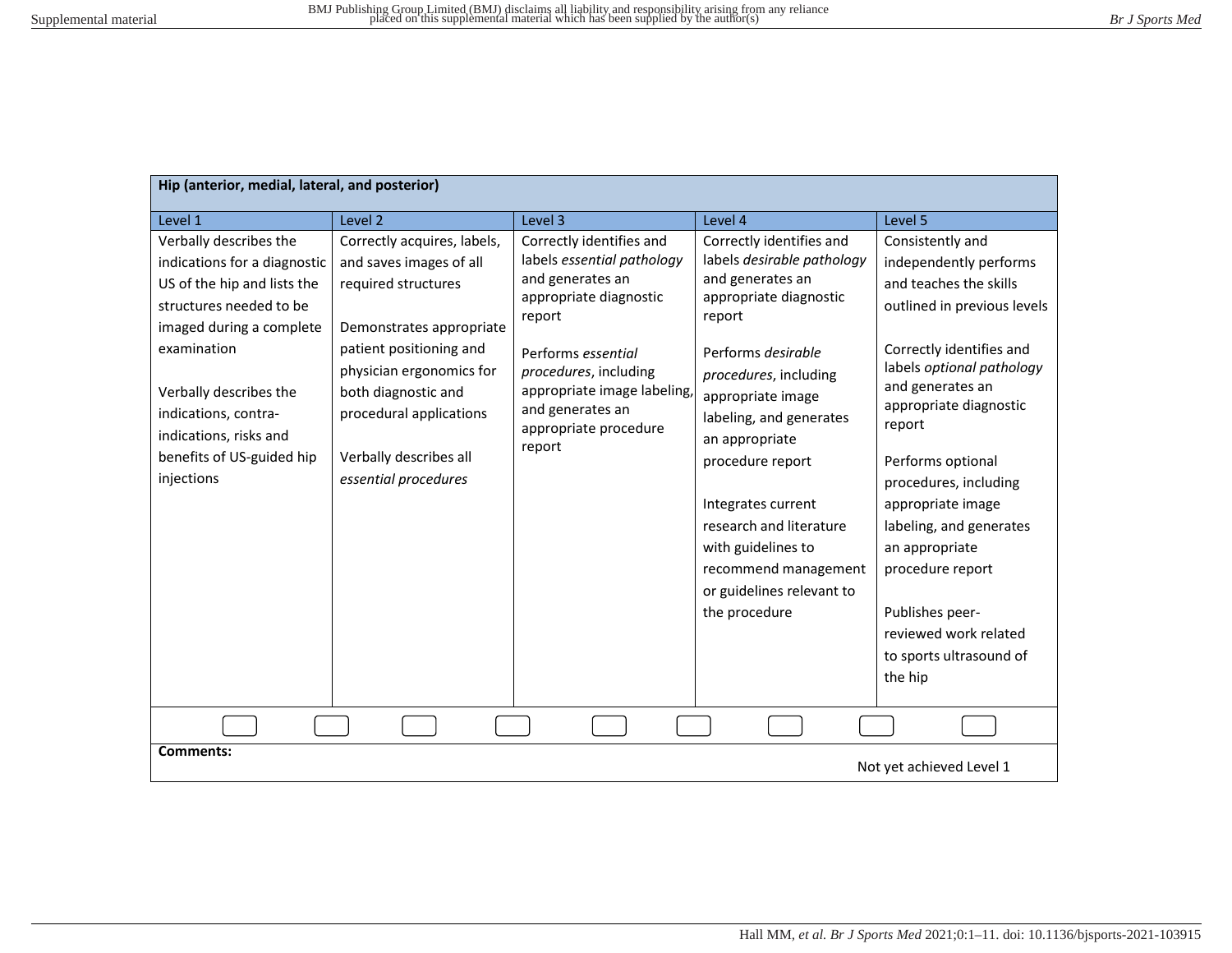| Thigh (anterior, medial, and posterior)                                                                                                                                                                                                                                                |                                                                                                                                                                                                                                                                      |                                                                                                                                                                                                                                                     |                                                                                                                                                                                                                                                                                                                                                                                                  |                                                                                                                                                                                                                                                                                                                                                                                                                                              |
|----------------------------------------------------------------------------------------------------------------------------------------------------------------------------------------------------------------------------------------------------------------------------------------|----------------------------------------------------------------------------------------------------------------------------------------------------------------------------------------------------------------------------------------------------------------------|-----------------------------------------------------------------------------------------------------------------------------------------------------------------------------------------------------------------------------------------------------|--------------------------------------------------------------------------------------------------------------------------------------------------------------------------------------------------------------------------------------------------------------------------------------------------------------------------------------------------------------------------------------------------|----------------------------------------------------------------------------------------------------------------------------------------------------------------------------------------------------------------------------------------------------------------------------------------------------------------------------------------------------------------------------------------------------------------------------------------------|
| Level 1                                                                                                                                                                                                                                                                                | Level <sub>2</sub>                                                                                                                                                                                                                                                   | Level 3                                                                                                                                                                                                                                             | Level 4                                                                                                                                                                                                                                                                                                                                                                                          | Level 5                                                                                                                                                                                                                                                                                                                                                                                                                                      |
| Verbally describes the<br>indications for a diagnostic<br>US of the thigh and lists the<br>structures needed to be<br>imaged during a complete<br>examination<br>Verbally describes the<br>indications, contra-<br>indications, risks and<br>benefits of US-guided<br>thigh injections | Correctly acquires, labels,<br>and saves images of all<br>required structures<br>Demonstrates appropriate<br>patient positioning and<br>physician ergonomics for<br>both diagnostic and<br>procedural applications<br>Verbally describes all<br>essential procedures | Correctly identifies and<br>labels essential pathology<br>and generates an<br>appropriate diagnostic<br>report<br>Performs essential<br>procedures, including<br>appropriate image labeling,<br>and generates an<br>appropriate procedure<br>report | Correctly identifies and<br>labels desirable pathology<br>and generates an<br>appropriate diagnostic<br>report<br>Performs desirable<br>procedures, including<br>appropriate image<br>labeling, and generates<br>an appropriate<br>procedure report<br>Integrates current<br>research and literature<br>with guidelines to<br>recommend management<br>or guidelines relevant to<br>the procedure | Consistently and<br>independently performs<br>and teaches the skills<br>outlined in previous levels<br>Correctly identifies and<br>labels optional pathology<br>and generates an<br>appropriate diagnostic<br>report<br>Performs optional<br>procedures, including<br>appropriate image<br>labeling, and generates<br>an appropriate<br>procedure report<br>Publishes peer-<br>reviewed work related<br>to sports ultrasound of<br>the thigh |
|                                                                                                                                                                                                                                                                                        |                                                                                                                                                                                                                                                                      |                                                                                                                                                                                                                                                     |                                                                                                                                                                                                                                                                                                                                                                                                  |                                                                                                                                                                                                                                                                                                                                                                                                                                              |
| <b>Comments:</b><br>Not yet achieved Level 1                                                                                                                                                                                                                                           |                                                                                                                                                                                                                                                                      |                                                                                                                                                                                                                                                     |                                                                                                                                                                                                                                                                                                                                                                                                  |                                                                                                                                                                                                                                                                                                                                                                                                                                              |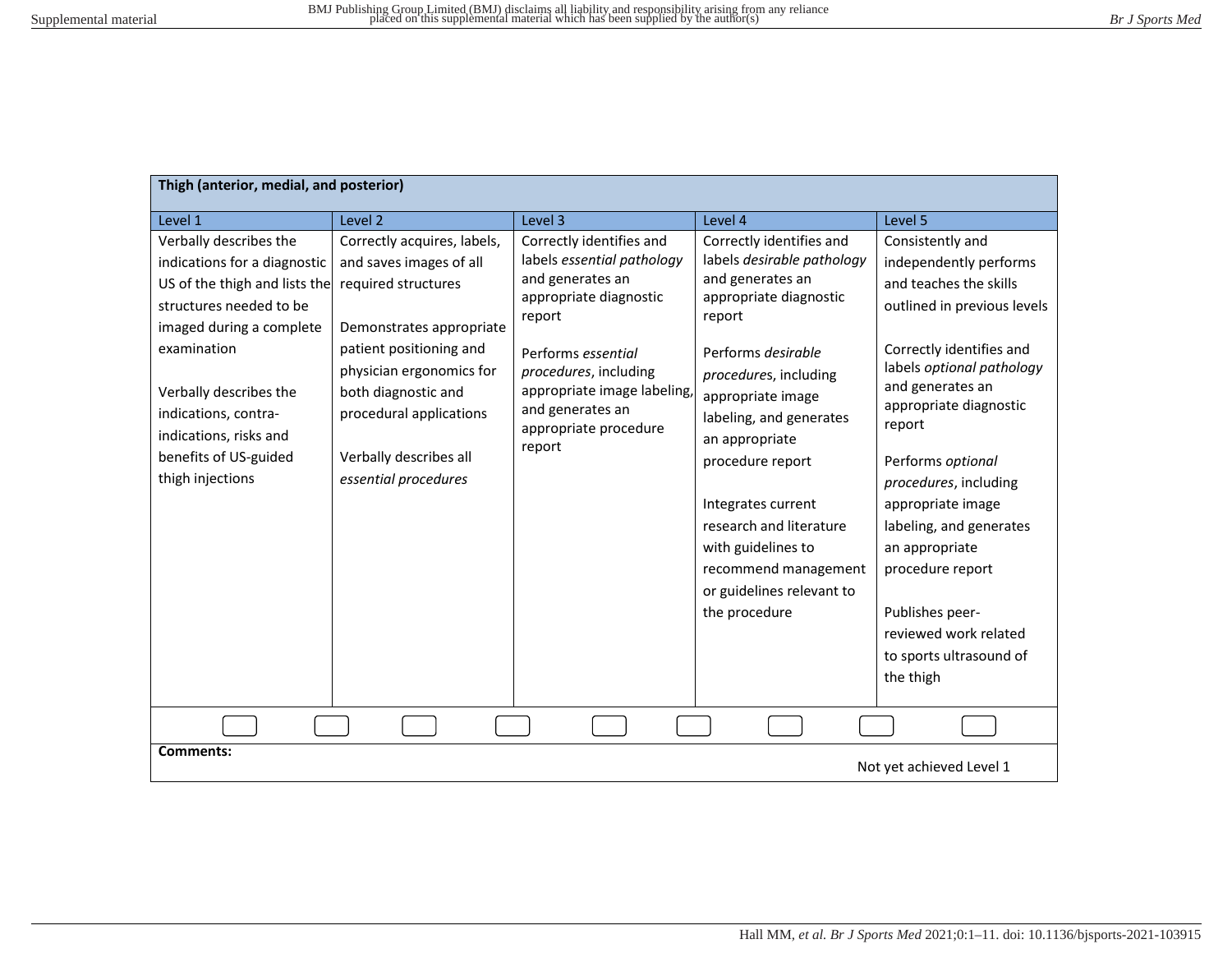| Knee (anterior, medial, lateral, and posterior)                                                                                                                                                                                                                                      |                                                                                                                                                                                                                                                                      |                                                                                                                                                                                                                                                     |                                                                                                                                                                                                                                                                                                                                                                                                  |                                                                                                                                                                                                                                                                                                                                                                                                                                             |
|--------------------------------------------------------------------------------------------------------------------------------------------------------------------------------------------------------------------------------------------------------------------------------------|----------------------------------------------------------------------------------------------------------------------------------------------------------------------------------------------------------------------------------------------------------------------|-----------------------------------------------------------------------------------------------------------------------------------------------------------------------------------------------------------------------------------------------------|--------------------------------------------------------------------------------------------------------------------------------------------------------------------------------------------------------------------------------------------------------------------------------------------------------------------------------------------------------------------------------------------------|---------------------------------------------------------------------------------------------------------------------------------------------------------------------------------------------------------------------------------------------------------------------------------------------------------------------------------------------------------------------------------------------------------------------------------------------|
| Level 1                                                                                                                                                                                                                                                                              | Level <sub>2</sub>                                                                                                                                                                                                                                                   | Level 3                                                                                                                                                                                                                                             | Level 4                                                                                                                                                                                                                                                                                                                                                                                          | Level 5                                                                                                                                                                                                                                                                                                                                                                                                                                     |
| Verbally describes the<br>indications for a diagnostic<br>US of the knee and lists the<br>structures needed to be<br>imaged during a complete<br>examination<br>Verbally describes the<br>indications, contra-<br>indications, risks and<br>benefits of US-guided<br>knee injections | Correctly acquires, labels,<br>and saves images of all<br>required structures<br>Demonstrates appropriate<br>patient positioning and<br>physician ergonomics for<br>both diagnostic and<br>procedural applications<br>Verbally describes all<br>essential procedures | Correctly identifies and<br>labels essential pathology<br>and generates an<br>appropriate diagnostic<br>report<br>Performs essential<br>procedures, including<br>appropriate image labeling,<br>and generates an<br>appropriate procedure<br>report | Correctly identifies and<br>labels desirable pathology<br>and generates an<br>appropriate diagnostic<br>report<br>Performs desirable<br>procedures, including<br>appropriate image<br>labeling, and generates<br>an appropriate<br>procedure report<br>Integrates current<br>research and literature<br>with guidelines to<br>recommend management<br>or guidelines relevant to<br>the procedure | Consistently and<br>independently performs<br>and teaches the skills<br>outlined in previous levels<br>Correctly identifies and<br>labels optional pathology<br>and generates an<br>appropriate diagnostic<br>report<br>Performs optional<br>procedures, including<br>appropriate image<br>labeling, and generates<br>an appropriate<br>procedure report<br>Publishes peer-<br>reviewed work related<br>to sports ultrasound of<br>the knee |
|                                                                                                                                                                                                                                                                                      |                                                                                                                                                                                                                                                                      |                                                                                                                                                                                                                                                     |                                                                                                                                                                                                                                                                                                                                                                                                  |                                                                                                                                                                                                                                                                                                                                                                                                                                             |
| <b>Comments:</b><br>Not yet achieved Level 1                                                                                                                                                                                                                                         |                                                                                                                                                                                                                                                                      |                                                                                                                                                                                                                                                     |                                                                                                                                                                                                                                                                                                                                                                                                  |                                                                                                                                                                                                                                                                                                                                                                                                                                             |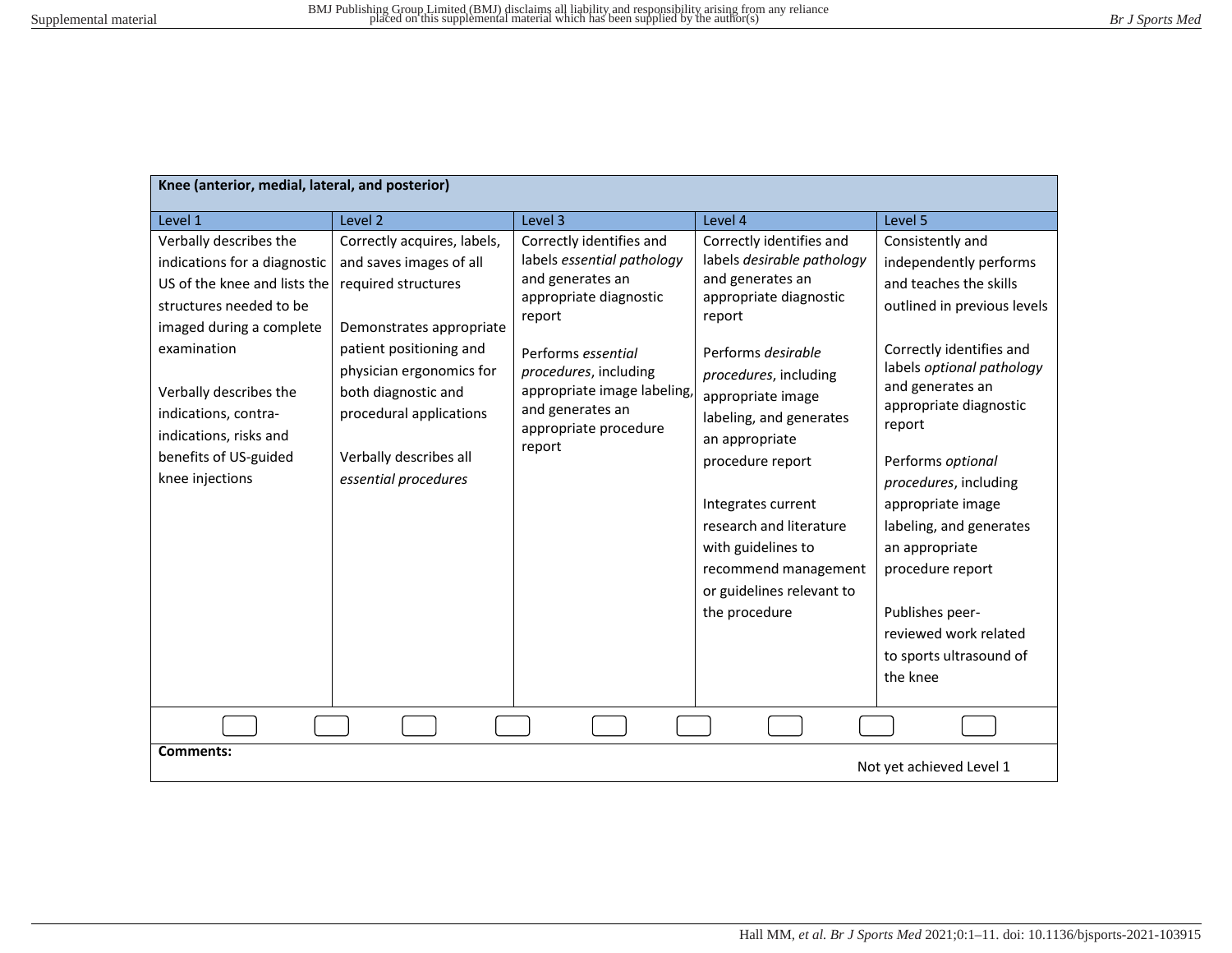| Leg and Ankle (anterior, medial, lateral, and posterior)                                                                                                                                                                                                                                               |                                                                                                                                                                                                                                                                      |                                                                                                                                                                                                                                                     |                                                                                                                                                                                                                                                                                                                                                                                                  |                                                                                                                                                                                                                                                                                                                                                                                                                                                      |
|--------------------------------------------------------------------------------------------------------------------------------------------------------------------------------------------------------------------------------------------------------------------------------------------------------|----------------------------------------------------------------------------------------------------------------------------------------------------------------------------------------------------------------------------------------------------------------------|-----------------------------------------------------------------------------------------------------------------------------------------------------------------------------------------------------------------------------------------------------|--------------------------------------------------------------------------------------------------------------------------------------------------------------------------------------------------------------------------------------------------------------------------------------------------------------------------------------------------------------------------------------------------|------------------------------------------------------------------------------------------------------------------------------------------------------------------------------------------------------------------------------------------------------------------------------------------------------------------------------------------------------------------------------------------------------------------------------------------------------|
| Level 1                                                                                                                                                                                                                                                                                                | Level 2                                                                                                                                                                                                                                                              | Level 3                                                                                                                                                                                                                                             | Level 4                                                                                                                                                                                                                                                                                                                                                                                          | Level 5                                                                                                                                                                                                                                                                                                                                                                                                                                              |
| Verbally describes the<br>indications for a diagnostic<br>US of the leg and ankle and<br>lists the structures needed<br>to be imaged during a<br>complete examination<br>Verbally describes the<br>indications, contra-<br>indications, risks and<br>benefits of US-guided leg<br>and ankle injections | Correctly acquires, labels,<br>and saves images of all<br>required structures<br>Demonstrates appropriate<br>patient positioning and<br>physician ergonomics for<br>both diagnostic and<br>procedural applications<br>Verbally describes all<br>essential procedures | Correctly identifies and<br>labels essential pathology<br>and generates an<br>appropriate diagnostic<br>report<br>Performs essential<br>procedures, including<br>appropriate image labeling,<br>and generates an<br>appropriate procedure<br>report | Correctly identifies and<br>labels desirable pathology<br>and generates an<br>appropriate diagnostic<br>report<br>Performs desirable<br>procedures, including<br>appropriate image<br>labeling, and generates<br>an appropriate<br>procedure report<br>Integrates current<br>research and literature<br>with guidelines to<br>recommend management<br>or guidelines relevant to<br>the procedure | Consistently and<br>independently performs<br>and teaches the skills<br>outlined in previous levels<br>Correctly identifies and<br>labels optional pathology<br>and generates an<br>appropriate diagnostic<br>report<br>Performs optional<br>procedures, including<br>appropriate image<br>labeling, and generates<br>an appropriate<br>procedure report<br>Publishes peer-<br>reviewed work related<br>to sports ultrasound of<br>the leg and ankle |
|                                                                                                                                                                                                                                                                                                        |                                                                                                                                                                                                                                                                      |                                                                                                                                                                                                                                                     |                                                                                                                                                                                                                                                                                                                                                                                                  |                                                                                                                                                                                                                                                                                                                                                                                                                                                      |
| <b>Comments:</b><br>Not yet achieved Level 1                                                                                                                                                                                                                                                           |                                                                                                                                                                                                                                                                      |                                                                                                                                                                                                                                                     |                                                                                                                                                                                                                                                                                                                                                                                                  |                                                                                                                                                                                                                                                                                                                                                                                                                                                      |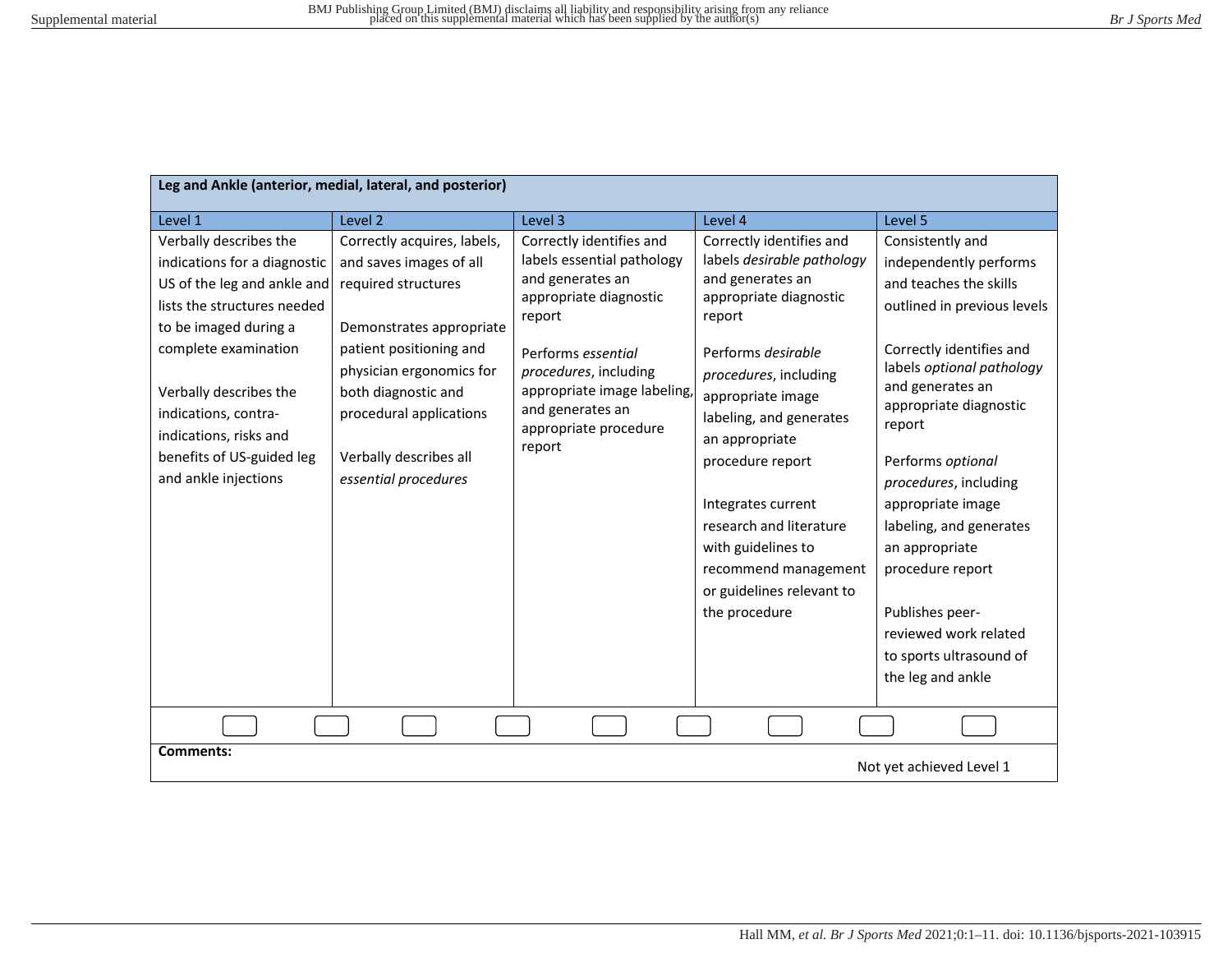| Foot (hindfoot, midfoot, and forefoot)                                                                                                                                                                                                                                               |                                                                                                                                                                                                                                                                      |                                                                                                                                                                                                                                                     |                                                                                                                                                                                                                                                                                                                                                                                                  |                                                                                                                                                                                                                                                                                                                                                                                                                                             |
|--------------------------------------------------------------------------------------------------------------------------------------------------------------------------------------------------------------------------------------------------------------------------------------|----------------------------------------------------------------------------------------------------------------------------------------------------------------------------------------------------------------------------------------------------------------------|-----------------------------------------------------------------------------------------------------------------------------------------------------------------------------------------------------------------------------------------------------|--------------------------------------------------------------------------------------------------------------------------------------------------------------------------------------------------------------------------------------------------------------------------------------------------------------------------------------------------------------------------------------------------|---------------------------------------------------------------------------------------------------------------------------------------------------------------------------------------------------------------------------------------------------------------------------------------------------------------------------------------------------------------------------------------------------------------------------------------------|
| Level 1                                                                                                                                                                                                                                                                              | Level <sub>2</sub>                                                                                                                                                                                                                                                   | Level 3                                                                                                                                                                                                                                             | Level 4                                                                                                                                                                                                                                                                                                                                                                                          | Level 5                                                                                                                                                                                                                                                                                                                                                                                                                                     |
| Verbally describes the<br>indications for a diagnostic<br>US of the foot and lists the<br>structures needed to be<br>imaged during a complete<br>examination<br>Verbally describes the<br>indications, contra-<br>indications, risks and<br>benefits of US-guided foot<br>injections | Correctly acquires, labels,<br>and saves images of all<br>required structures<br>Demonstrates appropriate<br>patient positioning and<br>physician ergonomics for<br>both diagnostic and<br>procedural applications<br>Verbally describes all<br>essential procedures | Correctly identifies and<br>labels essential pathology<br>and generates an<br>appropriate diagnostic<br>report<br>Performs essential<br>procedures, including<br>appropriate image labeling,<br>and generates an<br>appropriate procedure<br>report | Correctly identifies and<br>labels desirable pathology<br>and generates an<br>appropriate diagnostic<br>report<br>Performs desirable<br>procedures, including<br>appropriate image<br>labeling, and generates<br>an appropriate<br>procedure report<br>Integrates current<br>research and literature<br>with guidelines to<br>recommend management<br>or guidelines relevant to<br>the procedure | Consistently and<br>independently performs<br>and teaches the skills<br>outlined in previous levels<br>Correctly identifies and<br>labels optional pathology<br>and generates an<br>appropriate diagnostic<br>report<br>Performs optional<br>procedures, including<br>appropriate image<br>labeling, and generates<br>an appropriate<br>procedure report<br>Publishes peer-<br>reviewed work related<br>to sports ultrasound of<br>the foot |
|                                                                                                                                                                                                                                                                                      |                                                                                                                                                                                                                                                                      |                                                                                                                                                                                                                                                     |                                                                                                                                                                                                                                                                                                                                                                                                  |                                                                                                                                                                                                                                                                                                                                                                                                                                             |
| <b>Comments:</b><br>Not yet achieved Level 1                                                                                                                                                                                                                                         |                                                                                                                                                                                                                                                                      |                                                                                                                                                                                                                                                     |                                                                                                                                                                                                                                                                                                                                                                                                  |                                                                                                                                                                                                                                                                                                                                                                                                                                             |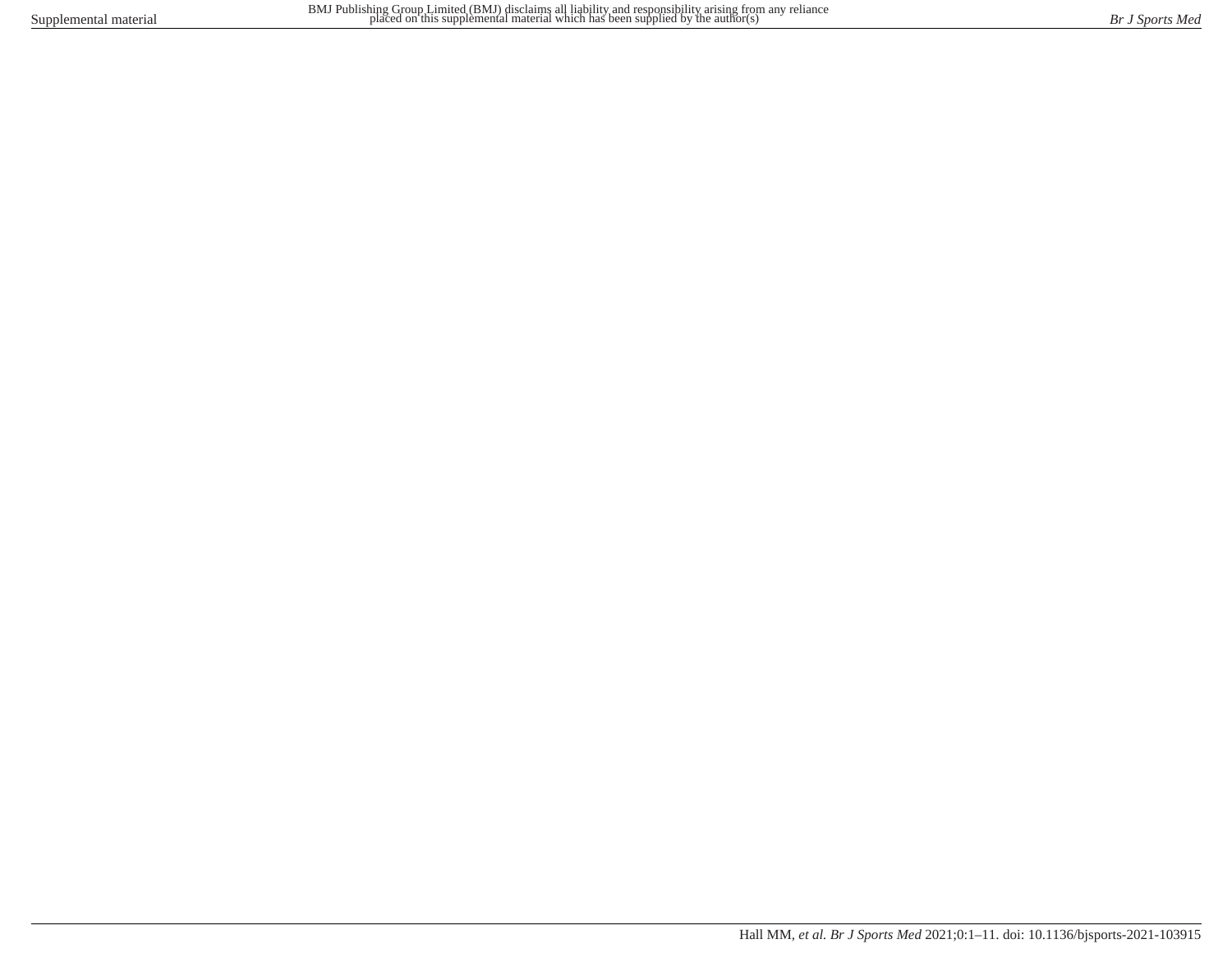Date:

| -------   |  |
|-----------|--|
| Examinee: |  |
| Examiner: |  |

## **GENERAL PRINCIPLES**

- $\square$  Transducer selection
- $\square$  Image optimization (presets, depth, focus, gain, etc.)
- $\Box$  Appropriate use of transducer movement to fully evaluate structures and reduce anisotropy
- $\square$  Use of Doppler imaging
- Ergonomics
- $\Box$  Patient comfort (transducer pressure, appropriate draping, positioning, etc.)

# **TRAUMA**

- eFAST (extended Focused Assessment of Sonography in Trauma)
	- $\square$  Hepatorenal recess
	- $\square$  Perisplenic recess
	- $\square$  Retro-vesicular or retro-uterine pouch
	- $\square$  Subxiphoid pericardial space
	- $\square$  Lung sliding

# **SHOULDER**

- $\square$  Biceps tendon including evaluation for instability
- $\square$  Subscapularis
- $\Box$  Acromioclavicular joint
- $\square$  Infraspinatus muscle and tendon
- $\square$  Teres minor muscle and tendon
- $\Box$  Glenohumeral Joint recess (posterior)
- $\square$  Spinoglenoid notch
- $\square$  Supraspinatus muscle and tendon
- $\square$  Subacromial/Subdeltoid bursa
- □ Coracoacromial ligament
- $\square$  Dynamic evaluation of impingement

# **ELBOW**

- □ Anterior
	- $\square$  Brachialis muscle and tendon
	- $\square$  Brachial artery and vein
	- $\square$  Median nerve
	- $\square$  Pronator teres muscle and tendon
	- $\square$  Radial nerve (including posterior interosseous nerve and superficial radial nerve)
	- $\square$  Brachioradialis muscle
	- $\Box$  Anterior humeroradial joint and recesses
	- $\Box$  Anterior humeroulnar joint and recesses
	- $\square$  Biceps tendon and muscle
- $\square$  Medial
	- $\square$  Common flexor/pronator tendon and muscles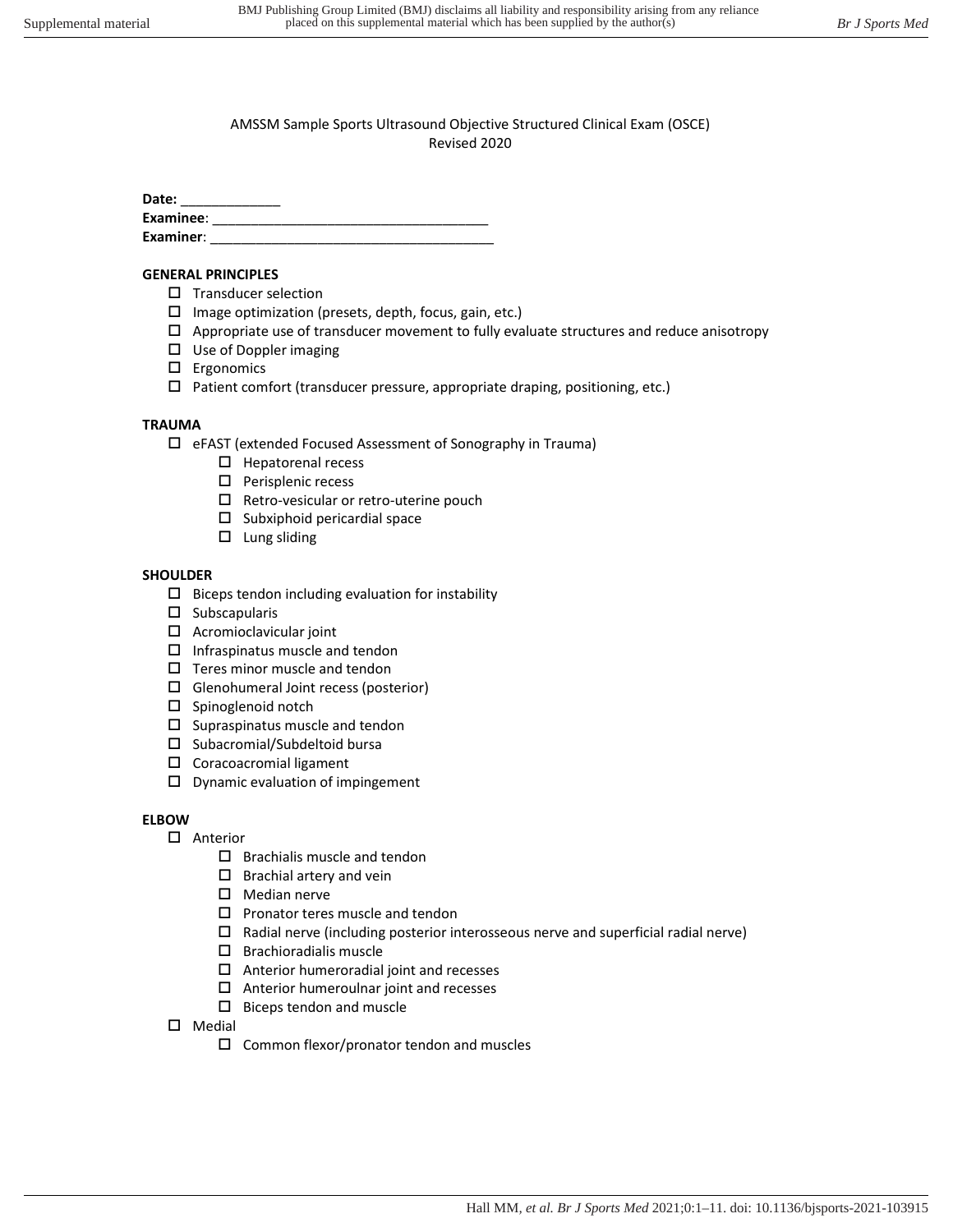- $\Box$  Ulnar collateral ligament including dynamic valgus stress views as indicated
- $\Box$  Humeroulnar joint
- $\square$  Ulnar nerve including assessment of instability with flexion/extension views
- $\square$  Lateral
	- $\square$  Common extensor tendon and muscles
	- $\square$  Radial collateral ligament
	- $\Box$  Humeroradial joint
	- $\square$  Radial nerve from mid-arm to the bifurcation
	- $\square$  Posterior interosseus nerve through supinator muscle
	- $\square$  Brachioradialis
	- $\Box$  Extensor carpi radialis longus
- □ Posterior
	- $\square$  Triceps tendon and muscles
	- $\square$  Olecranon fossa and posterior joint recess
	- $\square$  Olecranon process
	- $\square$  Olecranon bursa
	- $\square$  Ulnar nerve including assessment of instability with flexion/extension views

#### **WRIST/HAND/FINGER**

- □ Volar wrist
	- $\Box$  Carpal tunnel including dynamic evaluation of tendon and nerve motion
	- $\square$  Flexor retinaculum/Transverse carpal ligament
	- $\square$  Median nerve
	- $\square$  Flexor pollicis longus tendon
	- $\square$  Flexor digitorum profundus and superficialis tendons
	- $\square$  Palmaris longus tendon
	- $\Box$  Flexor carpi radialis longus tendon
	- $\square$  Radial artery
	- $\Box$  Joints (radiocarpal, ulnocarpal, midcarpal, carpometacarpal) including assessment of volar ganglion cyst
	- $\square$  Ulnar nerve within Guyon's canal
	- $\square$  Ulnar artery
	- $\Box$  Flexor carpi ulnaris tendon
- D Dorsal Wrist
	- $\square$  Extensor tendons and muscles (6 dorsal compartments)
	- $\square$  Dynamic assessment of extensor carpi ulnaris instability
	- Extensor retinaculum
	- $\square$  Dorsal scapholunate ligament including dynamic stress views
	- $\Box$  Joints (radiocarpal, ulnocarpal, midcarpal, carpometacarpal) including evaluation of dorsal synovial recesses and assessment of dorsal ganglion cyst
	- $\square$  Superficial radial nerve
- $\Box$  Hand and finger
	- $\Box$  Metacarpophalangeal (MCP) and interphalangeal joints
	- □ Volar plates
	- $\square$  Collateral ligaments
	- $\Box$  Flexor tendons and sheaths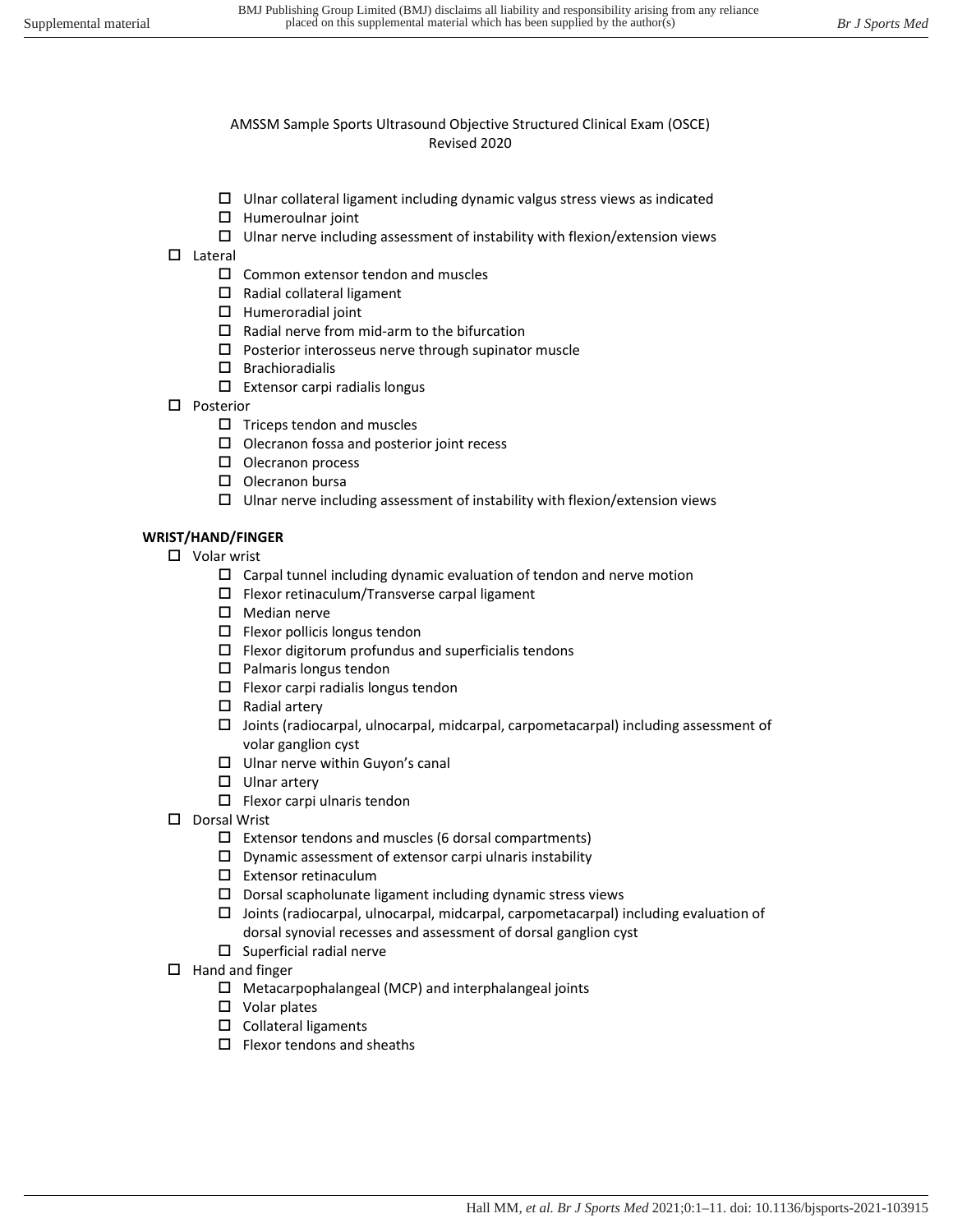- $\Box$  A1 and A2 pulleys
- $\square$  Extensor tendons
- $\Box$  Ulnar collateral ligament of 1<sup>st</sup> MCP joint including dynamic stress views

#### **HIP/PELVIS**

- □ Anterior
	- $\Box$  Femoral head, neck, capsule, and anterior synovial recess
	- $\Box$  Hip joint assessment for effusion
	- □ Anterior labrum
	- $\square$  Femoral vessels and nerve
	- $\Box$  Iliopsoas muscle, tendon, and bursa
	- $\square$  Sartorius and tensor fascia latae tendons and muscles
	- $\Box$  Rectus femoris tendon(s) and muscles
	- $\square$  Dynamic scanning for snapping hip
- $\square$  Medial
	- $\Box$  Adductor muscle origins (Adductor longus/brevis/magnus and gracilis) and tendons
	- $\square$  Pubic bone and symphysis including dynamic assessment as indicated
	- $\square$  Pectineus muscle
	- $\square$  Distal rectus abdominis muscle and tendon
	- $\square$  Rectus abdominis-adductor longus aponeurosis
	- $\Box$  Obturator nerve (including anterior and posterior branches)
- $\square$  Lateral
	- Greater trochanter of femur (including identification of anterior, lateral, posterior, and superoposterior facets)
	- $\square$  Gluteus minimus tendon and muscle
	- $\Box$  Gluteus medius tendon and muscle (anterior and posterior bands)
	- $\square$  Greater trochanteric (subgluteus maximus) bursa
	- $\square$  Superficial arch at greater trochanter (Gluteus maximus muscle iliotibial band tensor fasciae latae muscle)
	- $\square$  Dynamic scanning for snapping hip
- □ Posterior
	- $\square$  Gluteus maximus muscle and insertion onto iliotibial band
	- $\square$  Piriformis muscle and tendon
	- □ Quadratus femoris muscle
	- $\square$  Proximal hamstring tendon complex (conjoint tendon and semimembranosus)
	- $\Box$  Proximal biceps femoris, semimembranosus, and semitendinosus muscles
	- $\Box$  Ischial tuberosity and bursal region
	- $\square$  Sciatic nerve
	- $\square$  Posterior hip joint

# **THIGH**

- □ Anterior
	- $\Box$  Anterior thigh muscles
		- $\Box$  Rectus femoris
		- □ Vastus medialis
		- □ Vastus lateralis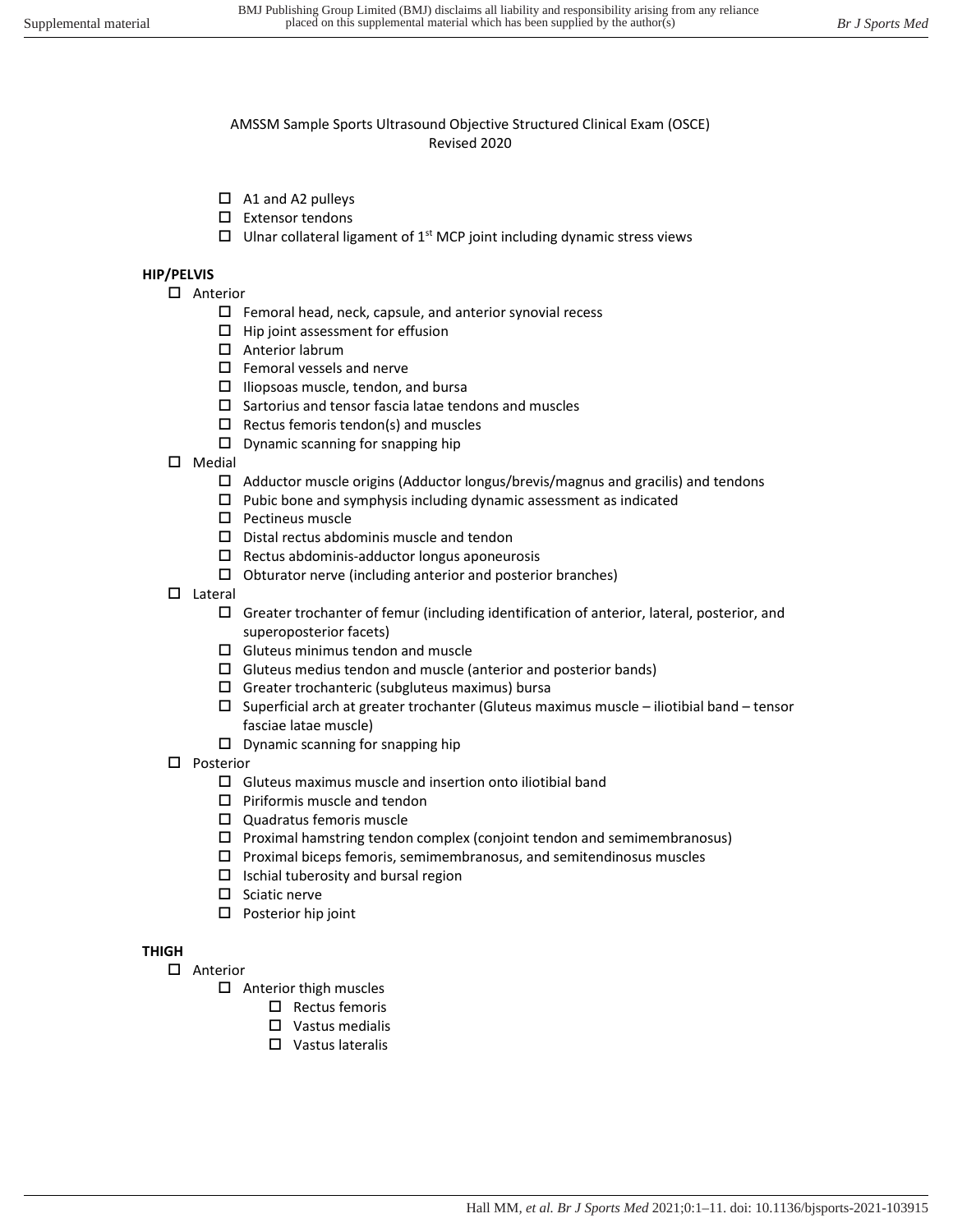- Vastus intermedius
- $\square$  Sartorius
- $\square$  Femoral nerve
- $\square$  Femur
- Medial
	- $\Box$  Medial thigh muscle bellies and tendons
		- $\Box$  Adductor longus
		- $\Box$  Adductor brevis
		- Adductor magnus
		- □ Gracilis
		- $\square$  Sartorius
	- $\square$  Femoral nerve
	- $\square$  Obturator nerve
	- $\square$  Femur
- □ Posterior
	- $\square$  Posterior thigh muscles
		- $\square$  Biceps femoris
		- $\square$  Semitendinosus
		- $\square$  Semimembranosus
		- Adductor magnus
	- $\square$  Sciatic nerve
	- $\square$  Femur

# **KNEE**

- Anterior
	- $\square$  Distal quadriceps muscles
	- $\square$  Quadriceps tendon
	- $\square$  Suprapatellar recess of knee joint
	- $\square$  Patella and prepatellar bursa
	- $\square$  Patellar tendon and tibial tubercle
	- □ Hoffa's fat pad
	- $\square$  Superficial infrapatellar bursa
	- $\square$  Deep infrapatellar bursa
	- $\square$  Vastus medialis and medial retinaculum including the medial patellofemoral ligament and dynamic assessment of stability
	- Vastus lateralis and lateral retinaculum
	- $\square$  Trochlear cartilage
	- $\Box$  Anterior horns of medial and lateral menisci
- $\square$  Medial
	- $\Box$  Medial collateral ligament (superficial and deep portions) with valgus stress testing
	- $\Box$  Medial meniscus (anterior and posterior horns)
	- $\Box$  Tibiofemoral joint space
	- $\square$  Pes anserine tendons and bursa
	- $\Box$  Medial patellar retinaculum and medial patellofemoral ligament
	- Medial patellofemoral joint
- $\square$  Lateral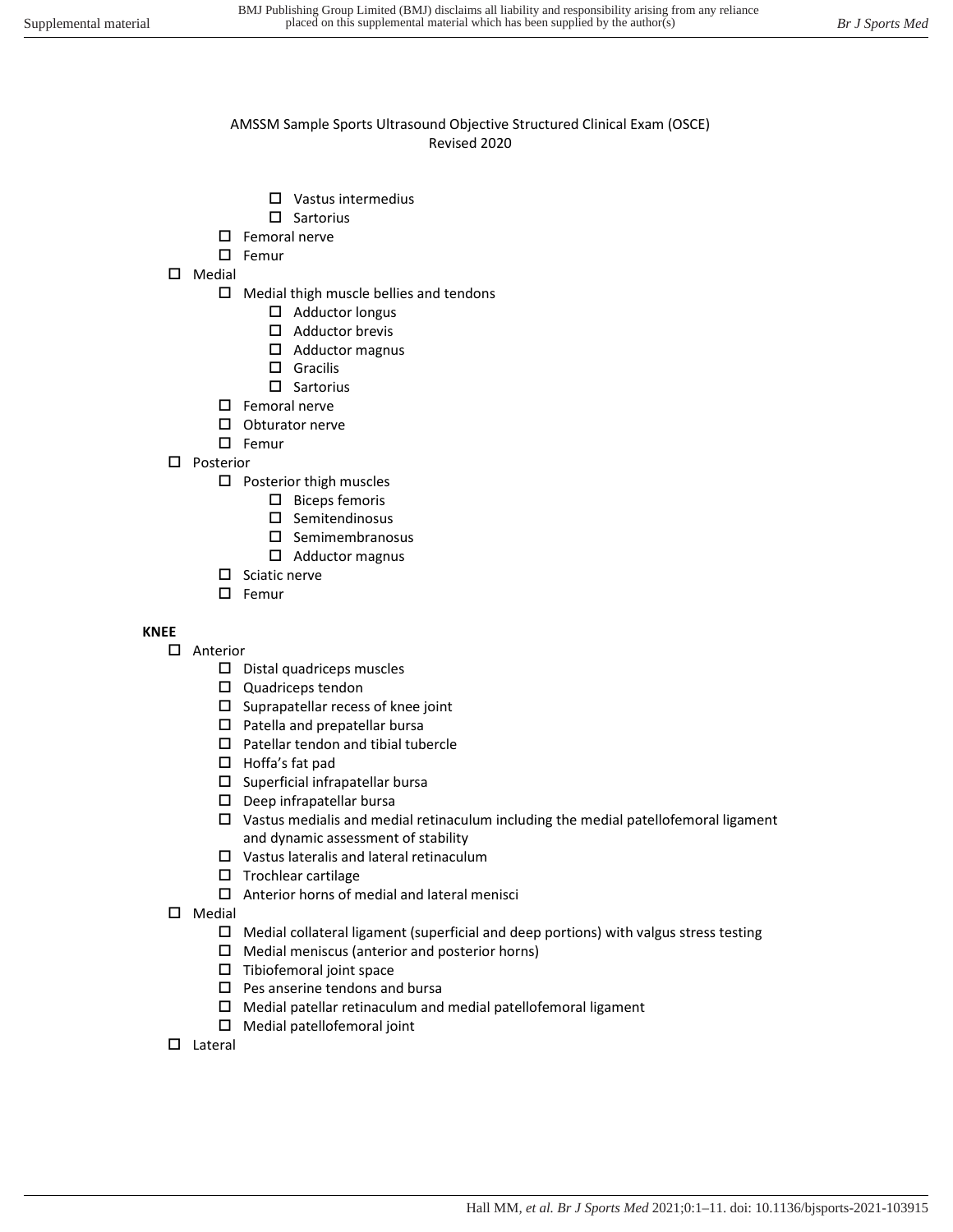- $\Box$  Iliotibial band
- $\Box$  Lateral synovial recess of the knee
- $\square$  Lateral meniscus anterior and posterior horns
- $\square$  Tibiofemoral joint space
- $\square$  Lateral collateral ligament with varus stress testing
- $\square$  Biceps femoris tendon and muscles
- $\square$  Popliteus tendon and muscle
- Lateral patellar retinaculum
- Lateral patellofemoral joint
- $\square$  Proximal tibiofibular joint including assessment of instability
- $\square$  Common fibular nerve at fibular tunnel
- □ Posterior
	- $\square$  Popliteal artery and vein
	- $\square$  Semimembranosus, semitendinosus, and biceps femoris (long and short heads) muscles and tendons
	- $\Box$  Medial & lateral gastrocnemius muscles and tendons
	- $\square$  Evaluation for Baker's cyst at interval between semimembranosus and medial gastrocnemius
	- $\square$  Sciatic, tibial, and common fibular nerves
	- $\square$  Posterior horns of medial and lateral menisci
	- $\square$  Posterior tibiofemoral joint
	- □ Posterior cruciate ligament
	- $\square$  Popliteus muscle

# **LEG AND ANKLE**

- Anterior
	- $\Box$  Anterior leg compartment muscles and tendons (tibialis anterior, extensor digitorum longus, extensor hallucis longus, peroneus tertius)
	- $\Box$  Anterior tibiotalar joint
	- $\square$  Talar dome cartilage
	- $\square$  Sinus tarsi
	- $\Box$  Anterior inferior tibiofibular ligament including dynamic assessment
	- $\square$  Superficial fibular nerve at exit from crural fascia through division into medial and intermediate dorsal cutaneous nerves
	- $\square$  Deep fibular nerve
	- $\square$  Distal anterior tibial artery and dorsalis pedis artery
- $\square$  Medial
	- $\Box$  Medial gastrocnemius muscle
	- $\square$  Soleus muscle
	- $\square$  Flexor retinaculum
	- $\square$  Deep posterior compartment muscles (tibialis posterior, flexor digitorum longus, and flexor hallucis longus)
	- $\square$  Deltoid ligament
	- $\Box$  Medial tibiotalar joint
	- $\Box$  Medial aspect of posterior subtalar joint
	- $\Box$  Tarsal tunnel (tibial, medial plantar, and lateral plantar nerves)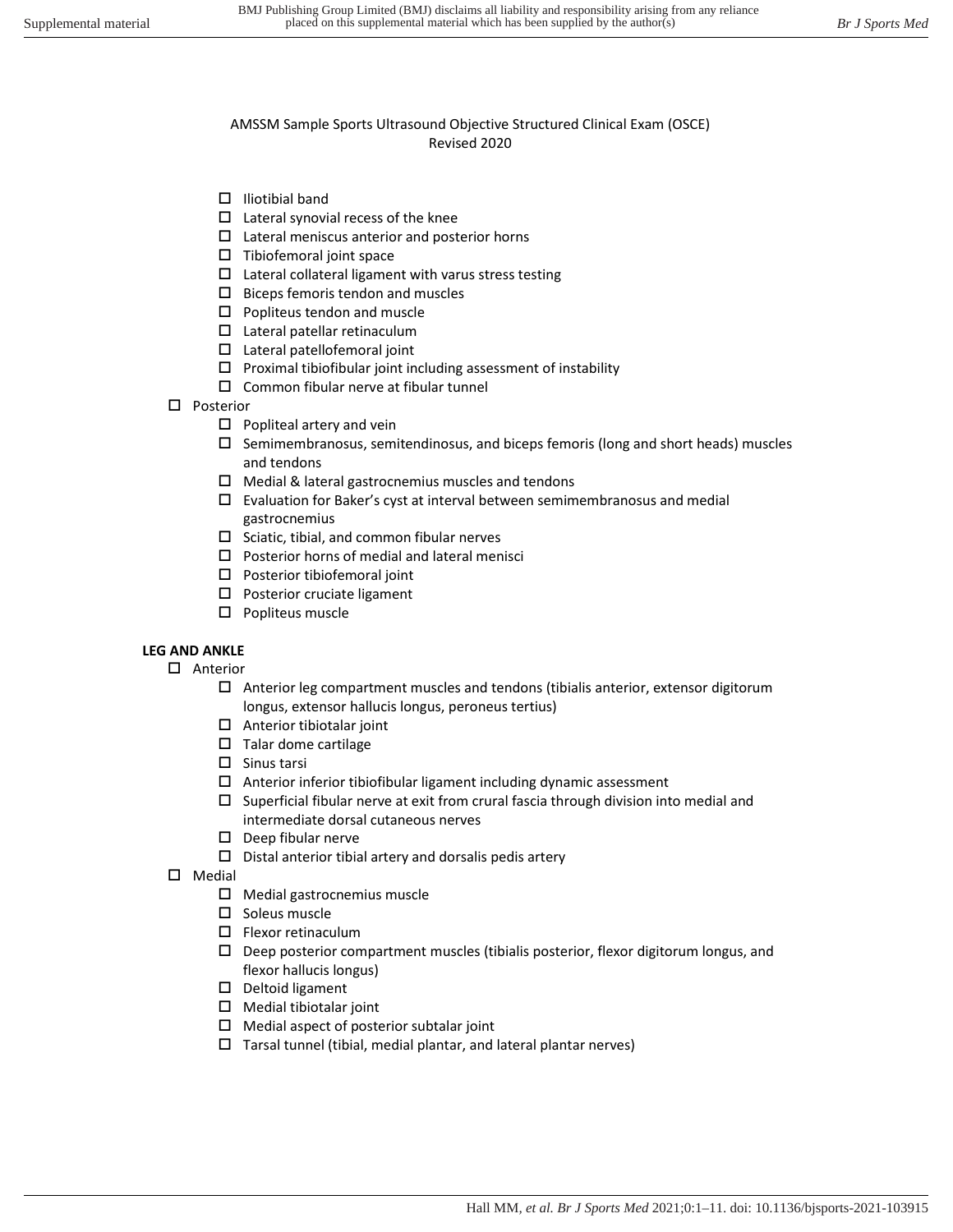- $\Box$  Posterior tibial artery and veins
- Lateral
	- □ Lateral gastrocnemius muscle
	- $\square$  Soleus muscle
	- $\Box$  Fibularis longus and brevis muscles and tendons
	- $\square$  Superior fibular retinaculum
	- $\square$  Dynamic assessment for fibular subluxation/dislocation
	- $\Box$  Fibular trochlea (peroneal tubercle)
	- $\square$  Fibula for acute traumatic or stress fracture
	- $\Box$  Anterior talofibular ligament including dynamic stress views
	- $\square$  Calcaneofibular ligament including dynamic stress views
	- $\Box$  Anterior tibiofibular ligament including dynamic stress views
	- $\Box$  Lateral recess of tibiotalar joint including dynamic assessment of impingement
	- $\square$  Lateral recess of posterior subtalar joint
	- $\square$  Sinus tarsi
		- $\square$  Sural nerve and lateral calcaneal nerve
- □ Posterior
	- $\Box$  Medial and lateral gastrocnemius muscles
	- $\square$  Soleus muscle
	- $\Box$  Achilles tendon and paratenon
	- $\square$  Retrocalcaneal bursa
	- Retro-Achilles/Superficial/Subcutaneous bursa
	- $\square$  Plantaris tendon
	- $\square$  Posterior tibiotalar joint
	- $\square$  Posterior subtalar joint

# **FOOT**

- $\Box$  Hindfoot
	- $\square$  Plantar fascia (central and lateral cords)
	- $\square$  Plantar fat pad including dynamic assessment of compression
	- $\Box$  Tarsal tunnel (tibial, medial plantar, and lateral plantar nerves)
	- $\square$  Sural nerve and lateral calcaneal nerve
	- $\Box$  Achilles tendon and paratenon
	- $\square$  Plantaris tendon
	- Retro-Achilles/Superficial Achilles/Subcutaneous bursa
- Midfoot
	- $\square$  Talonavicular joint
	- Calcaneocuboid joint
	- $\square$  Tarsometatarsal joints
	- $\square$  Dorsal Lisfranc ligament including dynamic assessment of stability
	- $\square$  Deep fibular nerve
	- $\Box$  Anterior tibialis tendon insertion
	- $\square$  Posterior tibialis tendon insertion
	- $\square$  Spring ligament
	- $\Box$  Flexor digitorum longus and flexor hallucis longus at the Knot of Henry
	- $\Box$  Medial plantar nerve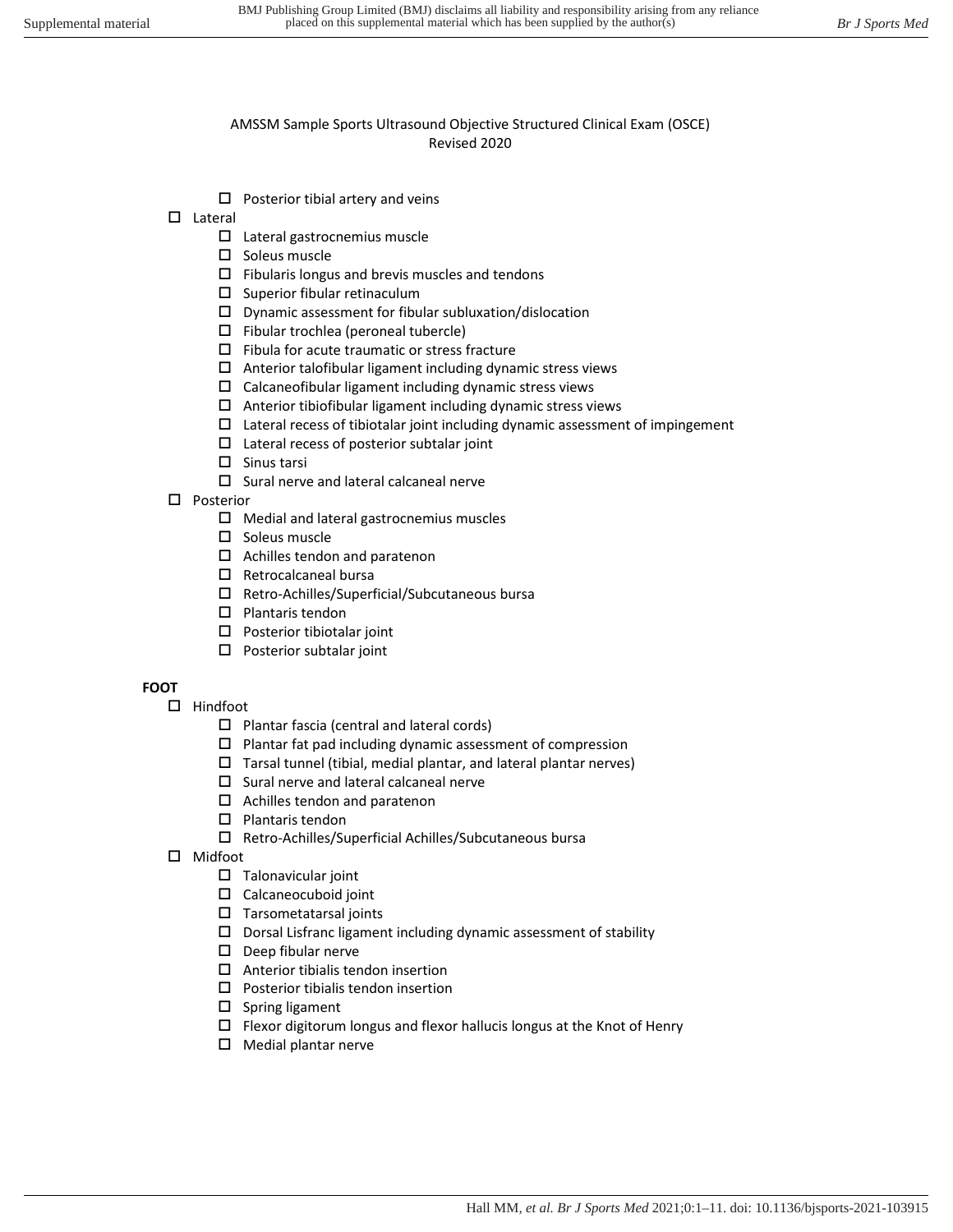- $\square$  Plantar fascia lateral cord insertion at 5th metatarsal base
- $\square$  Fibularis brevis insertion at 5th metatarsal base

□ Forefoot

- $\square$  Metatarsophalangeal and interphalangeal joints
- $\square$  Metatarsals and phalanges for acute traumatic or stress fracture as indicated

\_\_\_\_\_\_\_\_\_\_\_\_\_\_\_\_\_\_\_\_\_\_\_\_\_\_\_\_\_\_\_\_\_\_\_ \_\_\_\_\_\_\_\_\_\_\_\_\_\_\_\_\_\_\_\_\_\_\_\_\_\_\_\_\_\_\_\_\_\_\_\_\_\_

- $\square$  Metatarsal interspace evaluation for Morton's neuroma and intermetatarsal bursitis
- $\square$  Plantar plate including dynamic assessment
- $\square$  Flexor tendons
- $\square$  Great toe sesamoids including dynamic assessment

Signature (completed and reviewed)

Fellow **Faculty evaluator Faculty** evaluator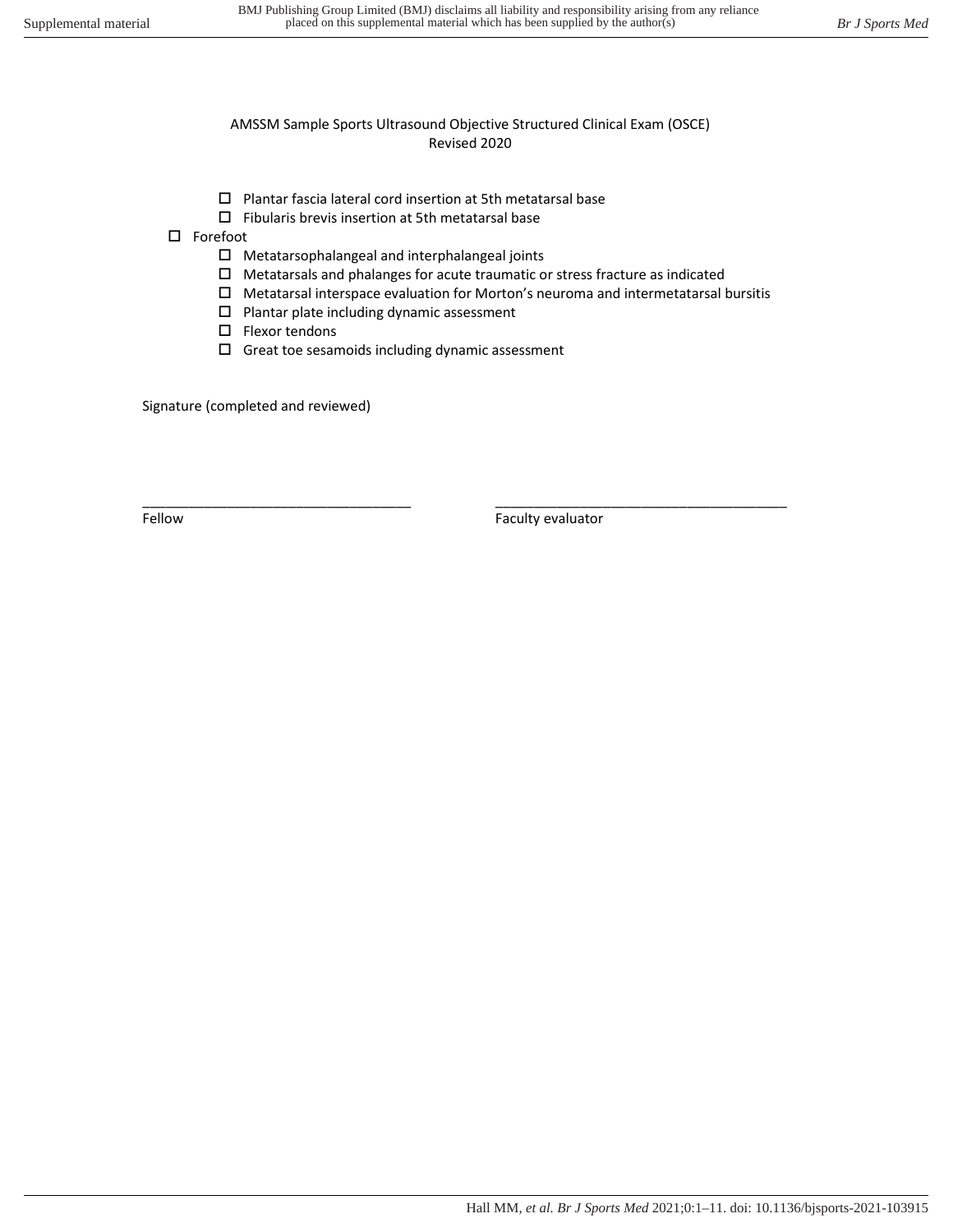# Appendix 4 – Online Ultrasound Educational Resources

| <b>Topic</b>                                                                                                                                                               | <b>URL</b>                                                       |  |  |  |  |
|----------------------------------------------------------------------------------------------------------------------------------------------------------------------------|------------------------------------------------------------------|--|--|--|--|
|                                                                                                                                                                            | American Medical Society for Sports Medicine (www.amssm.org)     |  |  |  |  |
| Online didactics                                                                                                                                                           | https://www.amssm.org/UltrasoundOnlineDidactics.php              |  |  |  |  |
| <b>YouTube Channel</b>                                                                                                                                                     | https://www.youtube.com/channel/UClt-t3cujegNDUApfXyGX5w         |  |  |  |  |
|                                                                                                                                                                            | American Institute of Ultrasound in Medicine (www.AIUM.org)      |  |  |  |  |
| <b>Webinar series</b>                                                                                                                                                      | https://www.aium.org/cme/cmesearch.aspx?type=W&Id=0&Stext=       |  |  |  |  |
| Practice Parameter for the Performance of a Musculoskeletal<br><b>Ultrasound Examination</b>                                                                               | https://www.aium.org/resources/guidelines/musculoskeletal.pdf    |  |  |  |  |
| Practice Parameter for the Performance of Selected<br><b>Ultrasound-Guided Procedures</b>                                                                                  | https://www.aium.org/resources/guidelines/usGuidedProcedures.pdf |  |  |  |  |
| Standards and Guidelines for the Accreditation of Ultrasound<br>Practices                                                                                                  | https://www.aium.org/officialStatements/26                       |  |  |  |  |
| Training Guidelines for Physicians, Chiropractors and Other<br>Licensed Medical Providers Who Evaluate and Interpret<br>Diagnostic Musculoskeletal Ultrasound Examinations | https://www.aium.org/officialStatements/51                       |  |  |  |  |
| Training Guidelines for Physicians and Advanced Clinical<br>Providers Performing Point-of-Care Ultrasound Examinations                                                     | https://www.aium.org/resources/viewStatement.aspx?id=74          |  |  |  |  |
| Training Guidelines for Physicians and Chiropractors Who<br>Perform Ultrasound-Guided Musculoskeletal Interventional<br>Procedures                                         | https://www.aium.org/officialStatements/61                       |  |  |  |  |
| Practice Parameter for Documentation of an Ultrasound<br>Examination                                                                                                       | https://www.aium.org/resources/guidelines/documentation.pdf      |  |  |  |  |
| Guidelines for Cleaning and Preparing External- and Internal-<br>Use Ultrasound Transducers and Equipment Between                                                          | https://www.aium.org/officialStatements/57                       |  |  |  |  |